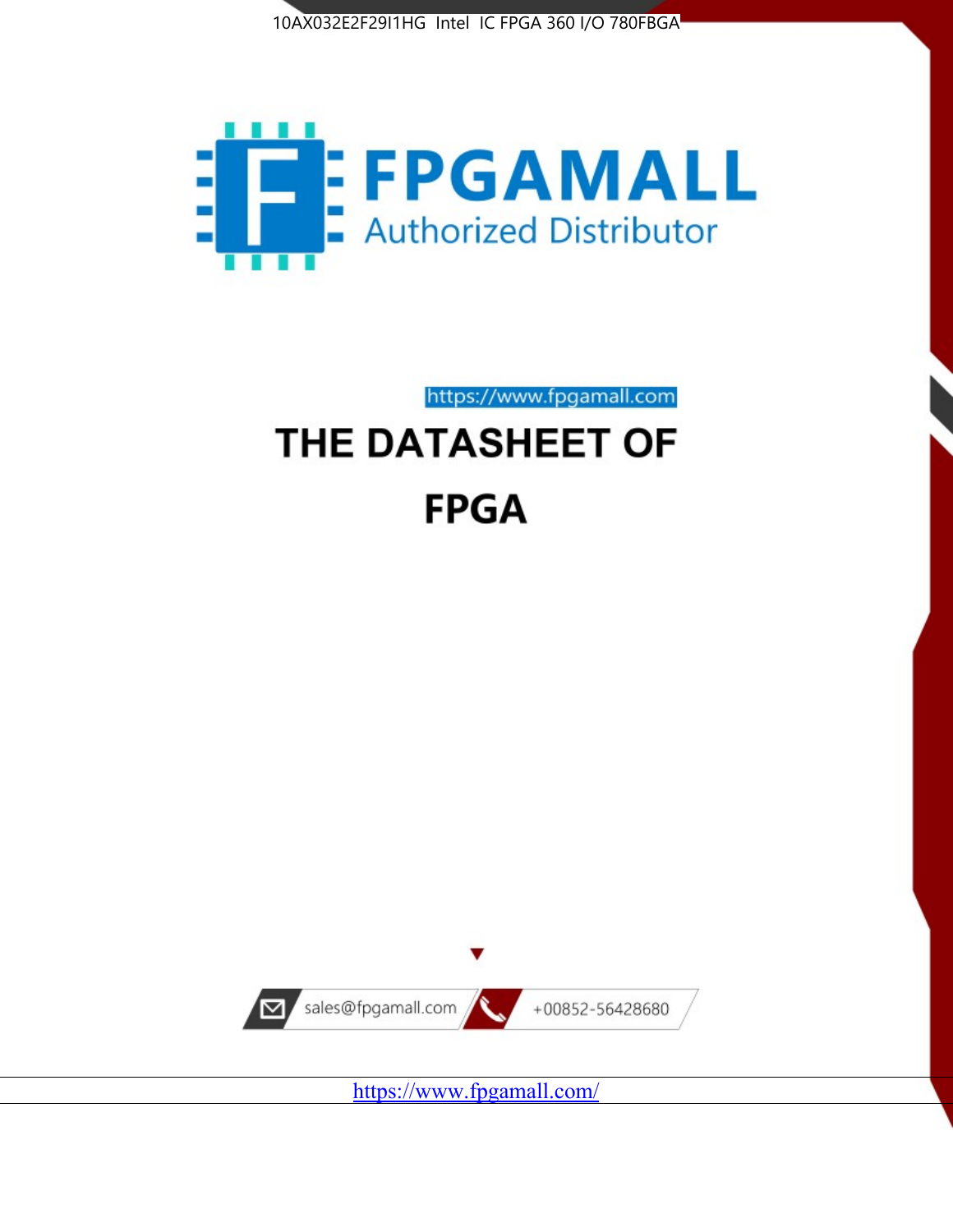10AX032E2F29I1HG Intel IC FPGA 360 I/O 780FBGA



# **Intel® Arria® 10 Device Overview**



**A10-OVERVIEW | 2018.12.06** Latest document on the web: **[PDF](https://www.intel.com/content/dam/www/programmable/us/en/pdfs/literature/hb/arria-10/a10_overview.pdf)** | **[HTML](https://www.intel.com/content/www/us/en/programmable/documentation/sam1403480274650.html)**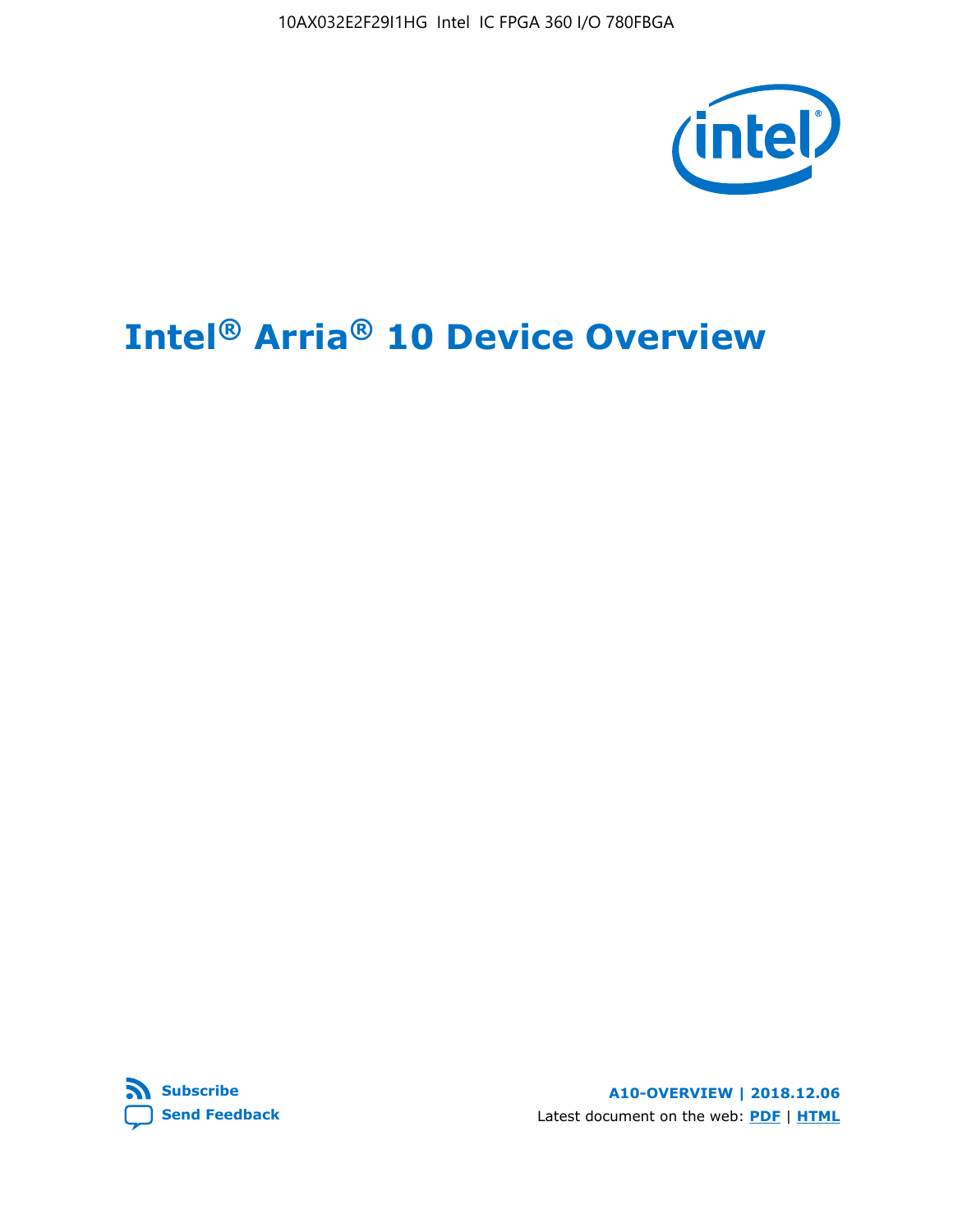

**Contents** 

# **Contents**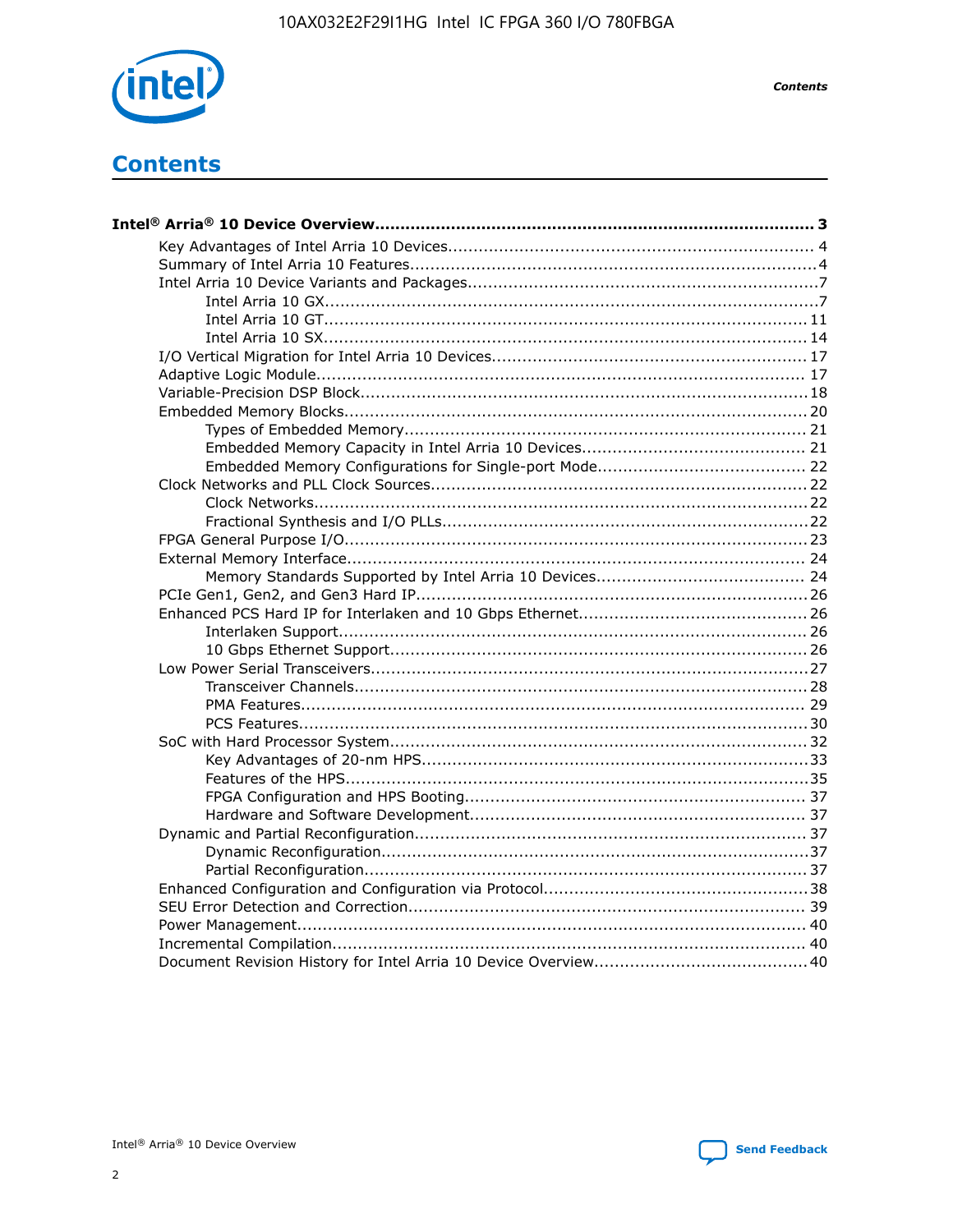**A10-OVERVIEW | 2018.12.06**

**[Send Feedback](mailto:FPGAtechdocfeedback@intel.com?subject=Feedback%20on%20Intel%20Arria%2010%20Device%20Overview%20(A10-OVERVIEW%202018.12.06)&body=We%20appreciate%20your%20feedback.%20In%20your%20comments,%20also%20specify%20the%20page%20number%20or%20paragraph.%20Thank%20you.)**



# **Intel® Arria® 10 Device Overview**

The Intel<sup>®</sup> Arria<sup>®</sup> 10 device family consists of high-performance and power-efficient 20 nm mid-range FPGAs and SoCs.

Intel Arria 10 device family delivers:

- Higher performance than the previous generation of mid-range and high-end FPGAs.
- Power efficiency attained through a comprehensive set of power-saving technologies.

The Intel Arria 10 devices are ideal for high performance, power-sensitive, midrange applications in diverse markets.

| <b>Market</b>         | <b>Applications</b>                                                                                               |
|-----------------------|-------------------------------------------------------------------------------------------------------------------|
| Wireless              | Channel and switch cards in remote radio heads<br>٠<br>Mobile backhaul<br>٠                                       |
| Wireline              | 40G/100G muxponders and transponders<br>٠<br>100G line cards<br>٠<br><b>Bridging</b><br>٠<br>Aggregation<br>٠     |
| <b>Broadcast</b>      | Studio switches<br>٠<br>Servers and transport<br>٠<br>Videoconferencing<br>٠<br>Professional audio and video<br>٠ |
| Computing and Storage | Flash cache<br>٠<br>Cloud computing servers<br>٠<br>Server acceleration<br>٠                                      |
| Medical               | Diagnostic scanners<br>٠<br>Diagnostic imaging<br>٠                                                               |
| Military              | Missile guidance and control<br>٠<br>Radar<br>٠<br>Electronic warfare<br>٠<br>Secure communications<br>٠          |

#### **Table 1. Sample Markets and Ideal Applications for Intel Arria 10 Devices**

#### **Related Information**

- [Intel Arria 10 Device Handbook: Known Issues](http://www.altera.com/support/kdb/solutions/rd07302013_646.html) Lists the planned updates to the *Intel Arria 10 Device Handbook* chapters.
- [Intel Arria 10 GX/GT Device Errata and Design Recommendations](https://www.intel.com/content/www/us/en/programmable/documentation/agz1493851706374.html#yqz1494433888646)
- [Intel Arria 10 SX Device Errata and Design Recommendations](https://www.intel.com/content/www/us/en/programmable/documentation/cru1462832385668.html#cru1462832558642)

Intel Corporation. All rights reserved. Intel, the Intel logo, Altera, Arria, Cyclone, Enpirion, MAX, Nios, Quartus and Stratix words and logos are trademarks of Intel Corporation or its subsidiaries in the U.S. and/or other countries. Intel warrants performance of its FPGA and semiconductor products to current specifications in accordance with Intel's standard warranty, but reserves the right to make changes to any products and services at any time without notice. Intel assumes no responsibility or liability arising out of the application or use of any information, product, or service described herein except as expressly agreed to in writing by Intel. Intel customers are advised to obtain the latest version of device specifications before relying on any published information and before placing orders for products or services. \*Other names and brands may be claimed as the property of others.

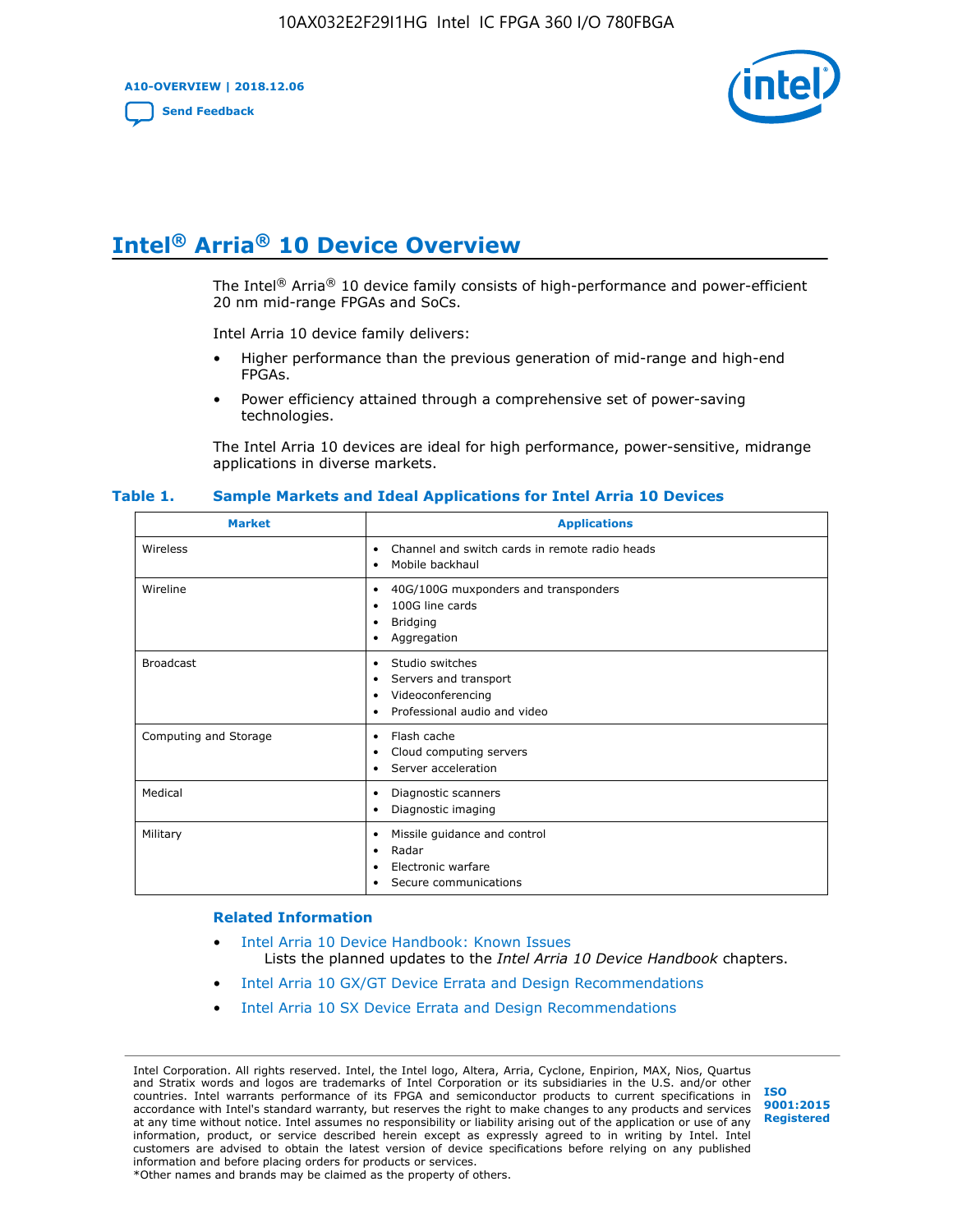

# **Key Advantages of Intel Arria 10 Devices**

# **Table 2. Key Advantages of the Intel Arria 10 Device Family**

| <b>Advantage</b>                                                                                          | <b>Supporting Feature</b>                                                                                                                                                                                                                                                                                                |
|-----------------------------------------------------------------------------------------------------------|--------------------------------------------------------------------------------------------------------------------------------------------------------------------------------------------------------------------------------------------------------------------------------------------------------------------------|
| Enhanced core architecture                                                                                | Built on TSMC's 20 nm process technology<br>٠<br>60% higher performance than the previous generation of mid-range FPGAs<br>٠<br>15% higher performance than the fastest previous-generation FPGA<br>٠                                                                                                                    |
| High-bandwidth integrated<br>transceivers                                                                 | Short-reach rates up to 25.8 Gigabits per second (Gbps)<br>٠<br>Backplane capability up to 12.5 Gbps<br>٠<br>Integrated 10GBASE-KR and 40GBASE-KR4 Forward Error Correction (FEC)<br>٠                                                                                                                                   |
| Improved logic integration and<br>hard IP blocks                                                          | 8-input adaptive logic module (ALM)<br>٠<br>Up to 65.6 megabits (Mb) of embedded memory<br>٠<br>Variable-precision digital signal processing (DSP) blocks<br>Fractional synthesis phase-locked loops (PLLs)<br>Hard PCI Express Gen3 IP blocks<br>Hard memory controllers and PHY up to 2,400 Megabits per second (Mbps) |
| Second generation hard<br>processor system (HPS) with<br>integrated ARM* Cortex*-A9*<br>MPCore* processor | Tight integration of a dual-core ARM Cortex-A9 MPCore processor, hard IP, and an<br>٠<br>FPGA in a single Intel Arria 10 system-on-a-chip (SoC)<br>Supports over 128 Gbps peak bandwidth with integrated data coherency between<br>$\bullet$<br>the processor and the FPGA fabric                                        |
| Advanced power savings                                                                                    | Comprehensive set of advanced power saving features<br>٠<br>Power-optimized MultiTrack routing and core architecture<br>٠<br>Up to 40% lower power compared to previous generation of mid-range FPGAs<br>٠<br>Up to 60% lower power compared to previous generation of high-end FPGAs<br>٠                               |

# **Summary of Intel Arria 10 Features**

## **Table 3. Summary of Features for Intel Arria 10 Devices**

| <b>Feature</b>                  | <b>Description</b>                                                                                                                                                                                                                                                                                                                                                                                           |
|---------------------------------|--------------------------------------------------------------------------------------------------------------------------------------------------------------------------------------------------------------------------------------------------------------------------------------------------------------------------------------------------------------------------------------------------------------|
| Technology                      | TSMC's 20-nm SoC process technology<br>Allows operation at a lower $V_{\text{CC}}$ level of 0.82 V instead of the 0.9 V standard $V_{\text{CC}}$ core voltage                                                                                                                                                                                                                                                |
| Packaging                       | 1.0 mm ball-pitch Fineline BGA packaging<br>٠<br>0.8 mm ball-pitch Ultra Fineline BGA packaging<br>Multiple devices with identical package footprints for seamless migration between different<br><b>FPGA</b> densities<br>Devices with compatible package footprints allow migration to next generation high-end<br>Stratix <sup>®</sup> 10 devices<br>RoHS, leaded $(1)$ , and lead-free (Pb-free) options |
| High-performance<br>FPGA fabric | Enhanced 8-input ALM with four registers<br>Improved multi-track routing architecture to reduce congestion and improve compilation time<br>Hierarchical core clocking architecture<br>Fine-grained partial reconfiguration                                                                                                                                                                                   |
| Internal memory<br>blocks       | M20K-20-Kb memory blocks with hard error correction code (ECC)<br>Memory logic array block (MLAB)-640-bit memory                                                                                                                                                                                                                                                                                             |
|                                 | continued                                                                                                                                                                                                                                                                                                                                                                                                    |



<sup>(1)</sup> Contact Intel for availability.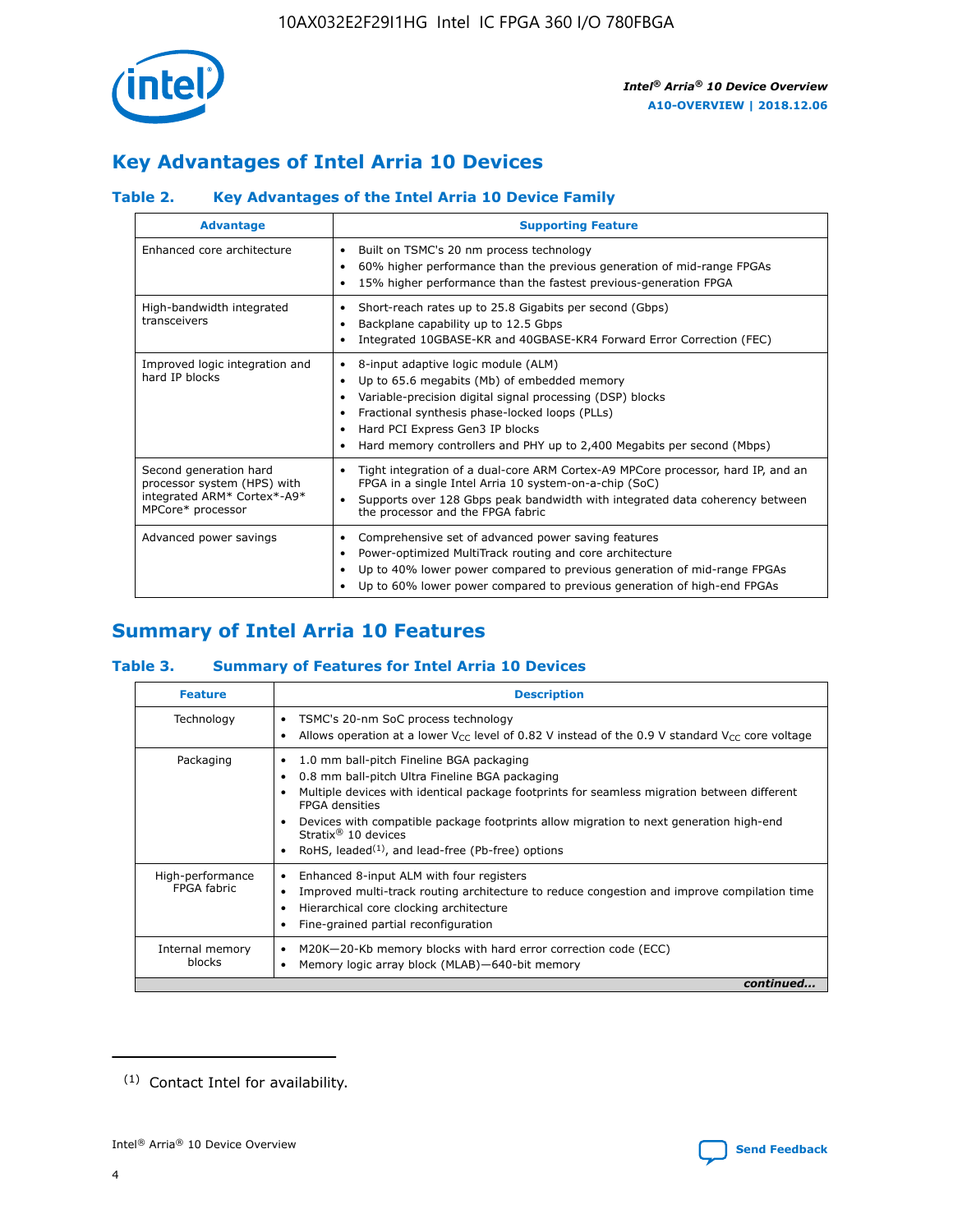$\mathsf{r}$ 



| <b>Feature</b>                         |                                                                                                                | <b>Description</b>                                                                                                                                                                                                                                                                                                                                                                                                                                                                                                                                                                                                                                                                                                                                                                                                                          |
|----------------------------------------|----------------------------------------------------------------------------------------------------------------|---------------------------------------------------------------------------------------------------------------------------------------------------------------------------------------------------------------------------------------------------------------------------------------------------------------------------------------------------------------------------------------------------------------------------------------------------------------------------------------------------------------------------------------------------------------------------------------------------------------------------------------------------------------------------------------------------------------------------------------------------------------------------------------------------------------------------------------------|
| Embedded Hard IP<br>blocks             | Variable-precision DSP                                                                                         | Native support for signal processing precision levels from $18 \times 19$ to<br>$\bullet$<br>54 x 54<br>Native support for 27 x 27 multiplier mode<br>64-bit accumulator and cascade for systolic finite impulse responses<br>(FIRS)<br>Internal coefficient memory banks<br>٠<br>Preadder/subtractor for improved efficiency<br>Additional pipeline register to increase performance and reduce<br>power<br>Supports floating point arithmetic:<br>- Perform multiplication, addition, subtraction, multiply-add,<br>multiply-subtract, and complex multiplication.<br>- Supports multiplication with accumulation capability, cascade<br>summation, and cascade subtraction capability.<br>- Dynamic accumulator reset control.<br>- Support direct vector dot and complex multiplication chaining<br>multiply floating point DSP blocks. |
|                                        | Memory controller                                                                                              | DDR4, DDR3, and DDR3L                                                                                                                                                                                                                                                                                                                                                                                                                                                                                                                                                                                                                                                                                                                                                                                                                       |
|                                        | PCI Express*                                                                                                   | PCI Express (PCIe*) Gen3 (x1, x2, x4, or x8), Gen2 (x1, x2, x4, or x8)<br>and Gen1 (x1, x2, x4, or x8) hard IP with complete protocol stack,<br>endpoint, and root port                                                                                                                                                                                                                                                                                                                                                                                                                                                                                                                                                                                                                                                                     |
|                                        | Transceiver I/O                                                                                                | 10GBASE-KR/40GBASE-KR4 Forward Error Correction (FEC)<br>PCS hard IPs that support:<br>- 10-Gbps Ethernet (10GbE)<br>- PCIe PIPE interface<br>- Interlaken<br>- Gbps Ethernet (GbE)<br>- Common Public Radio Interface (CPRI) with deterministic latency<br>support<br>- Gigabit-capable passive optical network (GPON) with fast lock-<br>time support<br>13.5G JESD204b<br>8B/10B, 64B/66B, 64B/67B encoders and decoders<br>Custom mode support for proprietary protocols                                                                                                                                                                                                                                                                                                                                                                |
| Core clock networks                    | $\bullet$                                                                                                      | Up to 800 MHz fabric clocking, depending on the application:<br>- 667 MHz external memory interface clocking with 2,400 Mbps DDR4 interface<br>- 800 MHz LVDS interface clocking with 1,600 Mbps LVDS interface<br>Global, regional, and peripheral clock networks<br>Clock networks that are not used can be gated to reduce dynamic power                                                                                                                                                                                                                                                                                                                                                                                                                                                                                                 |
| Phase-locked loops<br>(PLLs)           | High-resolution fractional synthesis PLLs:<br>$\bullet$<br>Integer PLLs:<br>- Adjacent to general purpose I/Os | - Precision clock synthesis, clock delay compensation, and zero delay buffering (ZDB)<br>- Support integer mode and fractional mode<br>- Fractional mode support with third-order delta-sigma modulation<br>- Support external memory and LVDS interfaces                                                                                                                                                                                                                                                                                                                                                                                                                                                                                                                                                                                   |
| FPGA General-purpose<br>$I/Os$ (GPIOs) | On-chip termination (OCT)<br>$\bullet$                                                                         | 1.6 Gbps LVDS-every pair can be configured as receiver or transmitter<br>1.2 V to 3.0 V single-ended LVTTL/LVCMOS interfacing                                                                                                                                                                                                                                                                                                                                                                                                                                                                                                                                                                                                                                                                                                               |
| <b>External Memory</b><br>Interface    |                                                                                                                | Hard memory controller- DDR4, DDR3, and DDR3L support<br>$-$ DDR4 $-$ speeds up to 1,200 MHz/2,400 Mbps<br>- DDR3-speeds up to 1,067 MHz/2,133 Mbps<br>Soft memory controller—provides support for RLDRAM $3^{(2)}$ , QDR IV $(2)$ , and QDR II+<br>continued                                                                                                                                                                                                                                                                                                                                                                                                                                                                                                                                                                               |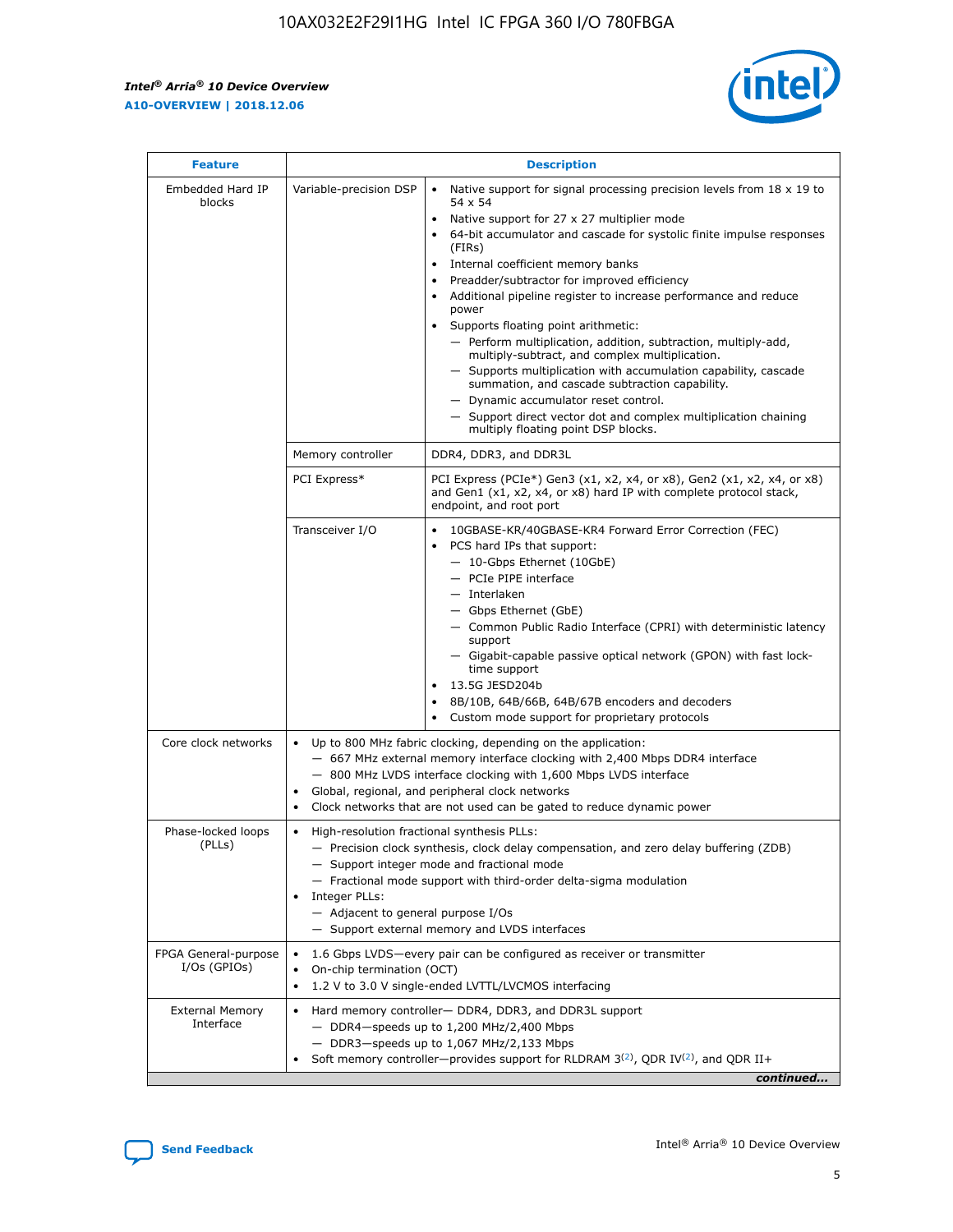

| <b>Feature</b>                                    | <b>Description</b>                                                                                                                                                                                                                                                                                                                                                                                                                                                                                                                                                                                                                                                        |
|---------------------------------------------------|---------------------------------------------------------------------------------------------------------------------------------------------------------------------------------------------------------------------------------------------------------------------------------------------------------------------------------------------------------------------------------------------------------------------------------------------------------------------------------------------------------------------------------------------------------------------------------------------------------------------------------------------------------------------------|
| Low-power serial<br>transceivers                  | • Continuous operating range:<br>- Intel Arria 10 GX-1 Gbps to 17.4 Gbps<br>$-$ Intel Arria 10 GT $-1$ Gbps to 25.8 Gbps<br>Backplane support:<br>$\bullet$<br>$-$ Intel Arria 10 GX-up to 12.5<br>$-$ Intel Arria 10 GT-up to 12.5<br>Extended range down to 125 Mbps with oversampling<br>ATX transmit PLLs with user-configurable fractional synthesis capability<br>Electronic Dispersion Compensation (EDC) support for XFP, SFP+, OSFP, and CFP optical<br>module<br>Adaptive linear and decision feedback equalization<br>$\bullet$<br>Transmitter pre-emphasis and de-emphasis<br>$\bullet$<br>Dynamic partial reconfiguration of individual transceiver channels |
| <b>HPS</b><br>(Intel Arria 10 SX<br>devices only) | Dual-core ARM Cortex-A9 MPCore processor-1.2 GHz CPU with<br>Processor and system<br>$\bullet$<br>1.5 GHz overdrive capability<br>256 KB on-chip RAM and 64 KB on-chip ROM<br>System peripherals-general-purpose timers, watchdog timers, direct<br>memory access (DMA) controller, FPGA configuration manager, and<br>clock and reset managers<br>• Security features—anti-tamper, secure boot, Advanced Encryption<br>Standard (AES) and authentication (SHA)<br>ARM CoreSight* JTAG debug access port, trace port, and on-chip<br>$\bullet$<br>trace storage                                                                                                           |
|                                                   | <b>External interfaces</b><br>Hard memory interface—Hard memory controller (2,400 Mbps DDR4,<br>and 2,133 Mbps DDR3), Quad serial peripheral interface (QSPI) flash<br>controller, NAND flash controller, direct memory access (DMA)<br>controller, Secure Digital/MultiMediaCard (SD/MMC) controller<br>Communication interface-10/100/1000 Ethernet media access<br>$\bullet$<br>control (MAC), USB On-The-GO (OTG) controllers, I <sup>2</sup> C controllers,<br>UART 16550, serial peripheral interface (SPI), and up to 62<br>HPS GPIO interfaces (48 direct-share I/Os)                                                                                             |
|                                                   | Interconnects to core<br>• High-performance ARM AMBA* AXI bus bridges that support<br>simultaneous read and write<br>HPS-FPGA bridges-include the FPGA-to-HPS, HPS-to-FPGA, and<br>$\bullet$<br>lightweight HPS-to-FPGA bridges that allow the FPGA fabric to issue<br>transactions to slaves in the HPS, and vice versa<br>Configuration bridge that allows HPS configuration manager to<br>configure the core logic via dedicated 32-bit configuration port<br>FPGA-to-HPS SDRAM controller bridge-provides configuration<br>interfaces for the multiport front end (MPFE) of the HPS SDRAM<br>controller                                                               |
| Configuration                                     | Tamper protection—comprehensive design protection to protect your valuable IP investments<br>Enhanced 256-bit advanced encryption standard (AES) design security with authentication<br>$\bullet$<br>Configuration via protocol (CvP) using PCIe Gen1, Gen2, or Gen3<br>continued                                                                                                                                                                                                                                                                                                                                                                                         |

<sup>(2)</sup> Intel Arria 10 devices support this external memory interface using hard PHY with soft memory controller.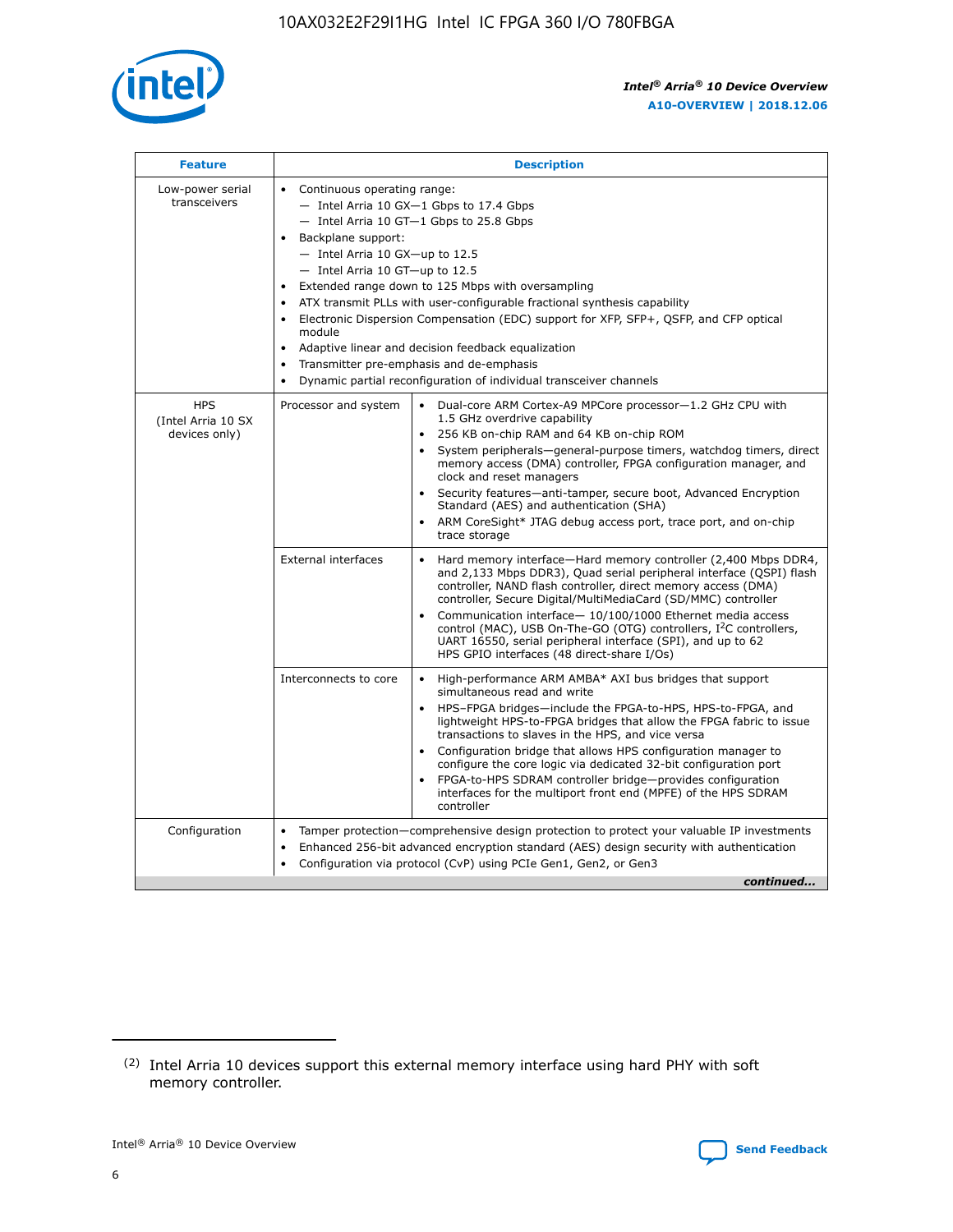

| <b>Feature</b>     | <b>Description</b>                                                                                                                                                                                               |
|--------------------|------------------------------------------------------------------------------------------------------------------------------------------------------------------------------------------------------------------|
|                    | Dynamic reconfiguration of the transceivers and PLLs<br>Fine-grained partial reconfiguration of the core fabric<br>Active Serial x4 Interface<br>$\bullet$                                                       |
| Power management   | SmartVID<br>Low static power device options<br>Programmable Power Technology<br>Intel Quartus <sup>®</sup> Prime integrated power analysis                                                                       |
| Software and tools | Intel Quartus Prime design suite<br>Transceiver toolkit<br>Platform Designer system integration tool<br>DSP Builder for Intel FPGAs<br>OpenCL <sup>™</sup> support<br>Intel SoC FPGA Embedded Design Suite (EDS) |

## **Related Information**

[Intel Arria 10 Transceiver PHY Overview](https://www.intel.com/content/www/us/en/programmable/documentation/nik1398707230472.html#nik1398706768037) Provides details on Intel Arria 10 transceivers.

# **Intel Arria 10 Device Variants and Packages**

#### **Table 4. Device Variants for the Intel Arria 10 Device Family**

| <b>Variant</b>    | <b>Description</b>                                                                                                                                                                                                     |
|-------------------|------------------------------------------------------------------------------------------------------------------------------------------------------------------------------------------------------------------------|
| Intel Arria 10 GX | FPGA featuring 17.4 Gbps transceivers for short reach applications with 12.5 backplane driving<br>capability.                                                                                                          |
| Intel Arria 10 GT | FPGA featuring:<br>17.4 Gbps transceivers for short reach applications with 12.5 backplane driving capability.<br>25.8 Gbps transceivers for supporting CAUI-4 and CEI-25G applications with CFP2 and CFP4<br>modules. |
| Intel Arria 10 SX | SoC integrating ARM-based HPS and FPGA featuring 17.4 Gbps transceivers for short reach<br>applications with 12.5 backplane driving capability.                                                                        |

# **Intel Arria 10 GX**

This section provides the available options, maximum resource counts, and package plan for the Intel Arria 10 GX devices.

The information in this section is correct at the time of publication. For the latest information and to get more details, refer to the Intel FPGA Product Selector.

#### **Related Information**

#### [Intel FPGA Product Selector](http://www.altera.com/products/selector/psg-selector.html) Provides the latest information on Intel products.

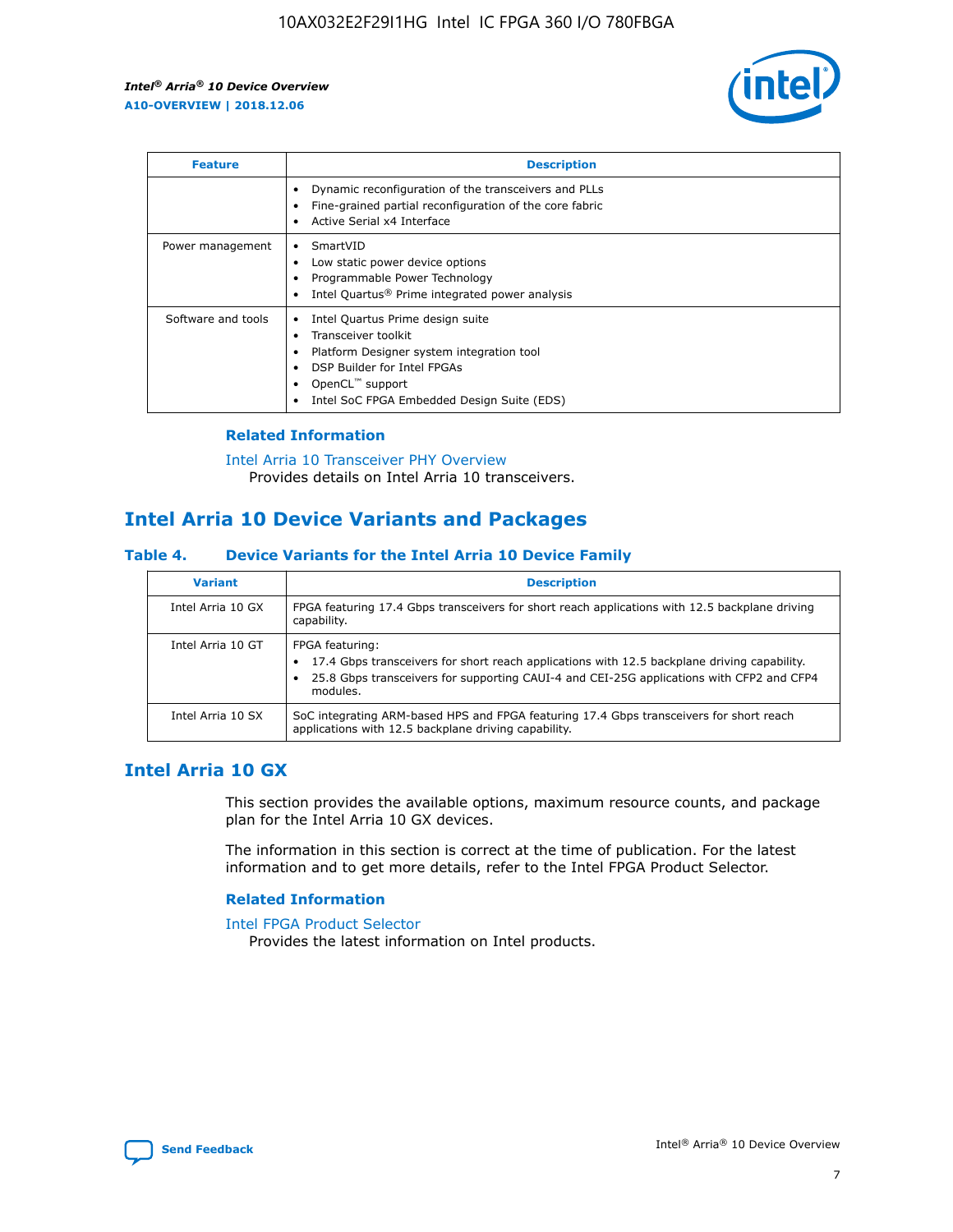

# **Available Options**





#### **Related Information**

[Transceiver Performance for Intel Arria 10 GX/SX Devices](https://www.intel.com/content/www/us/en/programmable/documentation/mcn1413182292568.html#mcn1413213965502) Provides more information about the transceiver speed grade.

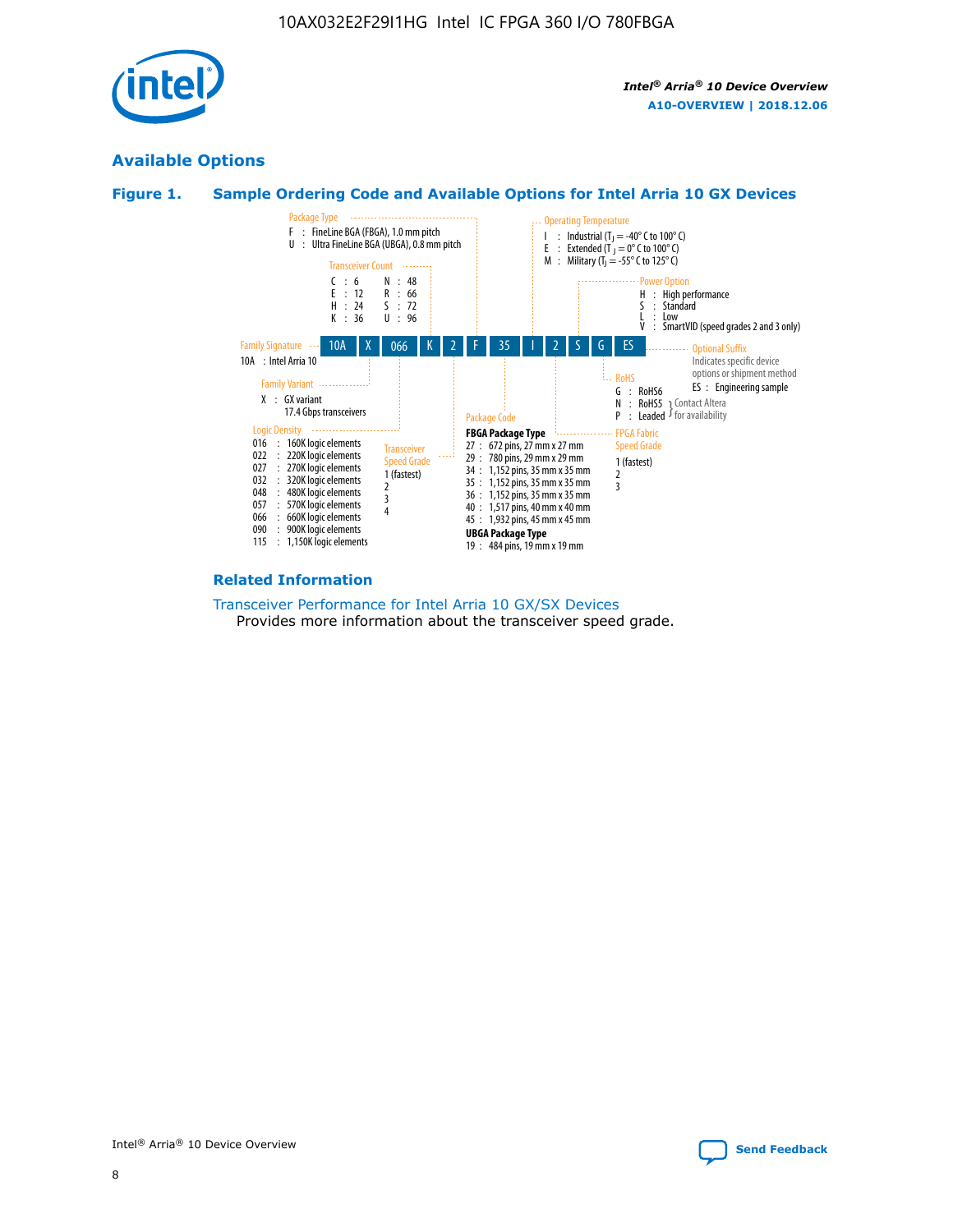

# **Maximum Resources**

#### **Table 5. Maximum Resource Counts for Intel Arria 10 GX Devices (GX 160, GX 220, GX 270, GX 320, and GX 480)**

| <b>Resource</b>         |                                                          | <b>Product Line</b> |                                                 |            |                |                |  |  |  |
|-------------------------|----------------------------------------------------------|---------------------|-------------------------------------------------|------------|----------------|----------------|--|--|--|
|                         |                                                          | <b>GX 160</b>       | <b>GX 220</b><br><b>GX 270</b><br><b>GX 320</b> |            |                | <b>GX 480</b>  |  |  |  |
| Logic Elements (LE) (K) |                                                          | 160                 | 220                                             | 270        | 320            | 480            |  |  |  |
| <b>ALM</b>              |                                                          | 61,510              | 80,330                                          | 101,620    | 119,900        | 183,590        |  |  |  |
| Register                |                                                          | 246,040             | 321,320                                         | 406,480    | 479,600        | 734,360        |  |  |  |
| Memory (Kb)             | M <sub>20</sub> K                                        | 8,800               | 11,740                                          | 15,000     | 17,820         | 28,620         |  |  |  |
| <b>MLAB</b>             |                                                          | 1,050               | 1,690                                           | 2,452      | 2,727          | 4,164          |  |  |  |
|                         | Variable-precision DSP Block<br>156<br>192<br>830<br>985 |                     |                                                 |            | 1,368          |                |  |  |  |
| 18 x 19 Multiplier      |                                                          | 312                 | 384                                             | 1,660      | 1,970          | 2,736          |  |  |  |
| PLL                     | Fractional<br>Synthesis                                  | 6                   | 6                                               | 8          | 8              | 12             |  |  |  |
|                         | I/O                                                      | 6                   | 6                                               | 8          | 8              | 12             |  |  |  |
| 17.4 Gbps Transceiver   |                                                          | 12                  | 12                                              | 24         | 24             |                |  |  |  |
| GPIO <sup>(3)</sup>     |                                                          | 288                 | 288                                             | 384<br>384 |                | 492            |  |  |  |
| LVDS Pair $(4)$         |                                                          | 120                 | 120                                             | 168        | 168            | 222            |  |  |  |
| PCIe Hard IP Block      |                                                          | 1                   | 1                                               | 2          | $\overline{2}$ | $\overline{2}$ |  |  |  |
| Hard Memory Controller  |                                                          | 6                   | 6                                               | 8          | 8              | 12             |  |  |  |

<sup>(4)</sup> Each LVDS I/O pair can be used as differential input or output.



<sup>(3)</sup> The number of GPIOs does not include transceiver I/Os. In the Intel Quartus Prime software, the number of user I/Os includes transceiver I/Os.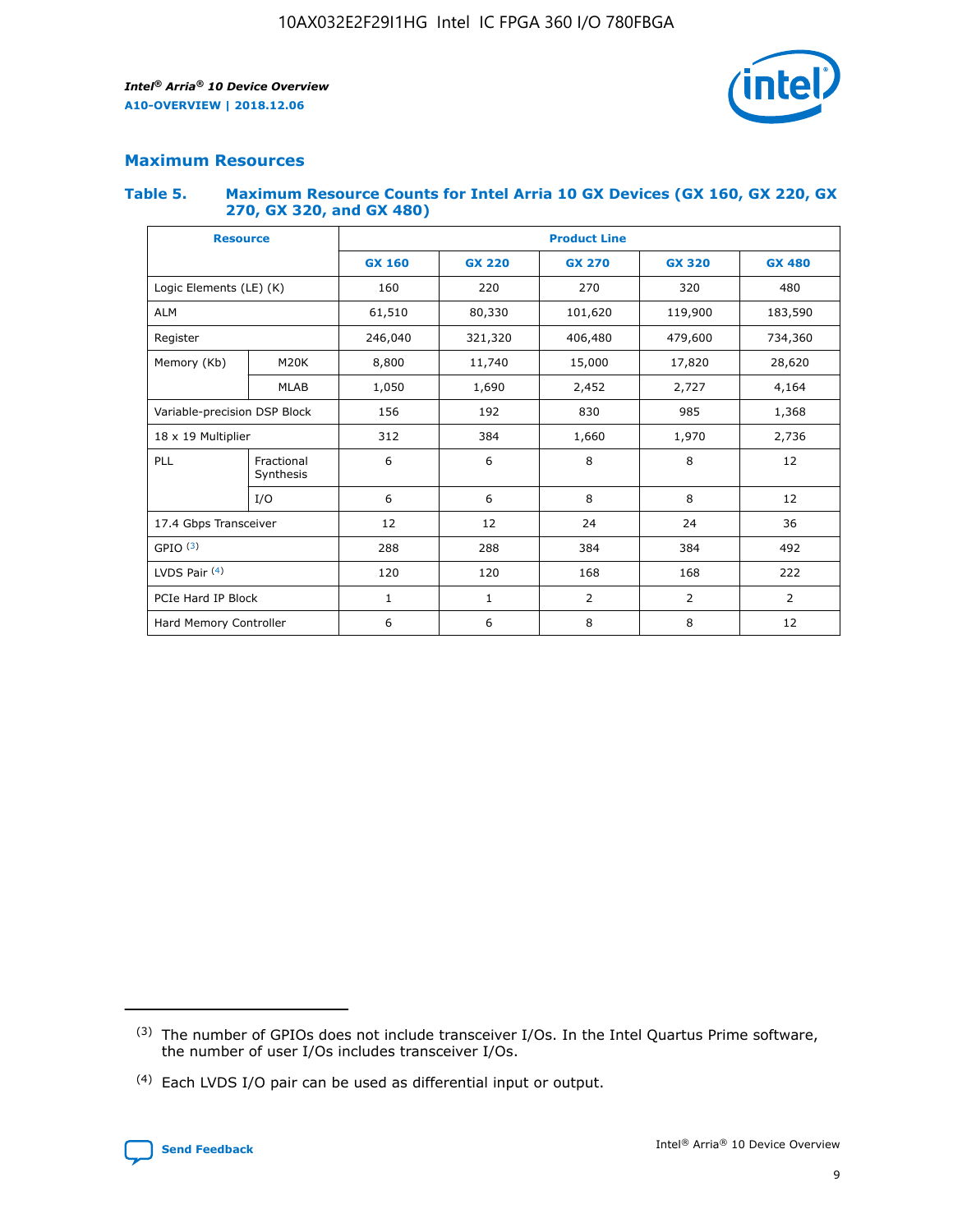

## **Table 6. Maximum Resource Counts for Intel Arria 10 GX Devices (GX 570, GX 660, GX 900, and GX 1150)**

|                              | <b>Resource</b>         | <b>Product Line</b> |                                |                |                |  |  |  |
|------------------------------|-------------------------|---------------------|--------------------------------|----------------|----------------|--|--|--|
|                              |                         | <b>GX 570</b>       | <b>GX 660</b><br><b>GX 900</b> |                | <b>GX 1150</b> |  |  |  |
| Logic Elements (LE) (K)      |                         | 570                 | 660                            | 900            | 1,150          |  |  |  |
| <b>ALM</b>                   |                         | 217,080             | 251,680                        | 339,620        | 427,200        |  |  |  |
| Register                     |                         | 868,320             | 1,006,720                      | 1,358,480      | 1,708,800      |  |  |  |
| Memory (Kb)                  | <b>M20K</b>             | 36,000              | 42,620                         | 48,460         | 54,260         |  |  |  |
|                              | <b>MLAB</b>             | 5,096               | 5,788                          | 9,386          | 12,984         |  |  |  |
| Variable-precision DSP Block |                         | 1,523               | 1,687                          | 1,518          | 1,518          |  |  |  |
| $18 \times 19$ Multiplier    |                         | 3,046               | 3,374                          | 3,036          | 3,036          |  |  |  |
| PLL                          | Fractional<br>Synthesis | 16                  | 16                             | 32             | 32             |  |  |  |
|                              | I/O                     | 16                  | 16                             | 16             | 16             |  |  |  |
| 17.4 Gbps Transceiver        |                         | 48                  | 48<br>96                       |                | 96             |  |  |  |
| GPIO <sup>(3)</sup>          |                         | 696                 | 696                            | 768            | 768            |  |  |  |
| LVDS Pair $(4)$              |                         | 324                 | 324                            |                | 384            |  |  |  |
| PCIe Hard IP Block           |                         | 2                   | $\overline{2}$                 | $\overline{4}$ | 4              |  |  |  |
| Hard Memory Controller       |                         | 16                  | 16                             | 16             | 16             |  |  |  |

# **Package Plan**

# **Table 7. Package Plan for Intel Arria 10 GX Devices (U19, F27, and F29)**

Refer to I/O and High Speed I/O in Intel Arria 10 Devices chapter for the number of 3 V I/O, LVDS I/O, and LVDS channels in each device package.

| <b>Product Line</b> | U <sub>19</sub><br>$(19 \text{ mm} \times 19 \text{ mm})$<br>484-pin UBGA) |          |             |         | <b>F27</b><br>(27 mm × 27 mm,<br>672-pin FBGA) |             | <b>F29</b><br>(29 mm × 29 mm,<br>780-pin FBGA) |          |             |  |
|---------------------|----------------------------------------------------------------------------|----------|-------------|---------|------------------------------------------------|-------------|------------------------------------------------|----------|-------------|--|
|                     | 3 V I/O                                                                    | LVDS I/O | <b>XCVR</b> | 3 V I/O | LVDS I/O                                       | <b>XCVR</b> | 3 V I/O                                        | LVDS I/O | <b>XCVR</b> |  |
| GX 160              | 48                                                                         | 192      | 6           | 48      | 192                                            | 12          | 48                                             | 240      | 12          |  |
| GX 220              | 48                                                                         | 192      | 6           | 48      | 192                                            | 12          | 48                                             | 240      | 12          |  |
| GX 270              |                                                                            |          |             | 48      | 192                                            | 12          | 48                                             | 312      | 12          |  |
| GX 320              |                                                                            |          |             | 48      | 192                                            | 12          | 48                                             | 312      | 12          |  |
| GX 480              |                                                                            |          |             |         |                                                |             | 48                                             | 312      | 12          |  |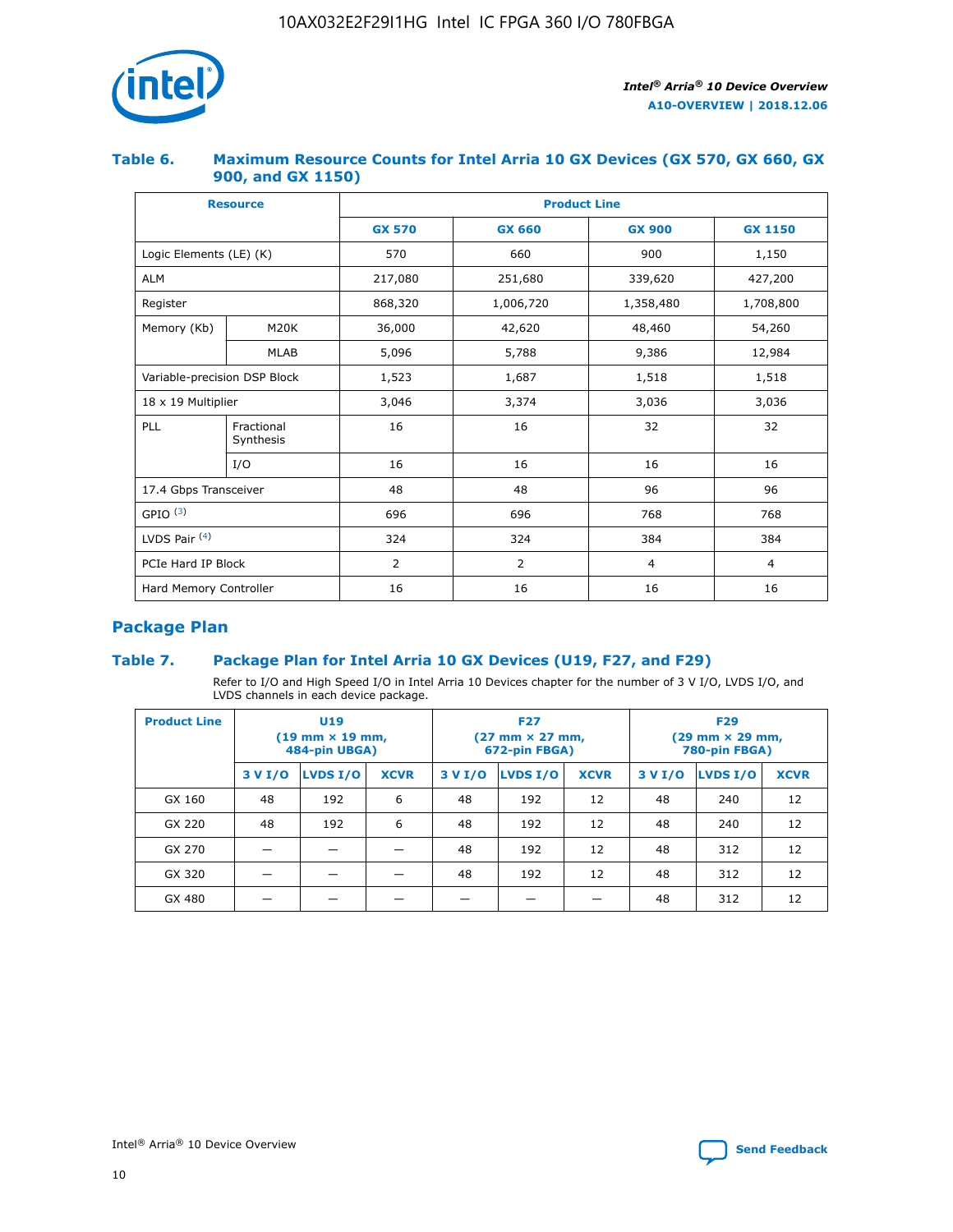

#### **Table 8. Package Plan for Intel Arria 10 GX Devices (F34, F35, NF40, and KF40)**

Refer to I/O and High Speed I/O in Intel Arria 10 Devices chapter for the number of 3 V I/O, LVDS I/O, and LVDS channels in each device package.

| <b>Product Line</b> | <b>F34</b><br>(35 mm × 35 mm,<br><b>1152-pin FBGA)</b> |                    | <b>F35</b><br>$(35$ mm $\times$ 35 mm,<br><b>1152-pin FBGA)</b> |           | <b>KF40</b><br>$(40 \text{ mm} \times 40 \text{ mm})$<br>1517-pin FBGA) |             |           | <b>NF40</b><br>$(40 \text{ mm} \times 40 \text{ mm})$<br><b>1517-pin FBGA)</b> |             |           |                    |             |
|---------------------|--------------------------------------------------------|--------------------|-----------------------------------------------------------------|-----------|-------------------------------------------------------------------------|-------------|-----------|--------------------------------------------------------------------------------|-------------|-----------|--------------------|-------------|
|                     | 3V<br>I/O                                              | <b>LVDS</b><br>I/O | <b>XCVR</b>                                                     | 3V<br>I/O | <b>LVDS</b><br>I/O                                                      | <b>XCVR</b> | 3V<br>I/O | <b>LVDS</b><br>I/O                                                             | <b>XCVR</b> | 3V<br>I/O | <b>LVDS</b><br>I/O | <b>XCVR</b> |
| GX 270              | 48                                                     | 336                | 24                                                              | 48        | 336                                                                     | 24          |           |                                                                                |             |           |                    |             |
| GX 320              | 48                                                     | 336                | 24                                                              | 48        | 336                                                                     | 24          |           |                                                                                |             |           |                    |             |
| GX 480              | 48                                                     | 444                | 24                                                              | 48        | 348                                                                     | 36          |           |                                                                                |             |           |                    |             |
| GX 570              | 48                                                     | 444                | 24                                                              | 48        | 348                                                                     | 36          | 96        | 600                                                                            | 36          | 48        | 540                | 48          |
| GX 660              | 48                                                     | 444                | 24                                                              | 48        | 348                                                                     | 36          | 96        | 600                                                                            | 36          | 48        | 540                | 48          |
| GX 900              |                                                        | 504                | 24                                                              | -         |                                                                         | -           |           |                                                                                |             |           | 600                | 48          |
| GX 1150             |                                                        | 504                | 24                                                              |           |                                                                         |             |           |                                                                                |             |           | 600                | 48          |

#### **Table 9. Package Plan for Intel Arria 10 GX Devices (RF40, NF45, SF45, and UF45)**

Refer to I/O and High Speed I/O in Intel Arria 10 Devices chapter for the number of 3 V I/O, LVDS I/O, and LVDS channels in each device package.

| <b>Product Line</b> | <b>RF40</b><br>$(40$ mm $\times$ 40 mm,<br>1517-pin FBGA) |                    | <b>NF45</b><br>$(45 \text{ mm} \times 45 \text{ mm})$<br><b>1932-pin FBGA)</b> |            |                    | <b>SF45</b><br>$(45 \text{ mm} \times 45 \text{ mm})$<br><b>1932-pin FBGA)</b> |            |                    | <b>UF45</b><br>$(45 \text{ mm} \times 45 \text{ mm})$<br><b>1932-pin FBGA)</b> |           |                    |             |
|---------------------|-----------------------------------------------------------|--------------------|--------------------------------------------------------------------------------|------------|--------------------|--------------------------------------------------------------------------------|------------|--------------------|--------------------------------------------------------------------------------|-----------|--------------------|-------------|
|                     | 3V<br>I/O                                                 | <b>LVDS</b><br>I/O | <b>XCVR</b>                                                                    | 3 V<br>I/O | <b>LVDS</b><br>I/O | <b>XCVR</b>                                                                    | 3 V<br>I/O | <b>LVDS</b><br>I/O | <b>XCVR</b>                                                                    | 3V<br>I/O | <b>LVDS</b><br>I/O | <b>XCVR</b> |
| GX 900              |                                                           | 342                | 66                                                                             | _          | 768                | 48                                                                             |            | 624                | 72                                                                             |           | 480                | 96          |
| GX 1150             |                                                           | 342                | 66                                                                             | _          | 768                | 48                                                                             |            | 624                | 72                                                                             |           | 480                | 96          |

#### **Related Information**

[I/O and High-Speed Differential I/O Interfaces in Intel Arria 10 Devices chapter, Intel](https://www.intel.com/content/www/us/en/programmable/documentation/sam1403482614086.html#sam1403482030321) [Arria 10 Device Handbook](https://www.intel.com/content/www/us/en/programmable/documentation/sam1403482614086.html#sam1403482030321)

Provides the number of 3 V and LVDS I/Os, and LVDS channels for each Intel Arria 10 device package.

# **Intel Arria 10 GT**

This section provides the available options, maximum resource counts, and package plan for the Intel Arria 10 GT devices.

The information in this section is correct at the time of publication. For the latest information and to get more details, refer to the Intel FPGA Product Selector.

#### **Related Information**

#### [Intel FPGA Product Selector](http://www.altera.com/products/selector/psg-selector.html)

Provides the latest information on Intel products.

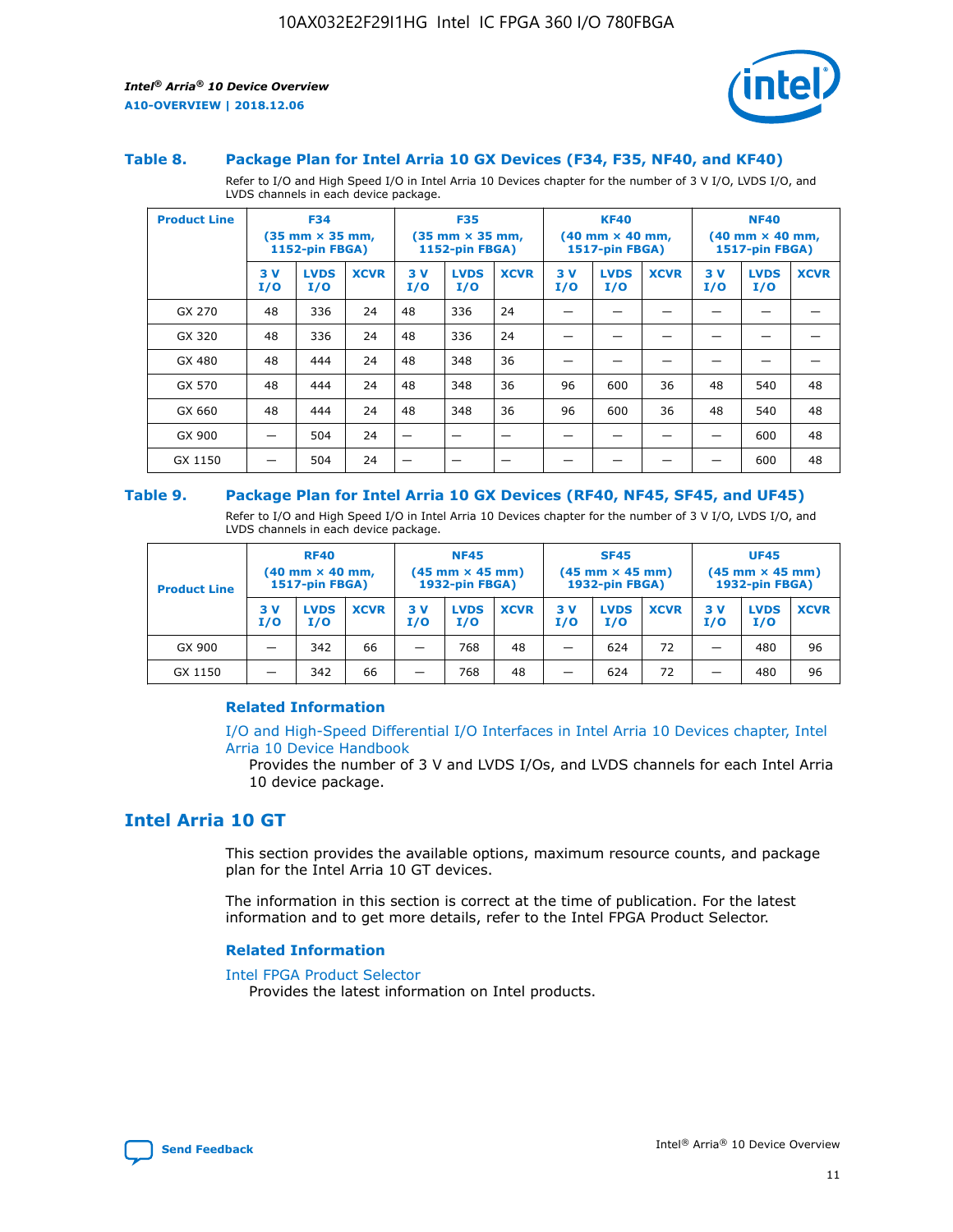

# **Available Options**

# **Figure 2. Sample Ordering Code and Available Options for Intel Arria 10 GT Devices**

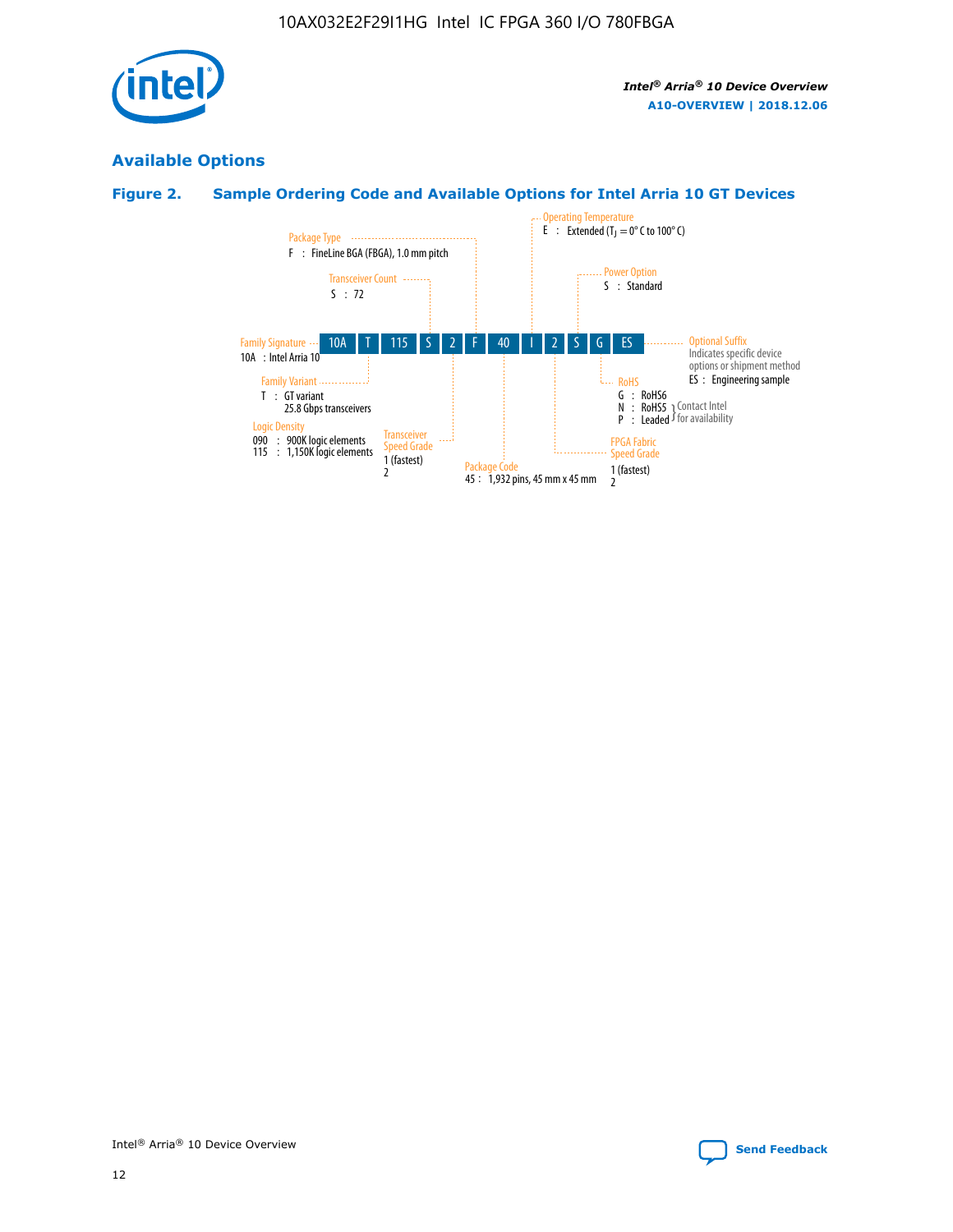

## **Maximum Resources**

#### **Table 10. Maximum Resource Counts for Intel Arria 10 GT Devices**

| <b>Resource</b>              |                      | <b>Product Line</b> |                |  |
|------------------------------|----------------------|---------------------|----------------|--|
|                              |                      | <b>GT 900</b>       | <b>GT 1150</b> |  |
| Logic Elements (LE) (K)      |                      | 900                 | 1,150          |  |
| <b>ALM</b>                   |                      | 339,620             | 427,200        |  |
| Register                     |                      | 1,358,480           | 1,708,800      |  |
| Memory (Kb)                  | M20K                 | 48,460              | 54,260         |  |
|                              | <b>MLAB</b>          | 9,386               | 12,984         |  |
| Variable-precision DSP Block |                      | 1,518               | 1,518          |  |
| 18 x 19 Multiplier           |                      | 3,036               | 3,036          |  |
| <b>PLL</b>                   | Fractional Synthesis | 32                  | 32             |  |
|                              | I/O                  | 16                  | 16             |  |
| Transceiver                  | 17.4 Gbps            | 72(5)               | 72(5)          |  |
|                              | 25.8 Gbps            | 6                   | 6              |  |
| GPIO <sup>(6)</sup>          |                      | 624                 | 624            |  |
| LVDS Pair $(7)$              |                      | 312                 | 312            |  |
| PCIe Hard IP Block           |                      | $\overline{4}$      | $\overline{4}$ |  |
| Hard Memory Controller       |                      | 16                  | 16             |  |

#### **Related Information**

#### [Intel Arria 10 GT Channel Usage](https://www.intel.com/content/www/us/en/programmable/documentation/nik1398707230472.html#nik1398707008178)

Configuring GT/GX channels in Intel Arria 10 GT devices.

## **Package Plan**

#### **Table 11. Package Plan for Intel Arria 10 GT Devices**

Refer to I/O and High Speed I/O in Intel Arria 10 Devices chapter for the number of 3 V I/O, LVDS I/O, and LVDS channels in each device package.

| <b>Product Line</b> | <b>SF45</b><br>(45 mm × 45 mm, 1932-pin FBGA) |                 |             |  |  |  |
|---------------------|-----------------------------------------------|-----------------|-------------|--|--|--|
|                     | 3 V I/O                                       | <b>LVDS I/O</b> | <b>XCVR</b> |  |  |  |
| GT 900              |                                               | 624             | 72          |  |  |  |
| GT 1150             |                                               | 624             | 72          |  |  |  |

<sup>(7)</sup> Each LVDS I/O pair can be used as differential input or output.



 $(5)$  If all 6 GT channels are in use, 12 of the GX channels are not usable.

<sup>(6)</sup> The number of GPIOs does not include transceiver I/Os. In the Intel Quartus Prime software, the number of user I/Os includes transceiver I/Os.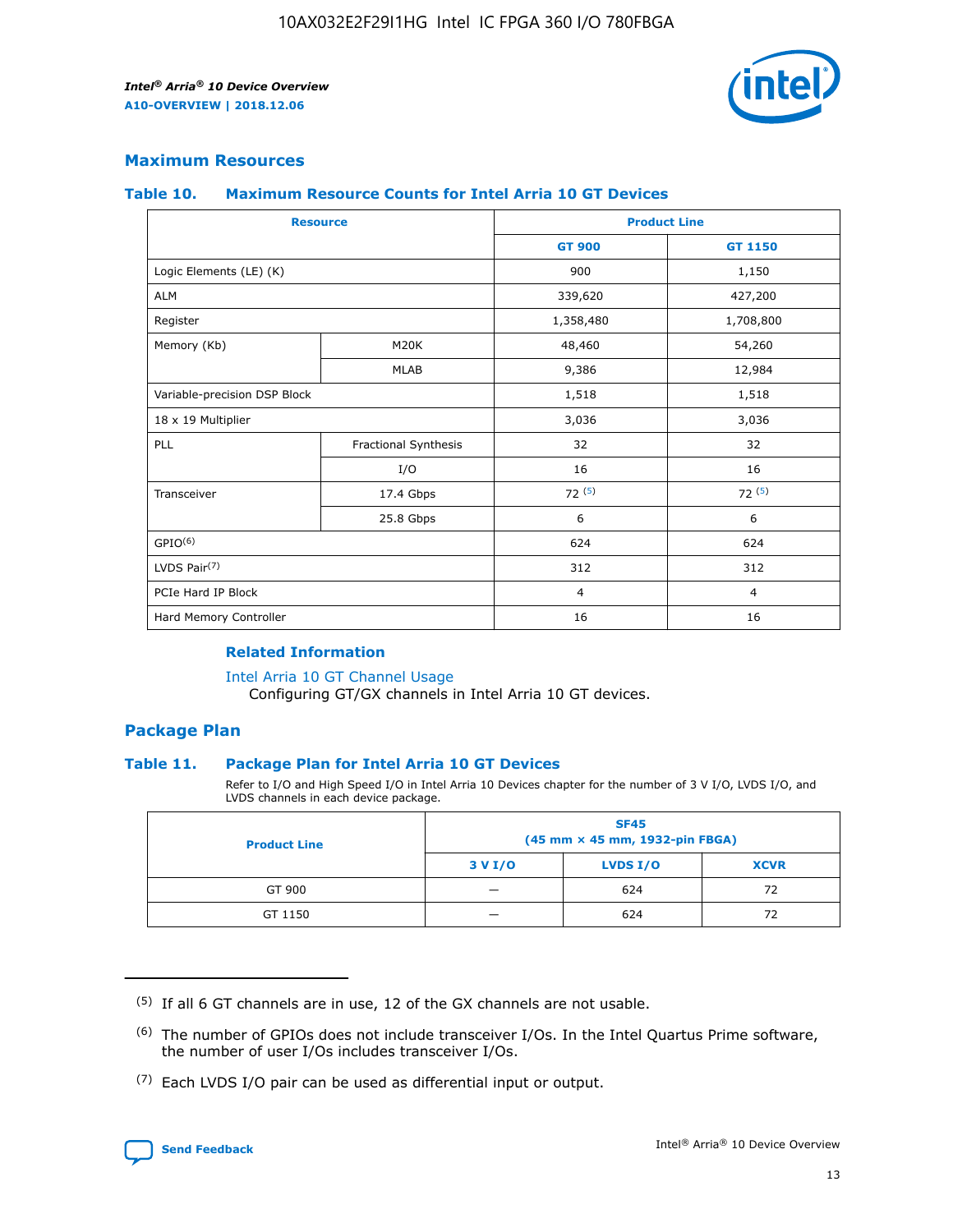

#### **Related Information**

[I/O and High-Speed Differential I/O Interfaces in Intel Arria 10 Devices chapter, Intel](https://www.intel.com/content/www/us/en/programmable/documentation/sam1403482614086.html#sam1403482030321) [Arria 10 Device Handbook](https://www.intel.com/content/www/us/en/programmable/documentation/sam1403482614086.html#sam1403482030321)

Provides the number of 3 V and LVDS I/Os, and LVDS channels for each Intel Arria 10 device package.

# **Intel Arria 10 SX**

This section provides the available options, maximum resource counts, and package plan for the Intel Arria 10 SX devices.

The information in this section is correct at the time of publication. For the latest information and to get more details, refer to the Intel FPGA Product Selector.

#### **Related Information**

[Intel FPGA Product Selector](http://www.altera.com/products/selector/psg-selector.html) Provides the latest information on Intel products.

#### **Available Options**

#### **Figure 3. Sample Ordering Code and Available Options for Intel Arria 10 SX Devices**



#### **Related Information**

[Transceiver Performance for Intel Arria 10 GX/SX Devices](https://www.intel.com/content/www/us/en/programmable/documentation/mcn1413182292568.html#mcn1413213965502) Provides more information about the transceiver speed grade.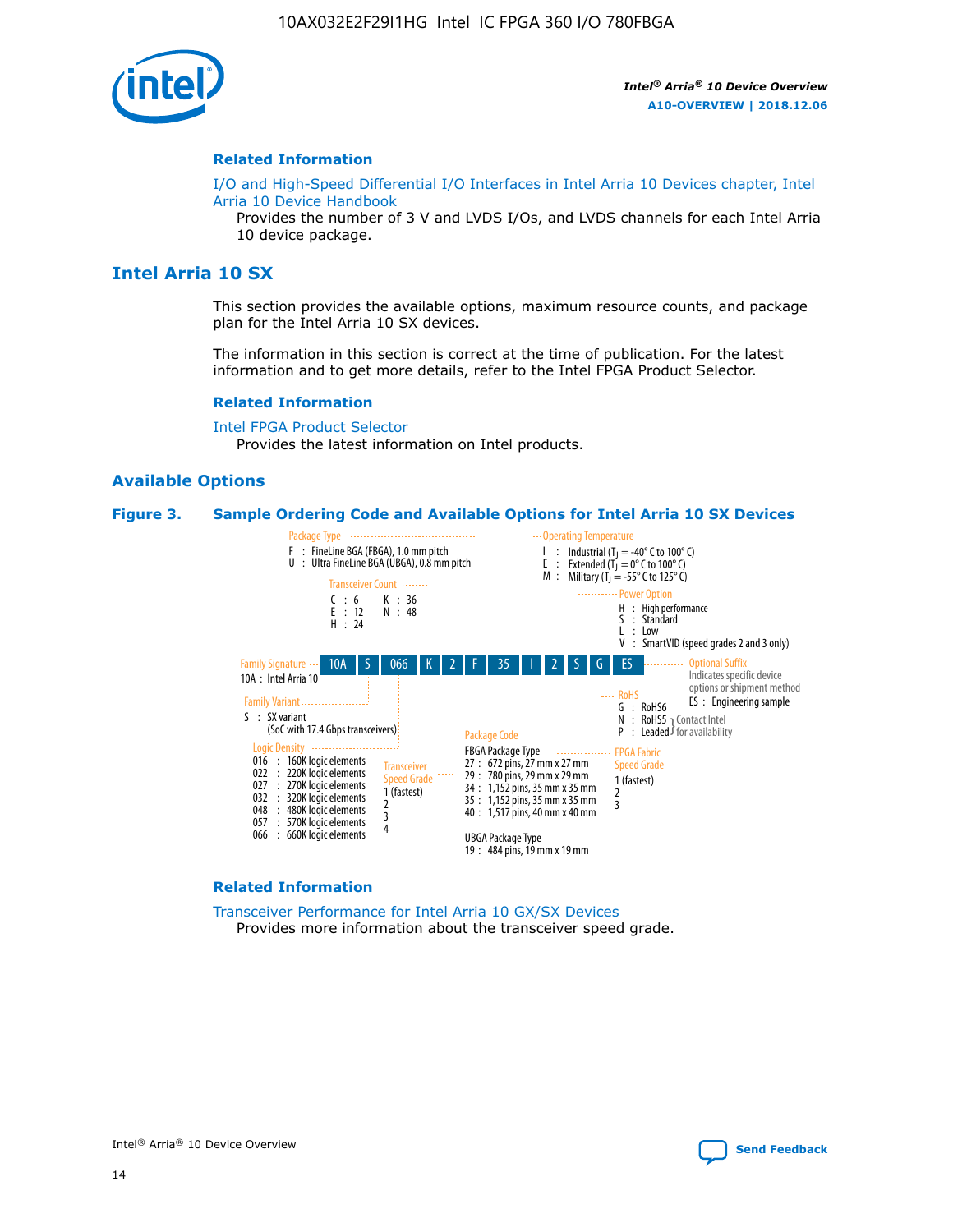

# **Maximum Resources**

#### **Table 12. Maximum Resource Counts for Intel Arria 10 SX Devices**

|                                   | <b>Resource</b>         | <b>Product Line</b> |               |                |                |                |                |                |  |  |  |
|-----------------------------------|-------------------------|---------------------|---------------|----------------|----------------|----------------|----------------|----------------|--|--|--|
|                                   |                         | <b>SX 160</b>       | <b>SX 220</b> | <b>SX 270</b>  | <b>SX 320</b>  | <b>SX 480</b>  | <b>SX 570</b>  | <b>SX 660</b>  |  |  |  |
| Logic Elements (LE) (K)           |                         | 160                 | 220           | 270            | 320            | 480            | 570            | 660            |  |  |  |
| <b>ALM</b>                        |                         | 61,510              | 80,330        | 101,620        | 119,900        | 183,590        | 217,080        | 251,680        |  |  |  |
| Register                          |                         | 246,040             | 321,320       | 406,480        | 479,600        | 734,360        | 868,320        | 1,006,720      |  |  |  |
| Memory (Kb)                       | M <sub>20</sub> K       | 8,800               | 11,740        | 15,000         | 17,820         | 28,620         | 36,000         | 42,620         |  |  |  |
|                                   | <b>MLAB</b>             | 1,050               | 1,690         | 2,452          | 2,727          | 4,164          | 5,096          | 5,788          |  |  |  |
| Variable-precision DSP Block      |                         | 156                 | 192           | 830            | 985            | 1,368          | 1,523          | 1,687          |  |  |  |
| 18 x 19 Multiplier                |                         | 312                 | 384           | 1,660          | 1,970          | 2,736          | 3,046          | 3,374          |  |  |  |
| <b>PLL</b>                        | Fractional<br>Synthesis | 6                   | 6             | 8              | 8              | 12             | 16             | 16             |  |  |  |
|                                   | I/O                     | 6                   | 6             | 8              | 8              | 12             | 16             | 16             |  |  |  |
| 17.4 Gbps Transceiver             |                         | 12                  | 12            | 24             | 24             | 36             | 48             | 48             |  |  |  |
| GPIO <sup>(8)</sup>               |                         | 288                 | 288           | 384            | 384            | 492            | 696            | 696            |  |  |  |
| LVDS Pair $(9)$                   |                         | 120                 | 120           | 168            | 168            | 174            | 324            | 324            |  |  |  |
| PCIe Hard IP Block                |                         | $\mathbf{1}$        | $\mathbf{1}$  | $\overline{2}$ | $\overline{2}$ | $\overline{2}$ | $\overline{2}$ | $\overline{2}$ |  |  |  |
| Hard Memory Controller            |                         | 6                   | 6             | 8              | 8              | 12             | 16             | 16             |  |  |  |
| ARM Cortex-A9 MPCore<br>Processor |                         | Yes                 | Yes           | Yes            | Yes            | Yes            | Yes            | Yes            |  |  |  |

# **Package Plan**

#### **Table 13. Package Plan for Intel Arria 10 SX Devices (U19, F27, F29, and F34)**

Refer to I/O and High Speed I/O in Intel Arria 10 Devices chapter for the number of 3 V I/O, LVDS I/O, and LVDS channels in each device package.

| <b>Product Line</b> | U19<br>$(19 \text{ mm} \times 19 \text{ mm})$<br>484-pin UBGA) |                    |             | <b>F27</b><br>$(27 \text{ mm} \times 27 \text{ mm})$ .<br>672-pin FBGA) |                    | <b>F29</b><br>$(29 \text{ mm} \times 29 \text{ mm})$ .<br>780-pin FBGA) |            |                    | <b>F34</b><br>$(35 \text{ mm} \times 35 \text{ mm})$<br><b>1152-pin FBGA)</b> |           |                    |             |
|---------------------|----------------------------------------------------------------|--------------------|-------------|-------------------------------------------------------------------------|--------------------|-------------------------------------------------------------------------|------------|--------------------|-------------------------------------------------------------------------------|-----------|--------------------|-------------|
|                     | 3V<br>I/O                                                      | <b>LVDS</b><br>I/O | <b>XCVR</b> | 3V<br>I/O                                                               | <b>LVDS</b><br>I/O | <b>XCVR</b>                                                             | 3 V<br>I/O | <b>LVDS</b><br>I/O | <b>XCVR</b>                                                                   | 3V<br>I/O | <b>LVDS</b><br>I/O | <b>XCVR</b> |
| SX 160              | 48                                                             | 144                | 6           | 48                                                                      | 192                | 12                                                                      | 48         | 240                | 12                                                                            |           |                    |             |
| SX 220              | 48                                                             | 144                | 6           | 48                                                                      | 192                | 12                                                                      | 48         | 240                | 12                                                                            |           |                    |             |
| SX 270              |                                                                |                    |             | 48                                                                      | 192                | 12                                                                      | 48         | 312                | 12                                                                            | 48        | 336                | 24          |
| SX 320              |                                                                |                    |             | 48                                                                      | 192                | 12                                                                      | 48         | 312                | 12                                                                            | 48        | 336                | 24          |
|                     |                                                                | continued          |             |                                                                         |                    |                                                                         |            |                    |                                                                               |           |                    |             |

 $(8)$  The number of GPIOs does not include transceiver I/Os. In the Intel Quartus Prime software, the number of user I/Os includes transceiver I/Os.

 $(9)$  Each LVDS I/O pair can be used as differential input or output.

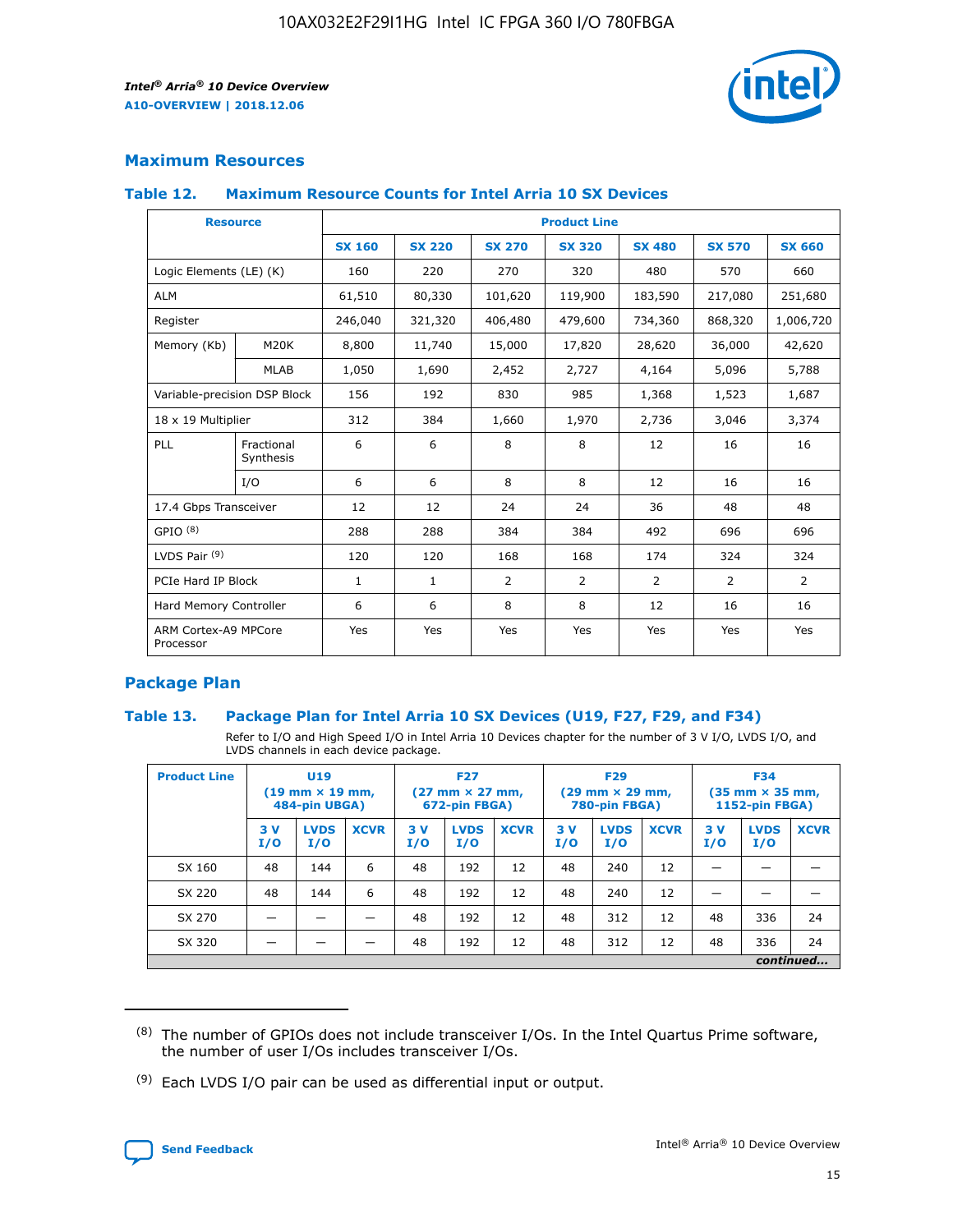

| <b>Product Line</b> | U <sub>19</sub><br>$(19 \text{ mm} \times 19 \text{ mm})$<br>484-pin UBGA) |                    | <b>F27</b><br>$(27 \text{ mm} \times 27 \text{ mm})$<br>672-pin FBGA) |           | <b>F29</b><br>$(29 \text{ mm} \times 29 \text{ mm})$<br>780-pin FBGA) |             |           | <b>F34</b><br>$(35$ mm $\times$ 35 mm,<br><b>1152-pin FBGA)</b> |             |           |                    |             |
|---------------------|----------------------------------------------------------------------------|--------------------|-----------------------------------------------------------------------|-----------|-----------------------------------------------------------------------|-------------|-----------|-----------------------------------------------------------------|-------------|-----------|--------------------|-------------|
|                     | 3 V<br>I/O                                                                 | <b>LVDS</b><br>I/O | <b>XCVR</b>                                                           | 3V<br>I/O | <b>LVDS</b><br>I/O                                                    | <b>XCVR</b> | 3V<br>I/O | <b>LVDS</b><br>I/O                                              | <b>XCVR</b> | 3V<br>I/O | <b>LVDS</b><br>I/O | <b>XCVR</b> |
| SX 480              |                                                                            |                    |                                                                       |           |                                                                       |             | 48        | 312                                                             | 12          | 48        | 444                | 24          |
| SX 570              |                                                                            |                    |                                                                       |           |                                                                       |             |           |                                                                 |             | 48        | 444                | 24          |
| SX 660              |                                                                            |                    |                                                                       |           |                                                                       |             |           |                                                                 |             | 48        | 444                | 24          |

## **Table 14. Package Plan for Intel Arria 10 SX Devices (F35, KF40, and NF40)**

Refer to I/O and High Speed I/O in Intel Arria 10 Devices chapter for the number of 3 V I/O, LVDS I/O, and LVDS channels in each device package.

| <b>Product Line</b> | <b>F35</b><br>(35 mm × 35 mm,<br><b>1152-pin FBGA)</b> |          |             |                                           | <b>KF40</b><br>(40 mm × 40 mm,<br>1517-pin FBGA) |    | <b>NF40</b><br>$(40 \text{ mm} \times 40 \text{ mm})$<br>1517-pin FBGA) |          |             |  |
|---------------------|--------------------------------------------------------|----------|-------------|-------------------------------------------|--------------------------------------------------|----|-------------------------------------------------------------------------|----------|-------------|--|
|                     | 3 V I/O                                                | LVDS I/O | <b>XCVR</b> | <b>LVDS I/O</b><br>3 V I/O<br><b>XCVR</b> |                                                  |    | 3 V I/O                                                                 | LVDS I/O | <b>XCVR</b> |  |
| SX 270              | 48                                                     | 336      | 24          |                                           |                                                  |    |                                                                         |          |             |  |
| SX 320              | 48                                                     | 336      | 24          |                                           |                                                  |    |                                                                         |          |             |  |
| SX 480              | 48                                                     | 348      | 36          |                                           |                                                  |    |                                                                         |          |             |  |
| SX 570              | 48                                                     | 348      | 36          | 96                                        | 600                                              | 36 | 48                                                                      | 540      | 48          |  |
| SX 660              | 48                                                     | 348      | 36          | 96                                        | 600                                              | 36 | 48                                                                      | 540      | 48          |  |

# **Related Information**

[I/O and High-Speed Differential I/O Interfaces in Intel Arria 10 Devices chapter, Intel](https://www.intel.com/content/www/us/en/programmable/documentation/sam1403482614086.html#sam1403482030321) [Arria 10 Device Handbook](https://www.intel.com/content/www/us/en/programmable/documentation/sam1403482614086.html#sam1403482030321)

Provides the number of 3 V and LVDS I/Os, and LVDS channels for each Intel Arria 10 device package.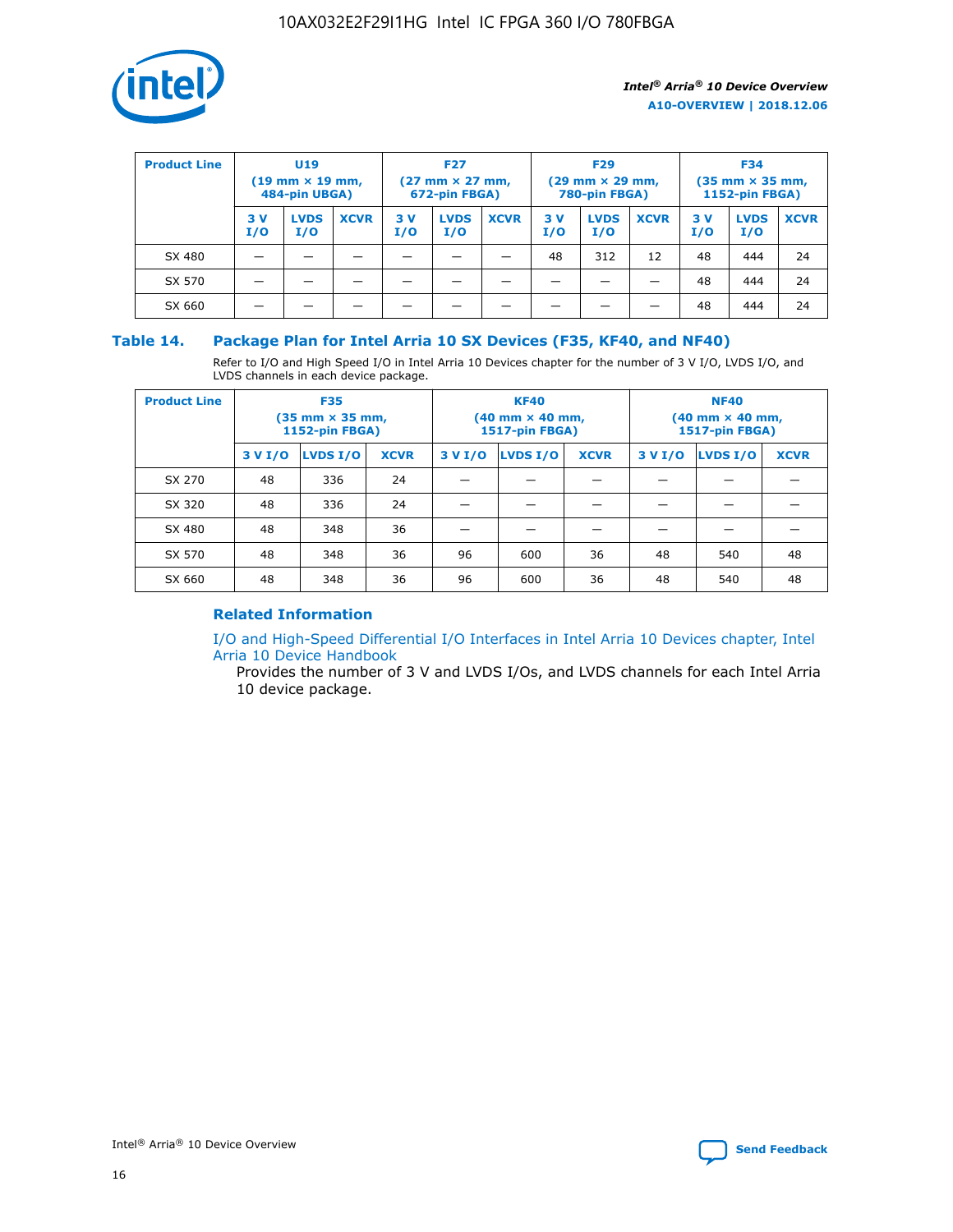

# **I/O Vertical Migration for Intel Arria 10 Devices**

#### **Figure 4. Migration Capability Across Intel Arria 10 Product Lines**

- The arrows indicate the migration paths. The devices included in each vertical migration path are shaded. Devices with fewer resources in the same path have lighter shades.
- To achieve the full I/O migration across product lines in the same migration path, restrict I/Os and transceivers usage to match the product line with the lowest I/O and transceiver counts.
- An LVDS I/O bank in the source device may be mapped to a 3 V I/O bank in the target device. To use memory interface clock frequency higher than 533 MHz, assign external memory interface pins only to banks that are LVDS I/O in both devices.
- There may be nominal 0.15 mm package height difference between some product lines in the same package type.
	- **Variant Product Line Package U19 F27 F29 F34 F35 KF40 NF40 RF40 NF45 SF45 UF45** Intel® Arria® 10 GX GX 160 GX 220 GX 270 GX 320 GX 480 GX 570 GX 660 GX 900 GX 1150 Intel Arria 10 GT GT 900 GT 1150 Intel Arria 10 SX SX 160 SX 220 SX 270 SX 320 SX 480 SX 570 SX 660
- Some migration paths are not shown in the Intel Quartus Prime software **Pin Migration View**.

*Note:* To verify the pin migration compatibility, use the **Pin Migration View** window in the Intel Quartus Prime software Pin Planner.

# **Adaptive Logic Module**

Intel Arria 10 devices use a 20 nm ALM as the basic building block of the logic fabric.

The ALM architecture is the same as the previous generation FPGAs, allowing for efficient implementation of logic functions and easy conversion of IP between the device generations.

The ALM, as shown in following figure, uses an 8-input fracturable look-up table (LUT) with four dedicated registers to help improve timing closure in register-rich designs and achieve an even higher design packing capability than the traditional two-register per LUT architecture.

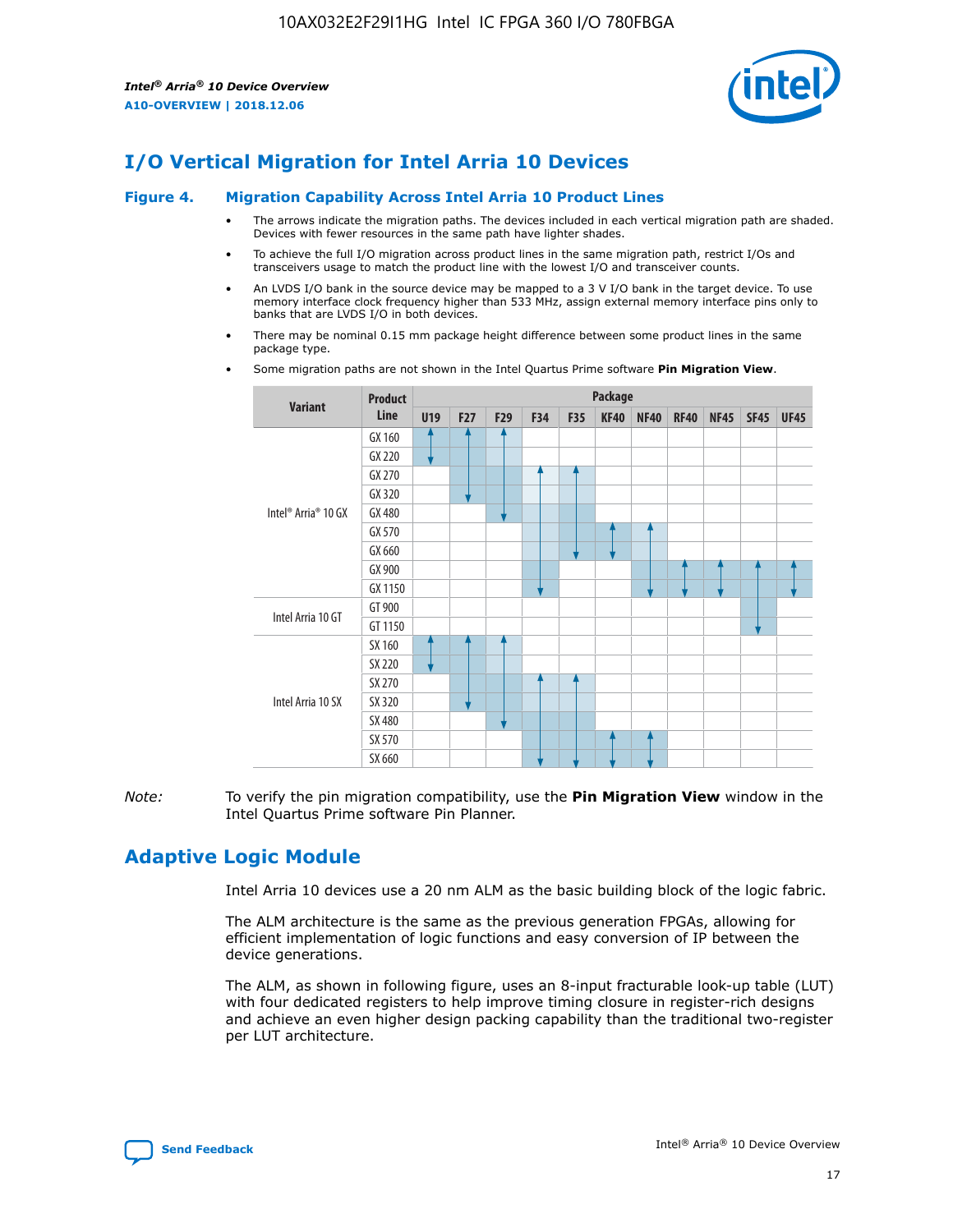

**Figure 5. ALM for Intel Arria 10 Devices**



The Intel Quartus Prime software optimizes your design according to the ALM logic structure and automatically maps legacy designs into the Intel Arria 10 ALM architecture.

# **Variable-Precision DSP Block**

The Intel Arria 10 variable precision DSP blocks support fixed-point arithmetic and floating-point arithmetic.

Features for fixed-point arithmetic:

- High-performance, power-optimized, and fully registered multiplication operations
- 18-bit and 27-bit word lengths
- Two 18 x 19 multipliers or one 27 x 27 multiplier per DSP block
- Built-in addition, subtraction, and 64-bit double accumulation register to combine multiplication results
- Cascading 19-bit or 27-bit when pre-adder is disabled and cascading 18-bit when pre-adder is used to form the tap-delay line for filtering applications
- Cascading 64-bit output bus to propagate output results from one block to the next block without external logic support
- Hard pre-adder supported in 19-bit and 27-bit modes for symmetric filters
- Internal coefficient register bank in both 18-bit and 27-bit modes for filter implementation
- 18-bit and 27-bit systolic finite impulse response (FIR) filters with distributed output adder
- Biased rounding support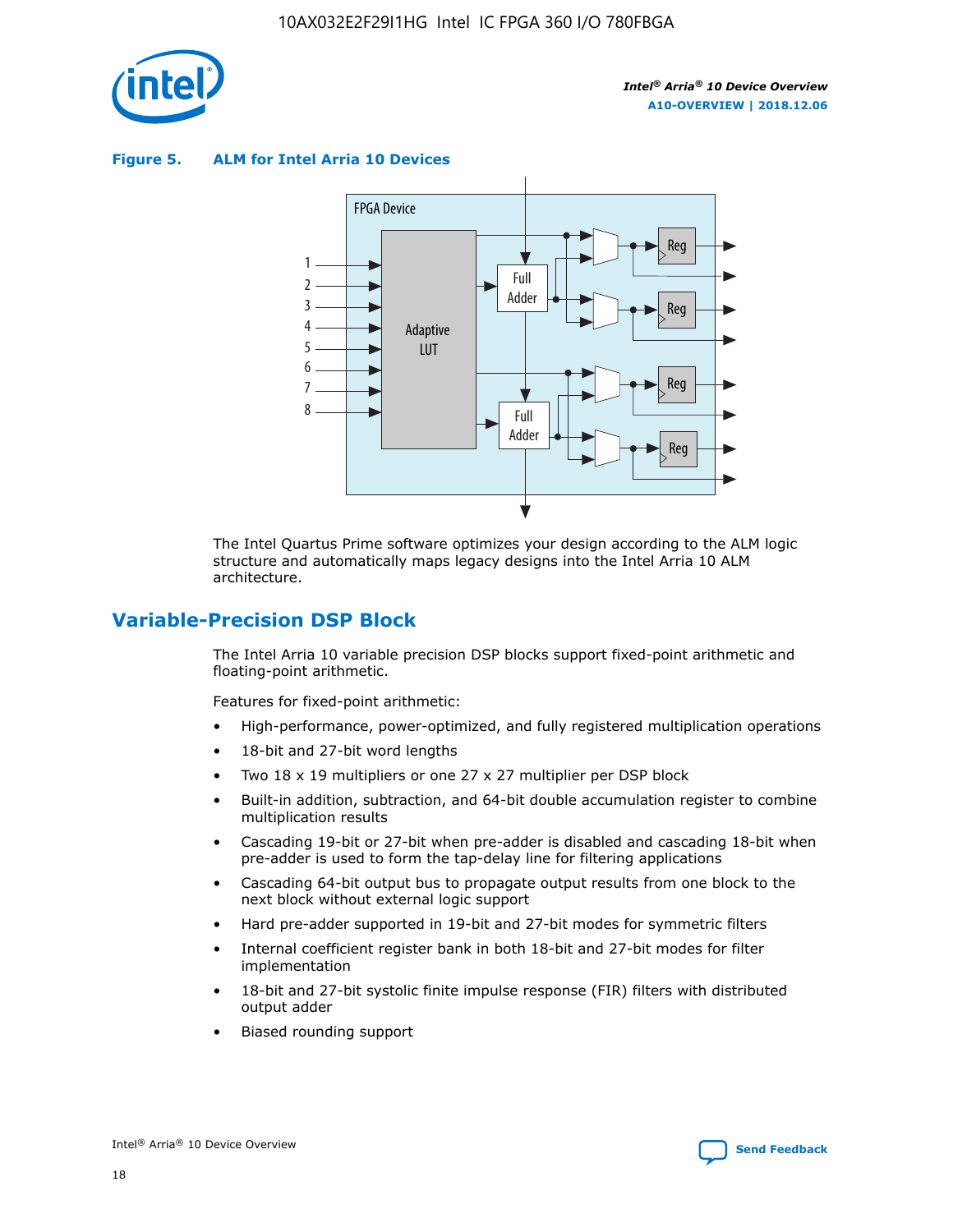

Features for floating-point arithmetic:

- A completely hardened architecture that supports multiplication, addition, subtraction, multiply-add, and multiply-subtract
- Multiplication with accumulation capability and a dynamic accumulator reset control
- Multiplication with cascade summation capability
- Multiplication with cascade subtraction capability
- Complex multiplication
- Direct vector dot product
- Systolic FIR filter

#### **Table 15. Variable-Precision DSP Block Configurations for Intel Arria 10 Devices**

| <b>Usage Example</b>                                       | <b>Multiplier Size (Bit)</b>    | <b>DSP Block Resources</b> |
|------------------------------------------------------------|---------------------------------|----------------------------|
| Medium precision fixed point                               | Two 18 x 19                     |                            |
| High precision fixed or Single precision<br>floating point | One 27 x 27                     |                            |
| Fixed point FFTs                                           | One 19 x 36 with external adder |                            |
| Very high precision fixed point                            | One 36 x 36 with external adder |                            |
| Double precision floating point                            | One 54 x 54 with external adder | 4                          |

#### **Table 16. Resources for Fixed-Point Arithmetic in Intel Arria 10 Devices**

The table lists the variable-precision DSP resources by bit precision for each Intel Arria 10 device.

| <b>Variant</b>  | <b>Product Line</b> | <b>Variable-</b><br>precision<br><b>DSP Block</b> | <b>Independent Input and Output</b><br><b>Multiplications Operator</b> |                                     | 18 x 19<br><b>Multiplier</b><br><b>Adder Sum</b> | $18 \times 18$<br><b>Multiplier</b><br><b>Adder</b> |
|-----------------|---------------------|---------------------------------------------------|------------------------------------------------------------------------|-------------------------------------|--------------------------------------------------|-----------------------------------------------------|
|                 |                     |                                                   | 18 x 19<br><b>Multiplier</b>                                           | $27 \times 27$<br><b>Multiplier</b> | <b>Mode</b>                                      | <b>Summed with</b><br>36 bit Input                  |
| AIntel Arria 10 | GX 160              | 156                                               | 312                                                                    | 156                                 | 156                                              | 156                                                 |
| GX              | GX 220              | 192                                               | 384                                                                    | 192                                 | 192                                              | 192                                                 |
|                 | GX 270              | 830                                               | 1,660                                                                  | 830                                 | 830                                              | 830                                                 |
|                 | GX 320              | 984                                               | 1,968                                                                  | 984                                 | 984                                              | 984                                                 |
|                 | GX 480              | 1,368                                             | 2,736                                                                  | 1,368                               | 1,368                                            | 1,368                                               |
|                 | GX 570              | 1,523                                             | 3,046                                                                  | 1,523                               | 1,523                                            | 1,523                                               |
|                 | GX 660              | 1,687                                             | 3,374                                                                  | 1,687                               | 1,687                                            | 1,687                                               |
|                 | GX 900              | 1,518                                             | 3,036                                                                  | 1,518                               | 1,518                                            | 1,518                                               |
|                 | GX 1150             | 1,518                                             | 3,036                                                                  | 1,518                               | 1,518                                            | 1,518                                               |
| Intel Arria 10  | GT 900              | 1,518                                             | 3,036                                                                  | 1,518                               | 1,518                                            | 1,518                                               |
| GT              | GT 1150             | 1,518                                             | 3,036                                                                  | 1,518                               | 1,518                                            | 1,518                                               |
| Intel Arria 10  | SX 160              | 156                                               | 312                                                                    | 156                                 | 156                                              | 156                                                 |
| <b>SX</b>       | SX 220              | 192                                               | 384                                                                    | 192                                 | 192                                              | 192                                                 |
|                 | SX 270              | 830                                               | 830<br>1,660                                                           |                                     | 830                                              | 830                                                 |
|                 |                     |                                                   |                                                                        |                                     |                                                  | continued                                           |

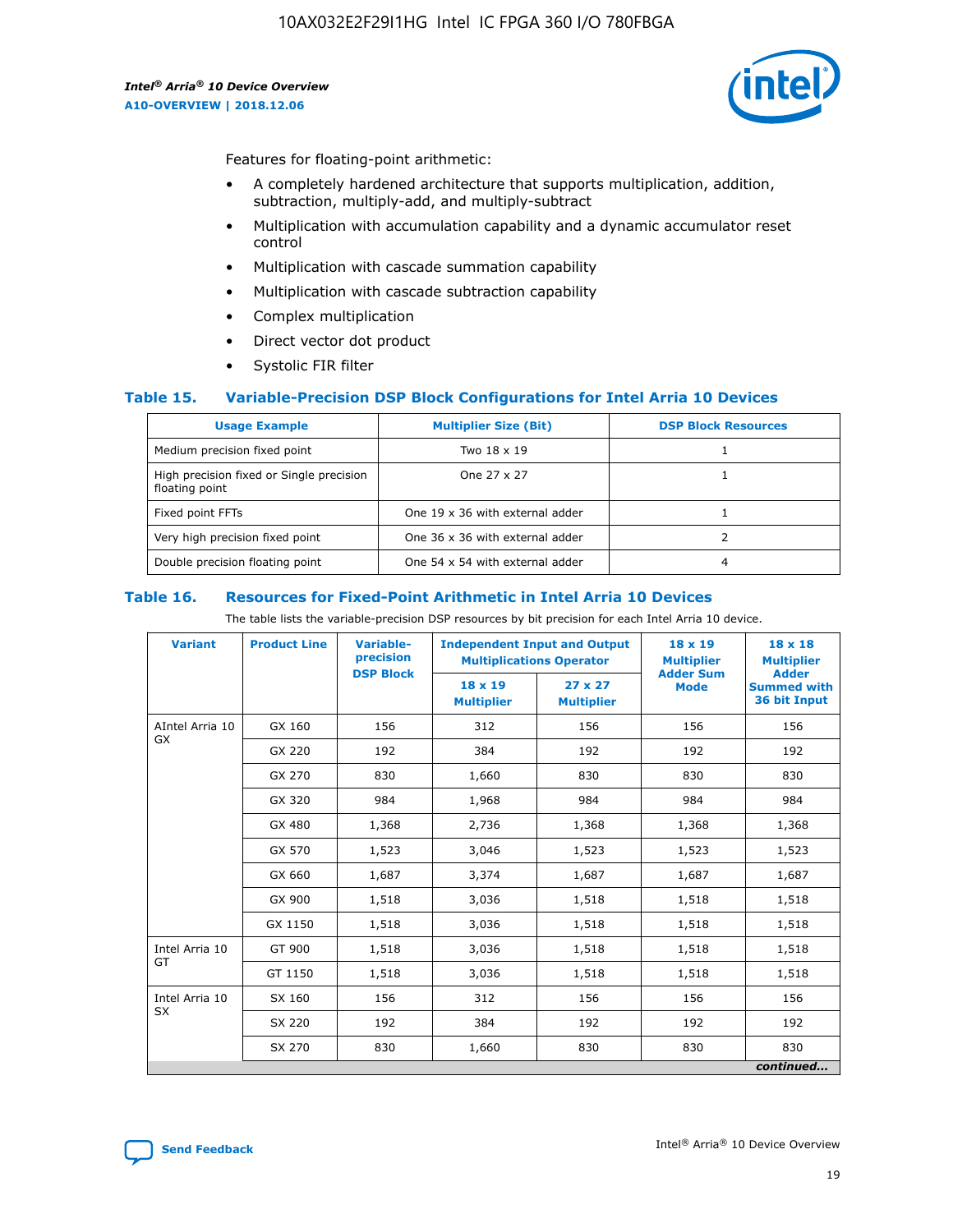

| <b>Variant</b> | <b>Product Line</b> | Variable-<br>precision | <b>Independent Input and Output</b><br><b>Multiplications Operator</b> |                                     | $18 \times 19$<br><b>Multiplier</b> | $18 \times 18$<br><b>Multiplier</b><br><b>Adder</b> |  |
|----------------|---------------------|------------------------|------------------------------------------------------------------------|-------------------------------------|-------------------------------------|-----------------------------------------------------|--|
|                |                     | <b>DSP Block</b>       | $18 \times 19$<br><b>Multiplier</b>                                    | $27 \times 27$<br><b>Multiplier</b> | <b>Adder Sum</b><br><b>Mode</b>     | <b>Summed with</b><br>36 bit Input                  |  |
|                | SX 320              | 984                    | 1,968                                                                  | 984                                 | 984                                 | 984                                                 |  |
|                | SX 480              | 1,368                  | 2,736                                                                  | 1,368                               | 1,368                               | 1,368                                               |  |
|                | SX 570              | 1,523                  | 3,046                                                                  | 1,523                               | 1,523                               | 1,523                                               |  |
|                | SX 660              | 1,687                  | 3,374                                                                  | 1,687                               | 1,687                               | 1,687                                               |  |

# **Table 17. Resources for Floating-Point Arithmetic in Intel Arria 10 Devices**

The table lists the variable-precision DSP resources by bit precision for each Intel Arria 10 device.

| <b>Variant</b> | <b>Product Line</b> | <b>Variable-</b><br>precision<br><b>DSP Block</b> | <b>Single</b><br><b>Precision</b><br><b>Floating-Point</b><br><b>Multiplication</b><br><b>Mode</b> | <b>Single-Precision</b><br><b>Floating-Point</b><br><b>Adder Mode</b> | Single-<br><b>Precision</b><br><b>Floating-Point</b><br><b>Multiply</b><br><b>Accumulate</b><br><b>Mode</b> | <b>Peak</b><br><b>Giga Floating-</b><br><b>Point</b><br><b>Operations</b><br>per Second<br>(GFLOPs) |
|----------------|---------------------|---------------------------------------------------|----------------------------------------------------------------------------------------------------|-----------------------------------------------------------------------|-------------------------------------------------------------------------------------------------------------|-----------------------------------------------------------------------------------------------------|
| Intel Arria 10 | GX 160              | 156                                               | 156                                                                                                | 156                                                                   | 156                                                                                                         | 140                                                                                                 |
| GX             | GX 220              | 192                                               | 192                                                                                                | 192                                                                   | 192                                                                                                         | 173                                                                                                 |
|                | GX 270              | 830                                               | 830                                                                                                | 830                                                                   | 830                                                                                                         | 747                                                                                                 |
|                | GX 320              | 984                                               | 984                                                                                                | 984                                                                   | 984                                                                                                         | 886                                                                                                 |
|                | GX 480              | 1,369                                             | 1,368                                                                                              | 1,368                                                                 | 1,368                                                                                                       | 1,231                                                                                               |
|                | GX 570              | 1,523                                             | 1,523                                                                                              | 1,523                                                                 | 1,523                                                                                                       | 1,371                                                                                               |
|                | GX 660              | 1,687                                             | 1,687                                                                                              | 1,687                                                                 | 1,687                                                                                                       | 1,518                                                                                               |
|                | GX 900              | 1,518                                             | 1,518                                                                                              | 1,518                                                                 | 1,518                                                                                                       | 1,366                                                                                               |
|                | GX 1150             | 1,518                                             | 1,518                                                                                              | 1,518                                                                 | 1,518                                                                                                       | 1,366                                                                                               |
| Intel Arria 10 | GT 900              | 1,518                                             | 1,518                                                                                              | 1,518                                                                 | 1,518                                                                                                       | 1,366                                                                                               |
| GT             | GT 1150             | 1,518                                             | 1,518                                                                                              | 1,518                                                                 | 1,518                                                                                                       | 1,366                                                                                               |
| Intel Arria 10 | SX 160              | 156                                               | 156                                                                                                | 156                                                                   | 156                                                                                                         | 140                                                                                                 |
| <b>SX</b>      | SX 220              | 192                                               | 192                                                                                                | 192                                                                   | 192                                                                                                         | 173                                                                                                 |
|                | SX 270              | 830                                               | 830                                                                                                | 830                                                                   | 830                                                                                                         | 747                                                                                                 |
|                | SX 320              | 984                                               | 984                                                                                                | 984                                                                   | 984                                                                                                         | 886                                                                                                 |
|                | SX 480              | 1,369                                             | 1,368                                                                                              | 1,368                                                                 | 1,368                                                                                                       | 1,231                                                                                               |
|                | SX 570              | 1,523                                             | 1,523                                                                                              | 1,523                                                                 | 1,523                                                                                                       | 1,371                                                                                               |
|                | SX 660              | 1,687                                             | 1,687                                                                                              | 1,687                                                                 | 1,687                                                                                                       | 1,518                                                                                               |

# **Embedded Memory Blocks**

The embedded memory blocks in the devices are flexible and designed to provide an optimal amount of small- and large-sized memory arrays to fit your design requirements.

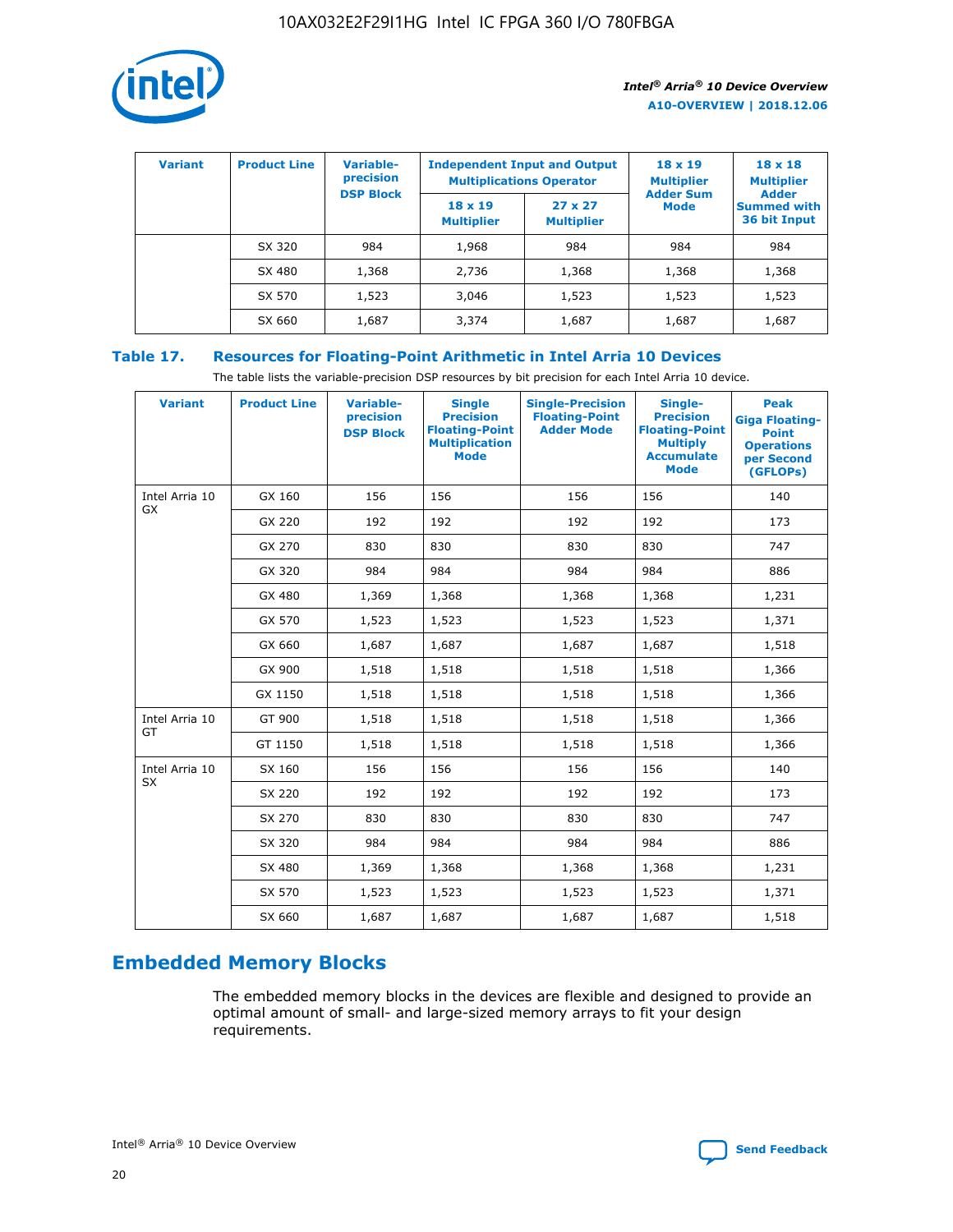

# **Types of Embedded Memory**

The Intel Arria 10 devices contain two types of memory blocks:

- 20 Kb M20K blocks—blocks of dedicated memory resources. The M20K blocks are ideal for larger memory arrays while still providing a large number of independent ports.
- 640 bit memory logic array blocks (MLABs)—enhanced memory blocks that are configured from dual-purpose logic array blocks (LABs). The MLABs are ideal for wide and shallow memory arrays. The MLABs are optimized for implementation of shift registers for digital signal processing (DSP) applications, wide and shallow FIFO buffers, and filter delay lines. Each MLAB is made up of ten adaptive logic modules (ALMs). In the Intel Arria 10 devices, you can configure these ALMs as ten 32 x 2 blocks, giving you one 32 x 20 simple dual-port SRAM block per MLAB.

# **Embedded Memory Capacity in Intel Arria 10 Devices**

|                   | <b>Product</b> |              | <b>M20K</b>         | <b>MLAB</b>  |                     | <b>Total RAM Bit</b> |
|-------------------|----------------|--------------|---------------------|--------------|---------------------|----------------------|
| <b>Variant</b>    | Line           | <b>Block</b> | <b>RAM Bit (Kb)</b> | <b>Block</b> | <b>RAM Bit (Kb)</b> | (Kb)                 |
| Intel Arria 10 GX | GX 160         | 440          | 8,800               | 1,680        | 1,050               | 9,850                |
|                   | GX 220         | 587          | 11,740              | 2,703        | 1,690               | 13,430               |
|                   | GX 270         | 750          | 15,000              | 3,922        | 2,452               | 17,452               |
|                   | GX 320         | 891          | 17,820              | 4,363        | 2,727               | 20,547               |
|                   | GX 480         | 1,431        | 28,620              | 6,662        | 4,164               | 32,784               |
|                   | GX 570         | 1,800        | 36,000              | 8,153        | 5,096               | 41,096               |
|                   | GX 660         | 2,131        | 42,620              | 9,260        | 5,788               | 48,408               |
|                   | GX 900         | 2,423        | 48,460              | 15,017       | 9,386               | 57,846               |
|                   | GX 1150        | 2,713        | 54,260              | 20,774       | 12,984              | 67,244               |
| Intel Arria 10 GT | GT 900         | 2,423        | 48,460              | 15,017       | 9,386               | 57,846               |
|                   | GT 1150        | 2,713        | 54,260              | 20,774       | 12,984              | 67,244               |
| Intel Arria 10 SX | SX 160         | 440          | 8,800               | 1,680        | 1,050               | 9,850                |
|                   | SX 220         | 587          | 11,740              | 2,703        | 1,690               | 13,430               |
|                   | SX 270         | 750          | 15,000              | 3,922        | 2,452               | 17,452               |
|                   | SX 320         | 891          | 17,820              | 4,363        | 2,727               | 20,547               |
|                   | SX 480         | 1,431        | 28,620              | 6,662        | 4,164               | 32,784               |
|                   | SX 570         | 1,800        | 36,000              | 8,153        | 5,096               | 41,096               |
|                   | SX 660         | 2,131        | 42,620              | 9,260        | 5,788               | 48,408               |

#### **Table 18. Embedded Memory Capacity and Distribution in Intel Arria 10 Devices**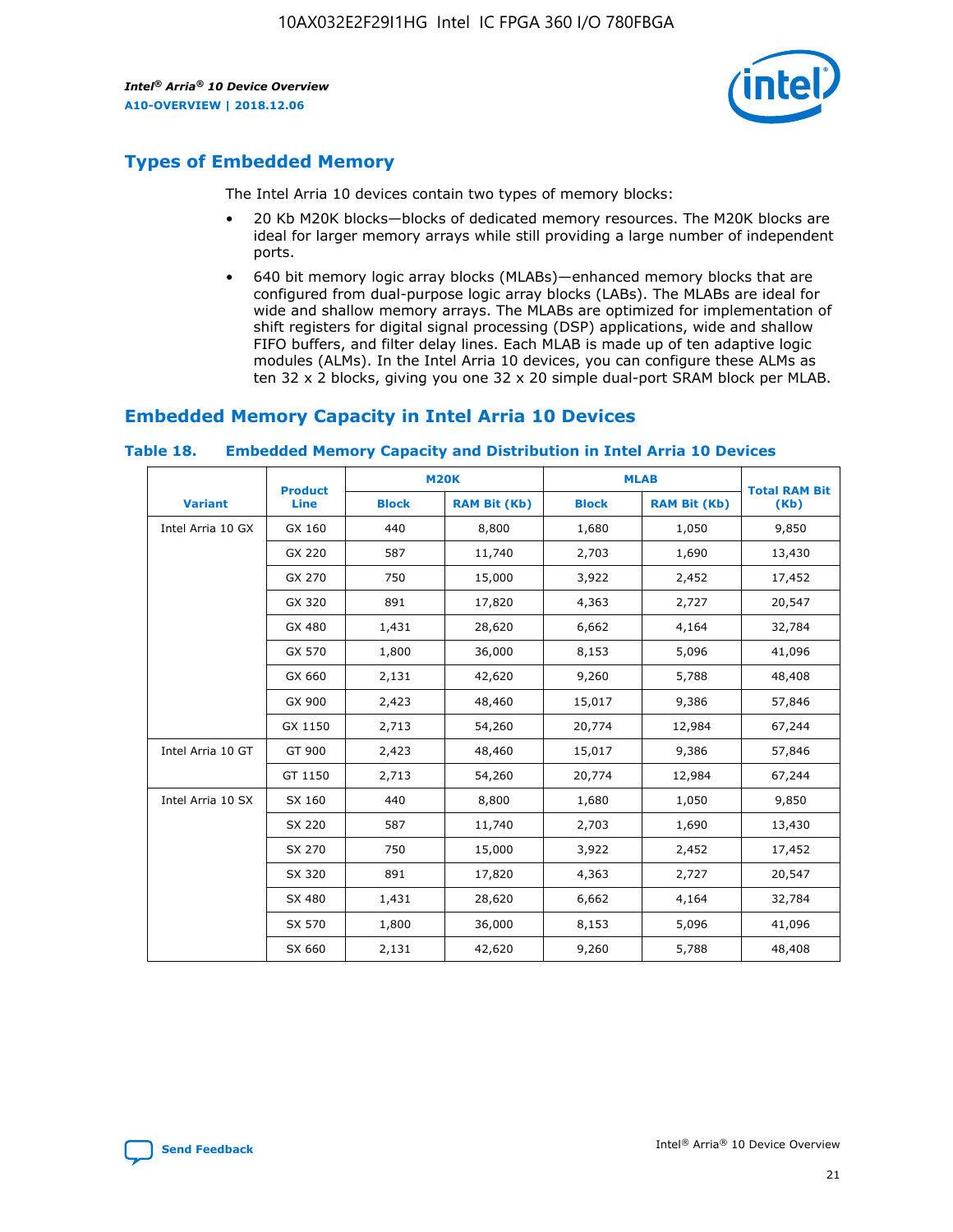

# **Embedded Memory Configurations for Single-port Mode**

#### **Table 19. Single-port Embedded Memory Configurations for Intel Arria 10 Devices**

This table lists the maximum configurations supported for single-port RAM and ROM modes.

| <b>Memory Block</b> | Depth (bits) | <b>Programmable Width</b> |
|---------------------|--------------|---------------------------|
| MLAB                | 32           | x16, x18, or x20          |
|                     | 64(10)       | x8, x9, x10               |
| M20K                | 512          | x40, x32                  |
|                     | 1K           | x20, x16                  |
|                     | 2K           | x10, x8                   |
|                     | 4K           | x5, x4                    |
|                     | 8K           | x2                        |
|                     | 16K          | x1                        |

# **Clock Networks and PLL Clock Sources**

The clock network architecture is based on Intel's global, regional, and peripheral clock structure. This clock structure is supported by dedicated clock input pins, fractional clock synthesis PLLs, and integer I/O PLLs.

# **Clock Networks**

The Intel Arria 10 core clock networks are capable of up to 800 MHz fabric operation across the full industrial temperature range. For the external memory interface, the clock network supports the hard memory controller with speeds up to 2,400 Mbps in a quarter-rate transfer.

To reduce power consumption, the Intel Quartus Prime software identifies all unused sections of the clock network and powers them down.

# **Fractional Synthesis and I/O PLLs**

Intel Arria 10 devices contain up to 32 fractional synthesis PLLs and up to 16 I/O PLLs that are available for both specific and general purpose uses in the core:

- Fractional synthesis PLLs—located in the column adjacent to the transceiver blocks
- I/O PLLs—located in each bank of the 48 I/Os

#### **Fractional Synthesis PLLs**

You can use the fractional synthesis PLLs to:

- Reduce the number of oscillators that are required on your board
- Reduce the number of clock pins that are used in the device by synthesizing multiple clock frequencies from a single reference clock source

<sup>(10)</sup> Supported through software emulation and consumes additional MLAB blocks.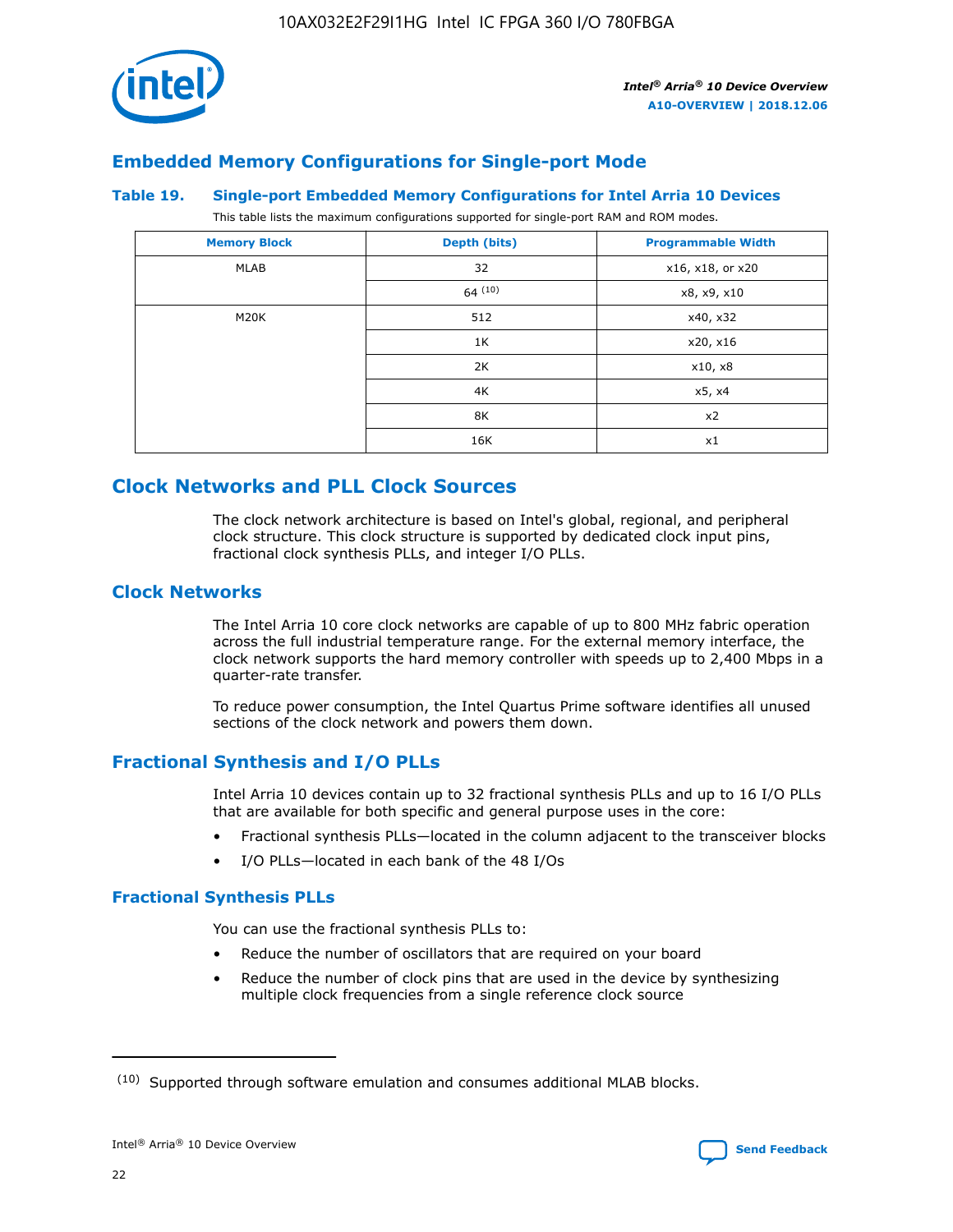

The fractional synthesis PLLs support the following features:

- Reference clock frequency synthesis for transceiver CMU and Advanced Transmit (ATX) PLLs
- Clock network delay compensation
- Zero-delay buffering
- Direct transmit clocking for transceivers
- Independently configurable into two modes:
	- Conventional integer mode equivalent to the general purpose PLL
	- Enhanced fractional mode with third order delta-sigma modulation
- PLL cascading

# **I/O PLLs**

The integer mode I/O PLLs are located in each bank of 48 I/Os. You can use the I/O PLLs to simplify the design of external memory and high-speed LVDS interfaces.

In each I/O bank, the I/O PLLs are adjacent to the hard memory controllers and LVDS SERDES. Because these PLLs are tightly coupled with the I/Os that need to use them, it makes it easier to close timing.

You can use the I/O PLLs for general purpose applications in the core such as clock network delay compensation and zero-delay buffering.

Intel Arria 10 devices support PLL-to-PLL cascading.

# **FPGA General Purpose I/O**

Intel Arria 10 devices offer highly configurable GPIOs. Each I/O bank contains 48 general purpose I/Os and a high-efficiency hard memory controller.

The following list describes the features of the GPIOs:

- Consist of 3 V I/Os for high-voltage application and LVDS I/Os for differential signaling
	- Up to two 3 V I/O banks, available in some devices, that support up to 3 V I/O standards
	- LVDS I/O banks that support up to 1.8 V I/O standards
- Support a wide range of single-ended and differential I/O interfaces
- LVDS speeds up to 1.6 Gbps
- Each LVDS pair of pins has differential input and output buffers, allowing you to configure the LVDS direction for each pair.
- Programmable bus hold and weak pull-up
- Programmable differential output voltage  $(V_{OD})$  and programmable pre-emphasis

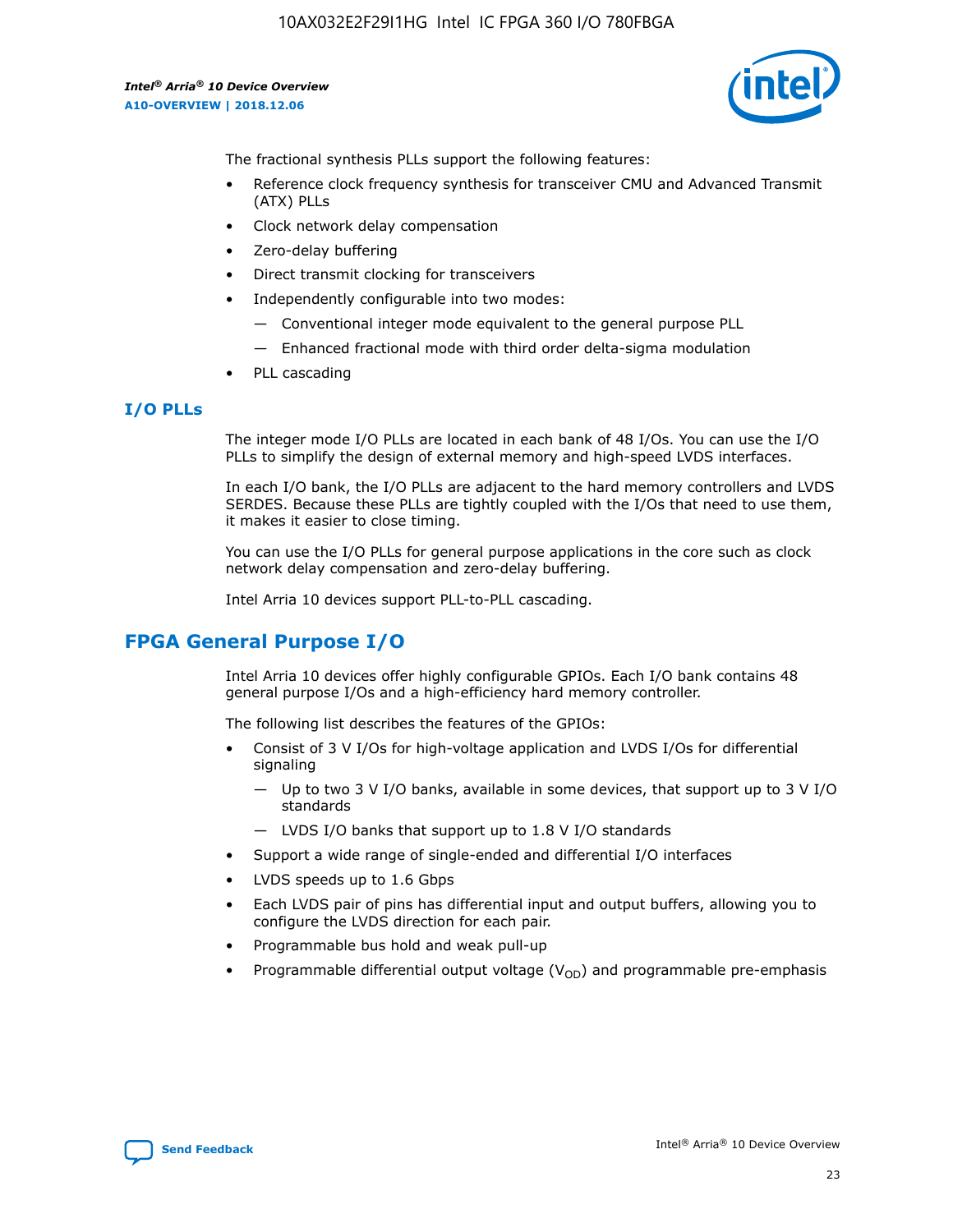

- Series (R<sub>S</sub>) and parallel (R<sub>T</sub>) on-chip termination (OCT) for all I/O banks with OCT calibration to limit the termination impedance variation
- On-chip dynamic termination that has the ability to swap between series and parallel termination, depending on whether there is read or write on a common bus for signal integrity
- Easy timing closure support using the hard read FIFO in the input register path, and delay-locked loop (DLL) delay chain with fine and coarse architecture

# **External Memory Interface**

Intel Arria 10 devices offer massive external memory bandwidth, with up to seven 32 bit DDR4 memory interfaces running at up to 2,400 Mbps. This bandwidth provides additional ease of design, lower power, and resource efficiencies of hardened highperformance memory controllers.

The memory interface within Intel Arria 10 FPGAs and SoCs delivers the highest performance and ease of use. You can configure up to a maximum width of 144 bits when using the hard or soft memory controllers. If required, you can bypass the hard memory controller and use a soft controller implemented in the user logic.

Each I/O contains a hardened DDR read/write path (PHY) capable of performing key memory interface functionality such as read/write leveling, FIFO buffering to lower latency and improve margin, timing calibration, and on-chip termination.

The timing calibration is aided by the inclusion of hard microcontrollers based on Intel's Nios® II technology, specifically tailored to control the calibration of multiple memory interfaces. This calibration allows the Intel Arria 10 device to compensate for any changes in process, voltage, or temperature either within the Intel Arria 10 device itself, or within the external memory device. The advanced calibration algorithms ensure maximum bandwidth and robust timing margin across all operating conditions.

In addition to parallel memory interfaces, Intel Arria 10 devices support serial memory technologies such as the Hybrid Memory Cube (HMC). The HMC is supported by the Intel Arria 10 high-speed serial transceivers which connect up to four HMC links, with each link running at data rates up to 15 Gbps.

#### **Related Information**

#### [External Memory Interface Spec Estimator](http://www.altera.com/technology/memory/estimator/mem-emif-index.html)

Provides a parametric tool that allows you to find and compare the performance of the supported external memory interfaces in IntelFPGAs.

# **Memory Standards Supported by Intel Arria 10 Devices**

The I/Os are designed to provide high performance support for existing and emerging external memory standards.

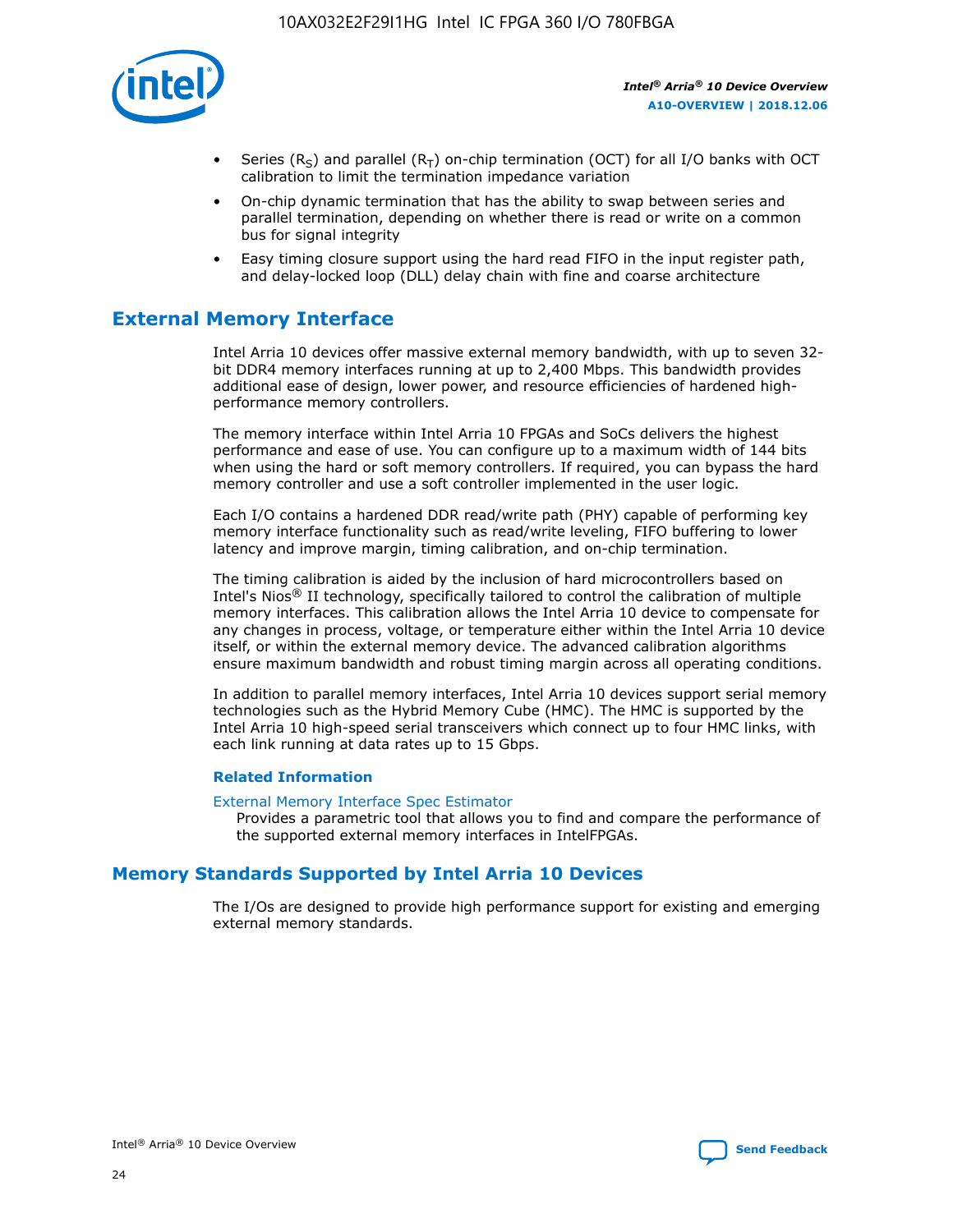

#### **Table 20. Memory Standards Supported by the Hard Memory Controller**

This table lists the overall capability of the hard memory controller. For specific details, refer to the External Memory Interface Spec Estimator and Intel Arria 10 Device Datasheet.

| <b>Memory Standard</b> | <b>Rate Support</b> | <b>Ping Pong PHY Support</b> | <b>Maximum Frequency</b><br>(MHz) |
|------------------------|---------------------|------------------------------|-----------------------------------|
| <b>DDR4 SDRAM</b>      | Quarter rate        | Yes                          | 1,067                             |
|                        |                     |                              | 1,200                             |
| DDR3 SDRAM             | Half rate           | Yes                          | 533                               |
|                        |                     |                              | 667                               |
|                        | Quarter rate        | Yes                          | 1,067                             |
|                        |                     |                              | 1,067                             |
| <b>DDR3L SDRAM</b>     | Half rate           | Yes                          | 533                               |
|                        |                     |                              | 667                               |
|                        | Quarter rate        | Yes                          | 933                               |
|                        |                     |                              | 933                               |
| LPDDR3 SDRAM           | Half rate           |                              | 533                               |
|                        | Quarter rate        |                              | 800                               |

#### **Table 21. Memory Standards Supported by the Soft Memory Controller**

| <b>Memory Standard</b>      | <b>Rate Support</b> | <b>Maximum Frequency</b><br>(MHz) |
|-----------------------------|---------------------|-----------------------------------|
| <b>RLDRAM 3 (11)</b>        | Quarter rate        | 1,200                             |
| ODR IV SRAM <sup>(11)</sup> | Quarter rate        | 1,067                             |
| <b>ODR II SRAM</b>          | Full rate           | 333                               |
|                             | Half rate           | 633                               |
| <b>ODR II+ SRAM</b>         | Full rate           | 333                               |
|                             | Half rate           | 633                               |
| <b>ODR II+ Xtreme SRAM</b>  | Full rate           | 333                               |
|                             | Half rate           | 633                               |

#### **Table 22. Memory Standards Supported by the HPS Hard Memory Controller**

The hard processor system (HPS) is available in Intel Arria 10 SoC devices only.

| <b>Memory Standard</b> | <b>Rate Support</b> | <b>Maximum Frequency</b><br>(MHz) |
|------------------------|---------------------|-----------------------------------|
| <b>DDR4 SDRAM</b>      | Half rate           | 1,200                             |
| DDR3 SDRAM             | Half rate           | 1,067                             |
| <b>DDR3L SDRAM</b>     | Half rate           | 933                               |

<sup>(11)</sup> Intel Arria 10 devices support this external memory interface using hard PHY with soft memory controller.

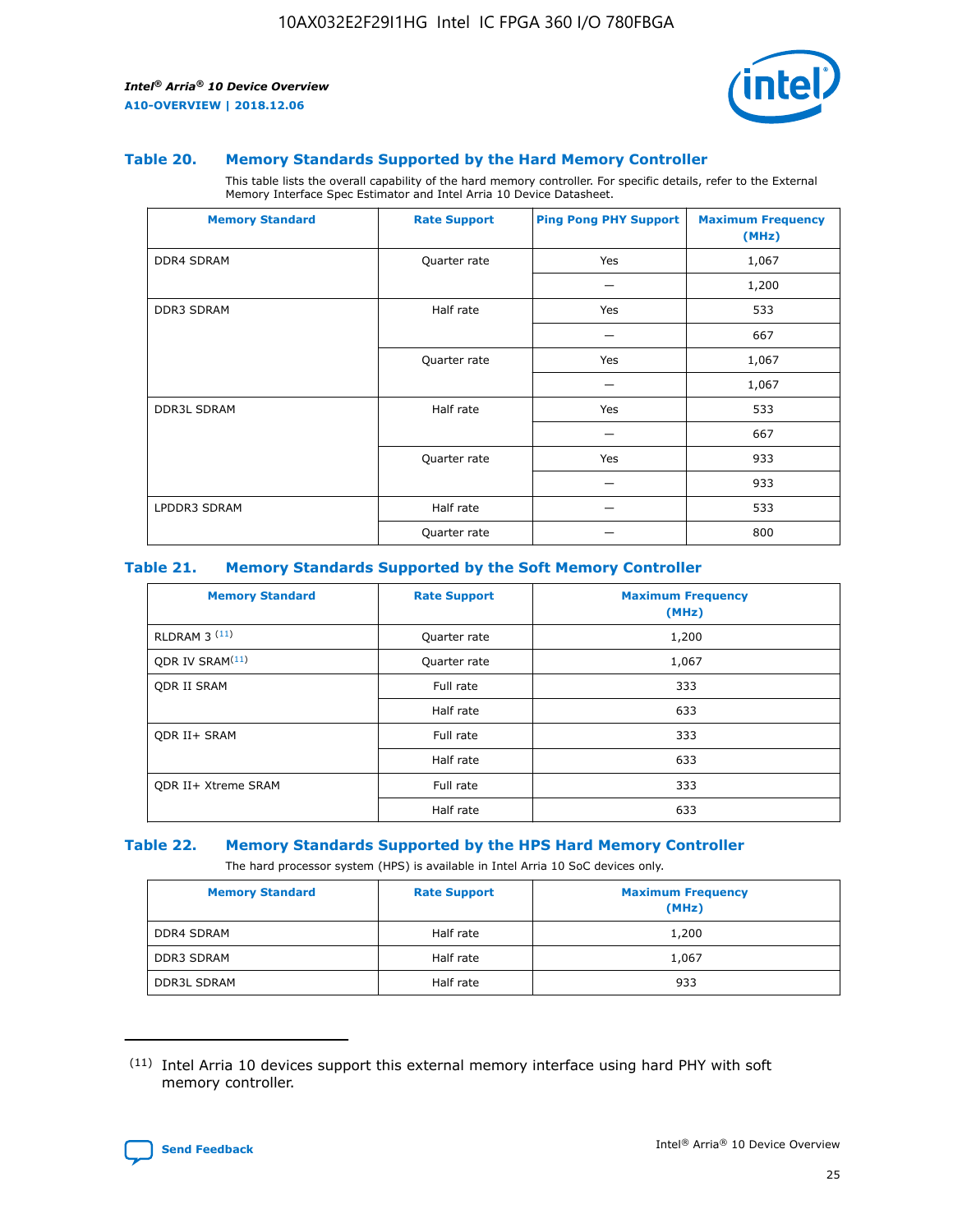

#### **Related Information**

#### [Intel Arria 10 Device Datasheet](https://www.intel.com/content/www/us/en/programmable/documentation/mcn1413182292568.html#mcn1413182153340)

Lists the memory interface performance according to memory interface standards, rank or chip select configurations, and Intel Arria 10 device speed grades.

# **PCIe Gen1, Gen2, and Gen3 Hard IP**

Intel Arria 10 devices contain PCIe hard IP that is designed for performance and ease-of-use:

- Includes all layers of the PCIe stack—transaction, data link and physical layers.
- Supports PCIe Gen3, Gen2, and Gen1 Endpoint and Root Port in x1, x2, x4, or x8 lane configuration.
- Operates independently from the core logic—optional configuration via protocol (CvP) allows the PCIe link to power up and complete link training in less than 100 ms while the Intel Arria 10 device completes loading the programming file for the rest of the FPGA.
- Provides added functionality that makes it easier to support emerging features such as Single Root I/O Virtualization (SR-IOV) and optional protocol extensions.
- Provides improved end-to-end datapath protection using ECC.
- Supports FPGA configuration via protocol (CvP) using PCIe at Gen3, Gen2, or Gen1 speed.

#### **Related Information**

PCS Features on page 30

# **Enhanced PCS Hard IP for Interlaken and 10 Gbps Ethernet**

# **Interlaken Support**

The Intel Arria 10 enhanced PCS hard IP provides integrated Interlaken PCS supporting rates up to 25.8 Gbps per lane.

The Interlaken PCS is based on the proven functionality of the PCS developed for Intel's previous generation FPGAs, which demonstrated interoperability with Interlaken ASSP vendors and third-party IP suppliers. The Interlaken PCS is present in every transceiver channel in Intel Arria 10 devices.

#### **Related Information**

PCS Features on page 30

# **10 Gbps Ethernet Support**

The Intel Arria 10 enhanced PCS hard IP supports 10GBASE-R PCS compliant with IEEE 802.3 10 Gbps Ethernet (10GbE). The integrated hard IP support for 10GbE and the 10 Gbps transceivers save external PHY cost, board space, and system power.

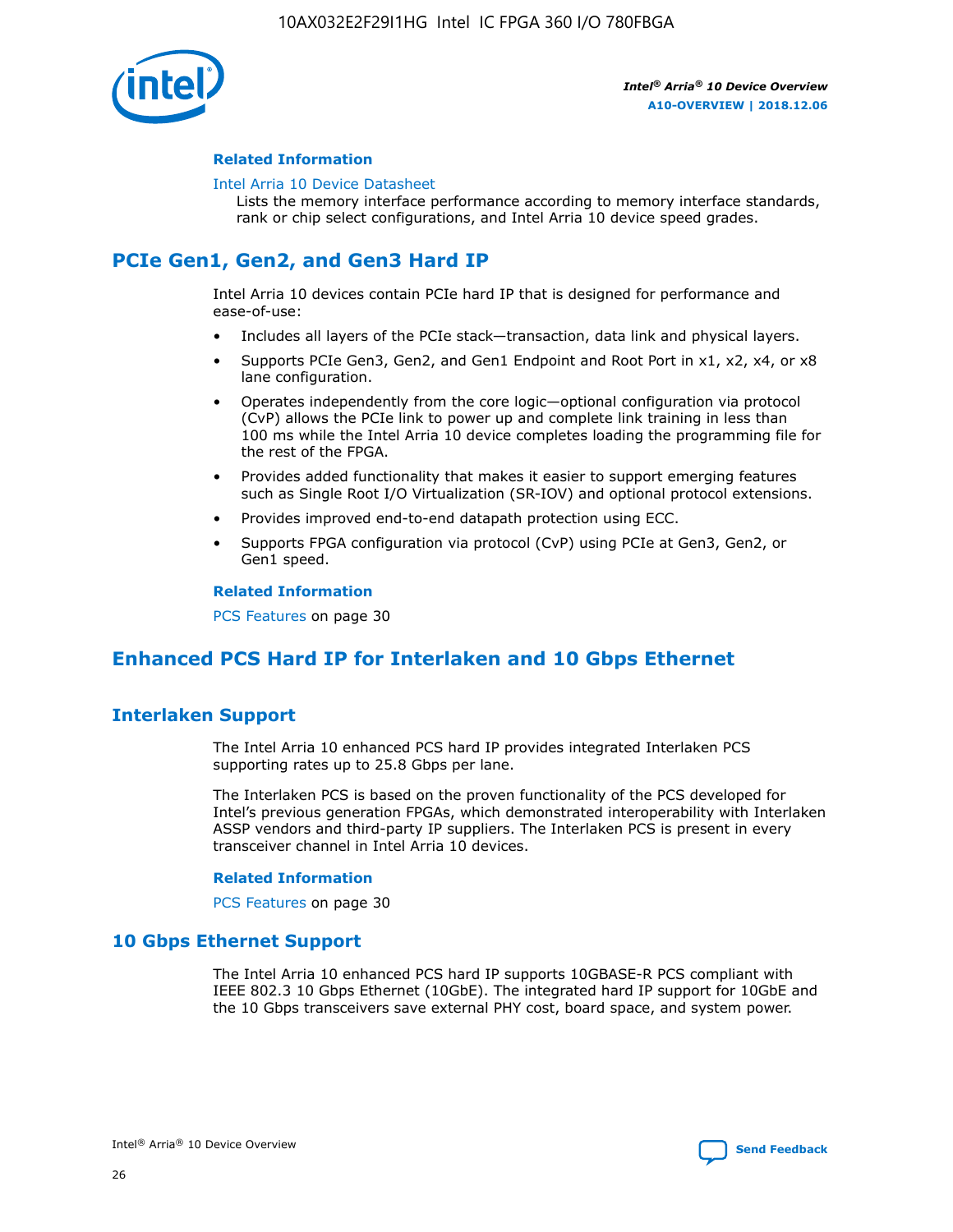

The scalable hard IP supports multiple independent 10GbE ports while using a single PLL for all the 10GBASE-R PCS instantiations, which saves on core logic resources and clock networks:

- Simplifies multiport 10GbE systems compared to XAUI interfaces that require an external XAUI-to-10G PHY.
- Incorporates Electronic Dispersion Compensation (EDC), which enables direct connection to standard 10 Gbps XFP and SFP+ pluggable optical modules.
- Supports backplane Ethernet applications and includes a hard 10GBASE-KR Forward Error Correction (FEC) circuit that you can use for 10 Gbps and 40 Gbps applications.

The 10 Gbps Ethernet PCS hard IP and 10GBASE-KR FEC are present in every transceiver channel.

#### **Related Information**

PCS Features on page 30

# **Low Power Serial Transceivers**

Intel Arria 10 FPGAs and SoCs include lowest power transceivers that deliver high bandwidth, throughput and low latency.

Intel Arria 10 devices deliver the industry's lowest power consumption per transceiver channel:

- 12.5 Gbps transceivers at as low as 242 mW
- 10 Gbps transceivers at as low as 168 mW
- 6 Gbps transceivers at as low as 117 mW

Intel Arria 10 transceivers support various data rates according to application:

- Chip-to-chip and chip-to-module applications—from 1 Gbps up to 25.8 Gbps
- Long reach and backplane applications—from 1 Gbps up to 12.5 with advanced adaptive equalization
- Critical power sensitive applications—from 1 Gbps up to 11.3 Gbps using lower power modes

The combination of 20 nm process technology and architectural advances provide the following benefits:

- Significant reduction in die area and power consumption
- Increase of up to two times in transceiver I/O density compared to previous generation devices while maintaining optimal signal integrity
- Up to 72 total transceiver channels—you can configure up to 6 of these channels to run as fast as 25.8 Gbps
- All channels feature continuous data rate support up to the maximum rated speed

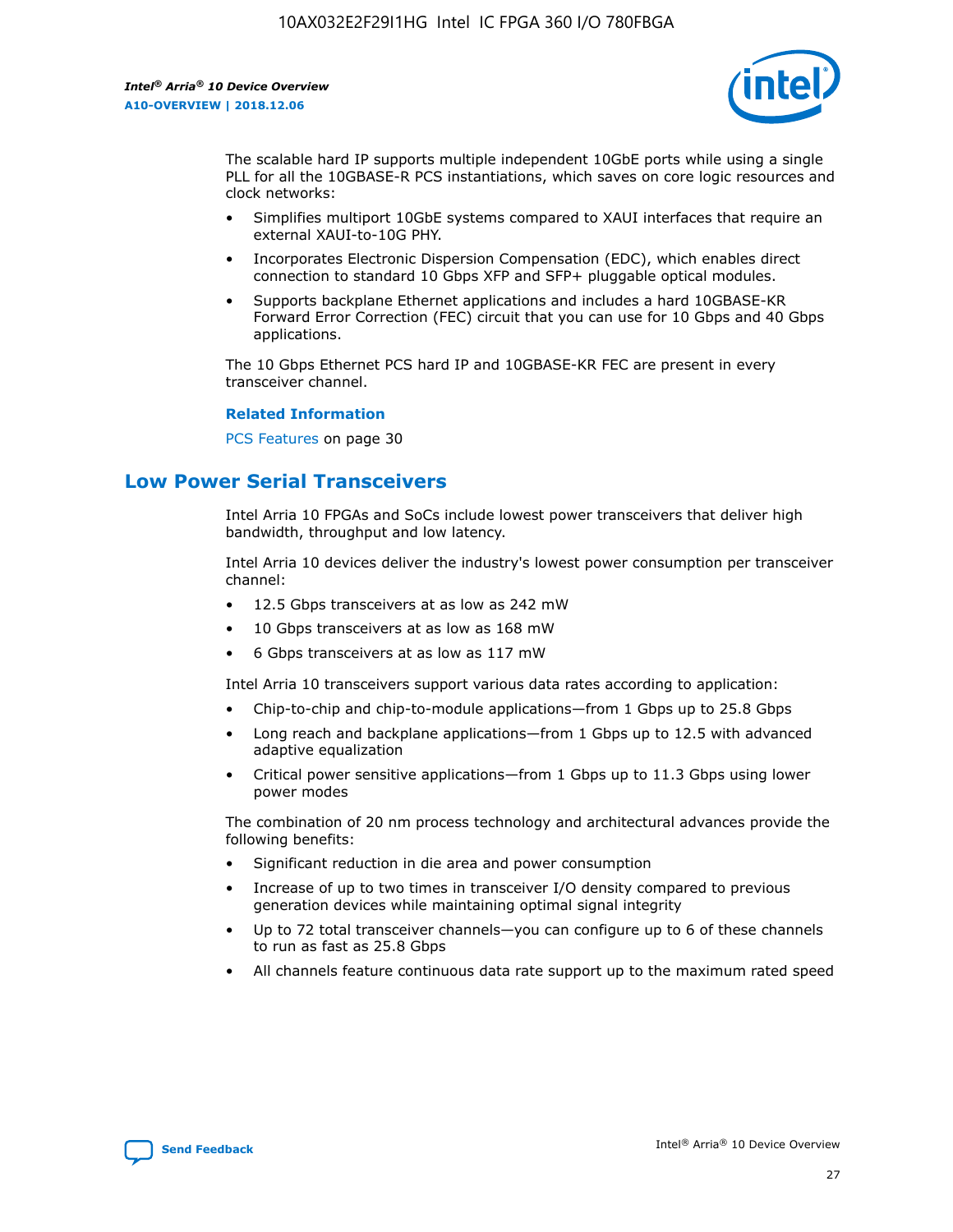

# Transceiver PMA TX/RX PCS ATX PLL Transceiver PMA TX/RX PCS fPLL Network Flexible Clock Distribution Network PCS Transceiver PMA TX/RX FPGA **Clock Distribution** Fabric PCS Transceiver PMA TX/RX ATX Flexible PLL PCS Transceiver PMA TX/RX ▲ fPLL Transceiver PMA TX/RX PCS 4

## **Figure 6. Intel Arria 10 Transceiver Block Architecture**

# **Transceiver Channels**

All transceiver channels feature a dedicated Physical Medium Attachment (PMA) and a hardened Physical Coding Sublayer (PCS).

- The PMA provides primary interfacing capabilities to physical channels.
- The PCS typically handles encoding/decoding, word alignment, and other preprocessing functions before transferring data to the FPGA core fabric.

A transceiver channel consists of a PMA and a PCS block. Most transceiver banks have 6 channels. There are some transceiver banks that contain only 3 channels.

A wide variety of bonded and non-bonded data rate configurations is possible using a highly configurable clock distribution network. Up to 80 independent transceiver data rates can be configured.

The following figures are graphical representations of top views of the silicon die, which correspond to reverse views for flip chip packages. Different Intel Arria 10 devices may have different floorplans than the ones shown in the figures.

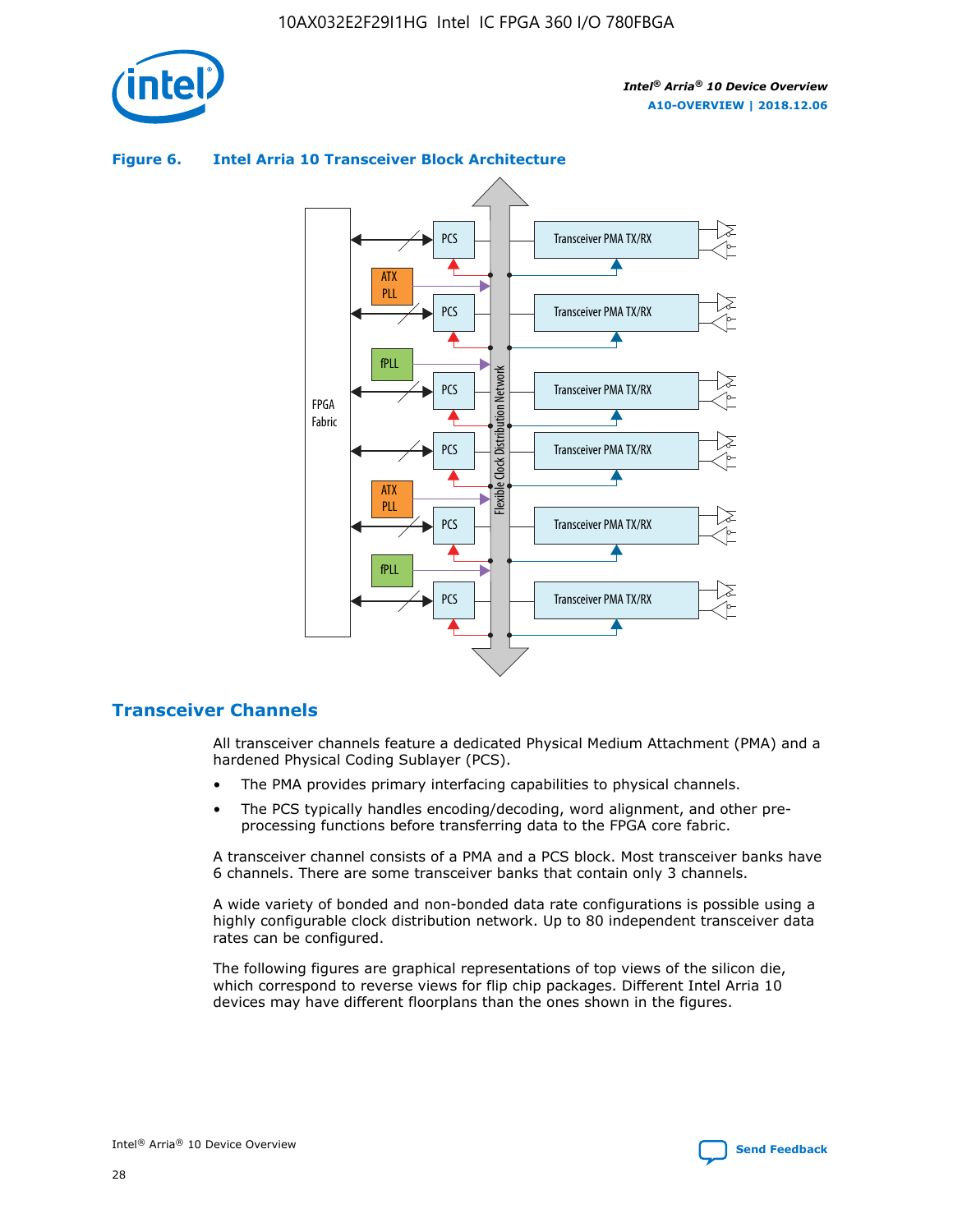

## **Figure 7. Device Chip Overview for Intel Arria 10 GX and GT Devices**



M20K Internal Memory Blocks Core Logic Fabric Transceiver Channels Hard IP Per Transceiver: Standard PCS and Enhanced PCS Hard IPs PCI Express Gen3 Hard IP Fractional PLLs M20K Internal Memory Blocks PCI Express Gen3 Hard IP Variable Precision DSP Blocks I/O PLLs Hard Memory Controllers, General-Purpose I/O Cells, LVDS Hard Processor Subsystem, Dual-Core ARM Cortex A9 M20K Internal Memory Blocks Variable Precision DSP Blocks M20K Internal Memory Blocks Core Logic Fabric I/O PLLs Hard Memory Controllers, General-Purpose I/O Cells, LVDS M20K Internal Memory Blocks Variable Precision DSP Blocks M20K Internal Memory Blocks Transceiver Channels Hard IP Per Transceiver: Standard PCS and Enhanced PCS Hard IPs PCI Express Gen3 Hard IP Fractional PLLs PCI Express Gen3 Hard IP Hard PCS Hard PCS Hard PCS Hard PCS Hard PCS Hard PCS Hard PCS Hard PCS Transceiver PMA Transceiver PMA Transceiver PMA Transceiver PMA Transceiver PMA Transceiver PMA Unused transceiver chann can be used as additional transceiver transmit PLLs Transceiver PMA Transceiver PMA Transceiver Clock Networks ATX (LC) **Transmit** PLL fPLL ATX (LC) Transmi PLL fPLL ATX (LC) **Transmit** PLL

# **PMA Features**

Intel Arria 10 transceivers provide exceptional signal integrity at data rates up to 25.8 Gbps. Clocking options include ultra-low jitter ATX PLLs (LC tank based), clock multiplier unit (CMU) PLLs, and fractional PLLs.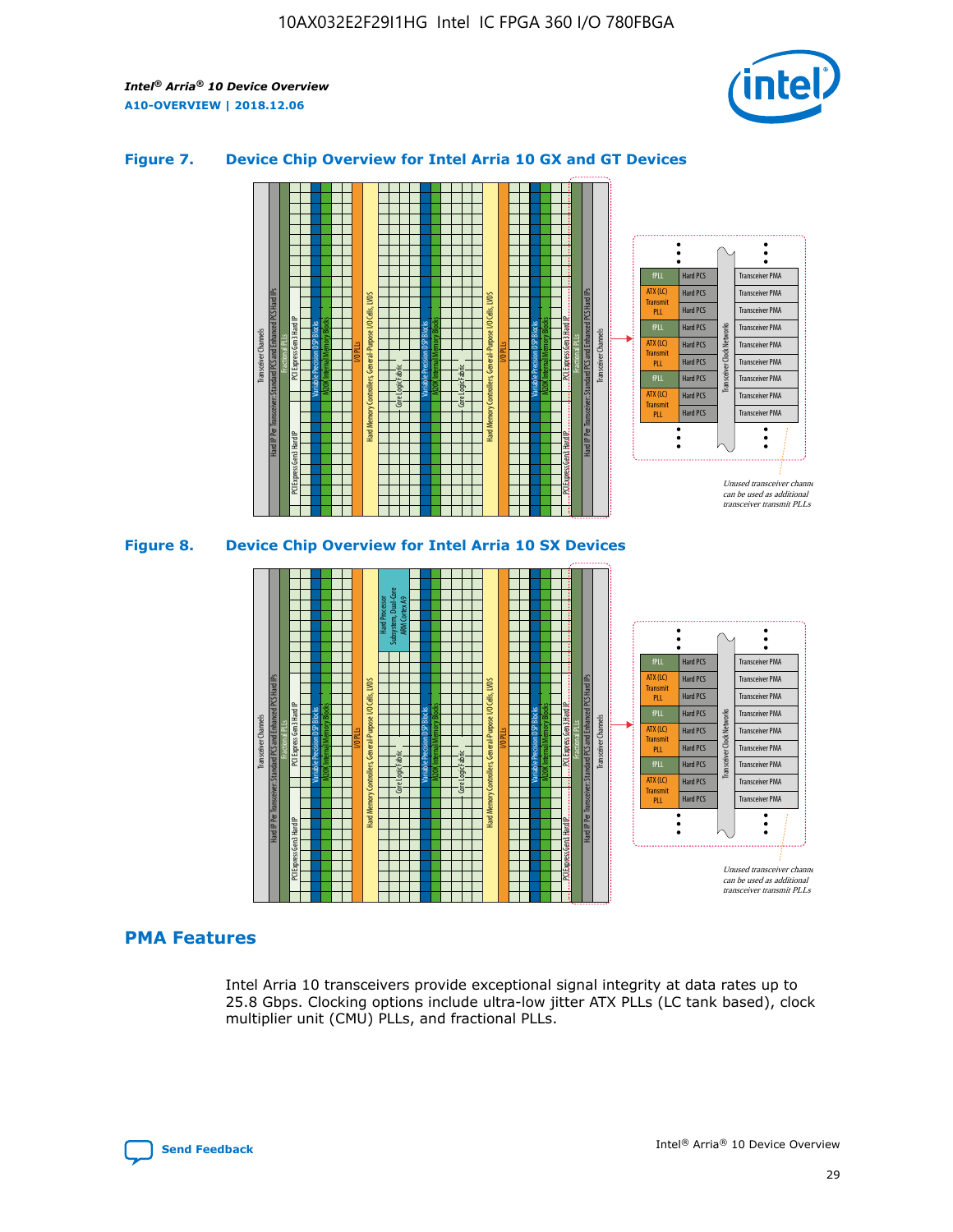

Each transceiver channel contains a channel PLL that can be used as the CMU PLL or clock data recovery (CDR) PLL. In CDR mode, the channel PLL recovers the receiver clock and data in the transceiver channel. Up to 80 independent data rates can be configured on a single Intel Arria 10 device.

## **Table 23. PMA Features of the Transceivers in Intel Arria 10 Devices**

| <b>Feature</b>                                             | <b>Capability</b>                                                                                                                                                                                                             |
|------------------------------------------------------------|-------------------------------------------------------------------------------------------------------------------------------------------------------------------------------------------------------------------------------|
| Chip-to-Chip Data Rates                                    | 1 Gbps to 17.4 Gbps (Intel Arria 10 GX devices)<br>1 Gbps to 25.8 Gbps (Intel Arria 10 GT devices)                                                                                                                            |
| <b>Backplane Support</b>                                   | Drive backplanes at data rates up to 12.5 Gbps                                                                                                                                                                                |
| <b>Optical Module Support</b>                              | SFP+/SFP, XFP, CXP, QSFP/QSFP28, CFP/CFP2/CFP4                                                                                                                                                                                |
| Cable Driving Support                                      | SFP+ Direct Attach, PCI Express over cable, eSATA                                                                                                                                                                             |
| Transmit Pre-Emphasis                                      | 4-tap transmit pre-emphasis and de-emphasis to compensate for system channel loss                                                                                                                                             |
| Continuous Time Linear<br>Equalizer (CTLE)                 | Dual mode, high-gain, and high-data rate, linear receive equalization to compensate for<br>system channel loss                                                                                                                |
| Decision Feedback Equalizer<br>(DFE)                       | 7-fixed and 4-floating tap DFE to equalize backplane channel loss in the presence of<br>crosstalk and noisy environments                                                                                                      |
| Variable Gain Amplifier                                    | Optimizes the signal amplitude prior to the CDR sampling and operates in fixed and<br>adaptive modes                                                                                                                          |
| Altera Digital Adaptive<br>Parametric Tuning (ADAPT)       | Fully digital adaptation engine to automatically adjust all link equalization parameters-<br>including CTLE, DFE, and variable gain amplifier blocks—that provide optimal link margin<br>without intervention from user logic |
| Precision Signal Integrity<br>Calibration Engine (PreSICE) | Hardened calibration controller to quickly calibrate all transceiver control parameters on<br>power-up, which provides the optimal signal integrity and jitter performance                                                    |
| Advanced Transmit (ATX)<br>PLL                             | Low jitter ATX (LC tank based) PLLs with continuous tuning range to cover a wide range of<br>standard and proprietary protocols                                                                                               |
| <b>Fractional PLLs</b>                                     | On-chip fractional frequency synthesizers to replace on-board crystal oscillators and reduce<br>system cost                                                                                                                   |
| Digitally Assisted Analog<br><b>CDR</b>                    | Superior jitter tolerance with fast lock time                                                                                                                                                                                 |
| Dynamic Partial<br>Reconfiguration                         | Allows independent control of the Avalon memory-mapped interface of each transceiver<br>channel for the highest transceiver flexibility                                                                                       |
| Multiple PCS-PMA and PCS-<br>PLD interface widths          | 8-, 10-, 16-, 20-, 32-, 40-, or 64-bit interface widths for flexibility of deserialization width,<br>encoding, and reduced latency                                                                                            |

# **PCS Features**

This table summarizes the Intel Arria 10 transceiver PCS features. You can use the transceiver PCS to support a wide range of protocols ranging from 1 Gbps to 25.8 Gbps.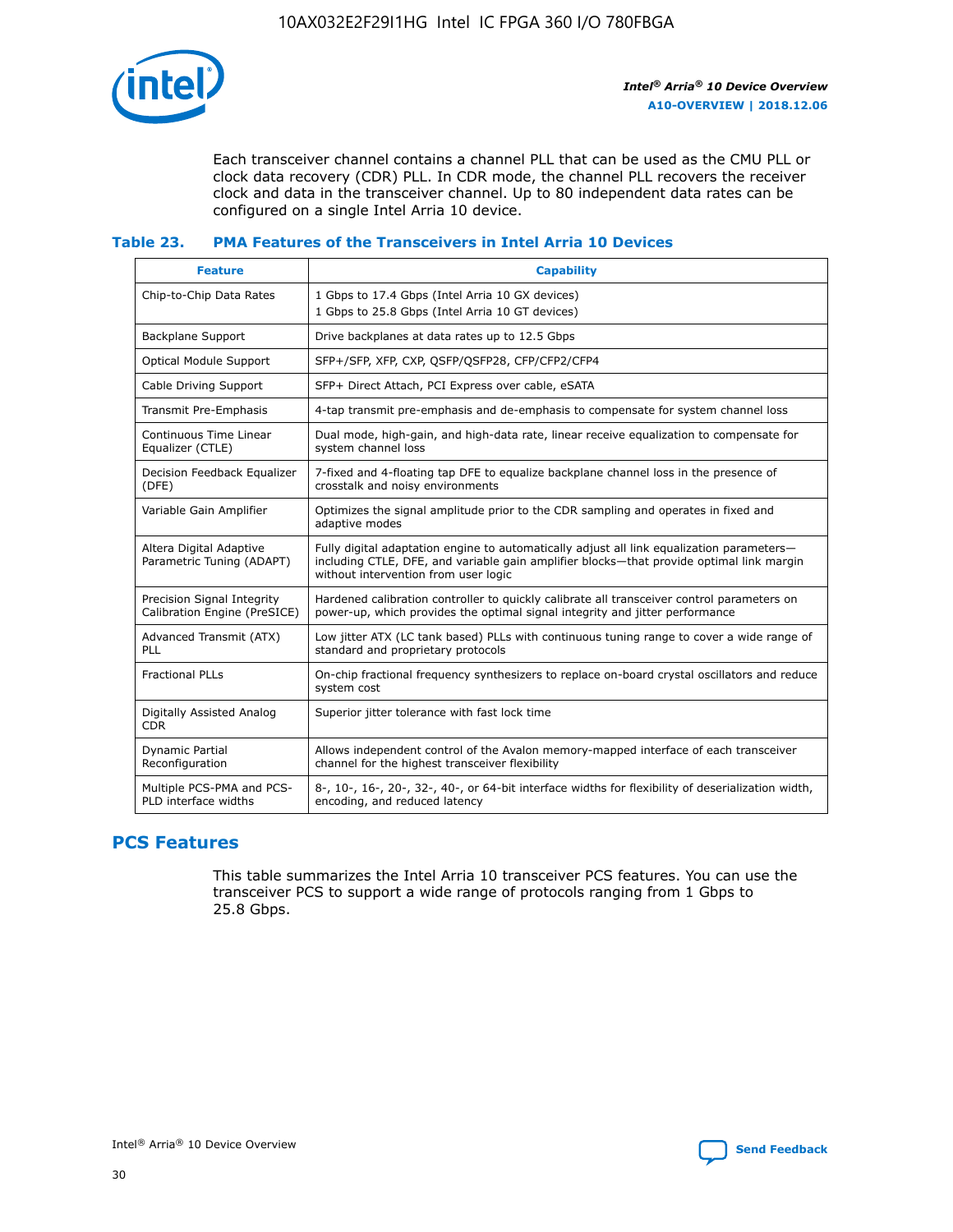

| <b>PCS</b>    | <b>Description</b>                                                                                                                                                                                                                                                                                                                                                                                             |
|---------------|----------------------------------------------------------------------------------------------------------------------------------------------------------------------------------------------------------------------------------------------------------------------------------------------------------------------------------------------------------------------------------------------------------------|
| Standard PCS  | Operates at a data rate up to 12 Gbps<br>Supports protocols such as PCI-Express, CPRI 4.2+, GigE, IEEE 1588 in Hard PCS<br>Implements other protocols using Basic/Custom (Standard PCS) transceiver<br>configuration rules.                                                                                                                                                                                    |
| Enhanced PCS  | Performs functions common to most serial data industry standards, such as word<br>alignment, encoding/decoding, and framing, before data is sent or received off-chip<br>through the PMA<br>• Handles data transfer to and from the FPGA fabric<br>Handles data transfer internally to and from the PMA<br>Provides frequency compensation<br>Performs channel bonding for multi-channel low skew applications |
| PCIe Gen3 PCS | Supports the seamless switching of Data and Clock between the Gen1, Gen2, and Gen3<br>data rates<br>Provides support for PIPE 3.0 features<br>Supports the PIPE interface with the Hard IP enabled, as well as with the Hard IP<br>bypassed                                                                                                                                                                    |

#### **Related Information**

- PCIe Gen1, Gen2, and Gen3 Hard IP on page 26
- Interlaken Support on page 26
- 10 Gbps Ethernet Support on page 26

# **PCS Protocol Support**

This table lists some of the protocols supported by the Intel Arria 10 transceiver PCS. For more information about the blocks in the transmitter and receiver data paths, refer to the related information.

| <b>Protocol</b>                                 | <b>Data Rate</b><br>(Gbps) | <b>Transceiver IP</b>       | <b>PCS Support</b>                      |
|-------------------------------------------------|----------------------------|-----------------------------|-----------------------------------------|
| PCIe Gen3 x1, x2, x4, x8                        | 8.0                        | Native PHY (PIPE)           | Standard PCS and PCIe<br>Gen3 PCS       |
| PCIe Gen2 x1, x2, x4, x8                        | 5.0                        | Native PHY (PIPE)           | <b>Standard PCS</b>                     |
| PCIe Gen1 x1, x2, x4, x8                        | 2.5                        | Native PHY (PIPE)           | Standard PCS                            |
| 1000BASE-X Gigabit Ethernet                     | 1.25                       | Native PHY                  | <b>Standard PCS</b>                     |
| 1000BASE-X Gigabit Ethernet with<br>IEEE 1588v2 | 1.25                       | Native PHY                  | Standard PCS                            |
| 10GBASE-R                                       | 10.3125                    | Native PHY                  | <b>Enhanced PCS</b>                     |
| 10GBASE-R with IEEE 1588v2                      | 10.3125                    | Native PHY                  | <b>Enhanced PCS</b>                     |
| 10GBASE-R with KR FEC                           | 10.3125                    | Native PHY                  | <b>Enhanced PCS</b>                     |
| 10GBASE-KR and 1000BASE-X                       | 10.3125                    | 1G/10GbE and 10GBASE-KR PHY | Standard PCS and<br><b>Enhanced PCS</b> |
| Interlaken (CEI-6G/11G)                         | 3.125 to 17.4              | Native PHY                  | <b>Enhanced PCS</b>                     |
| SFI-S/SFI-5.2                                   | 11.2                       | Native PHY                  | <b>Enhanced PCS</b>                     |
| 10G SDI                                         | 10.692                     | Native PHY                  | <b>Enhanced PCS</b>                     |
|                                                 |                            |                             | continued                               |

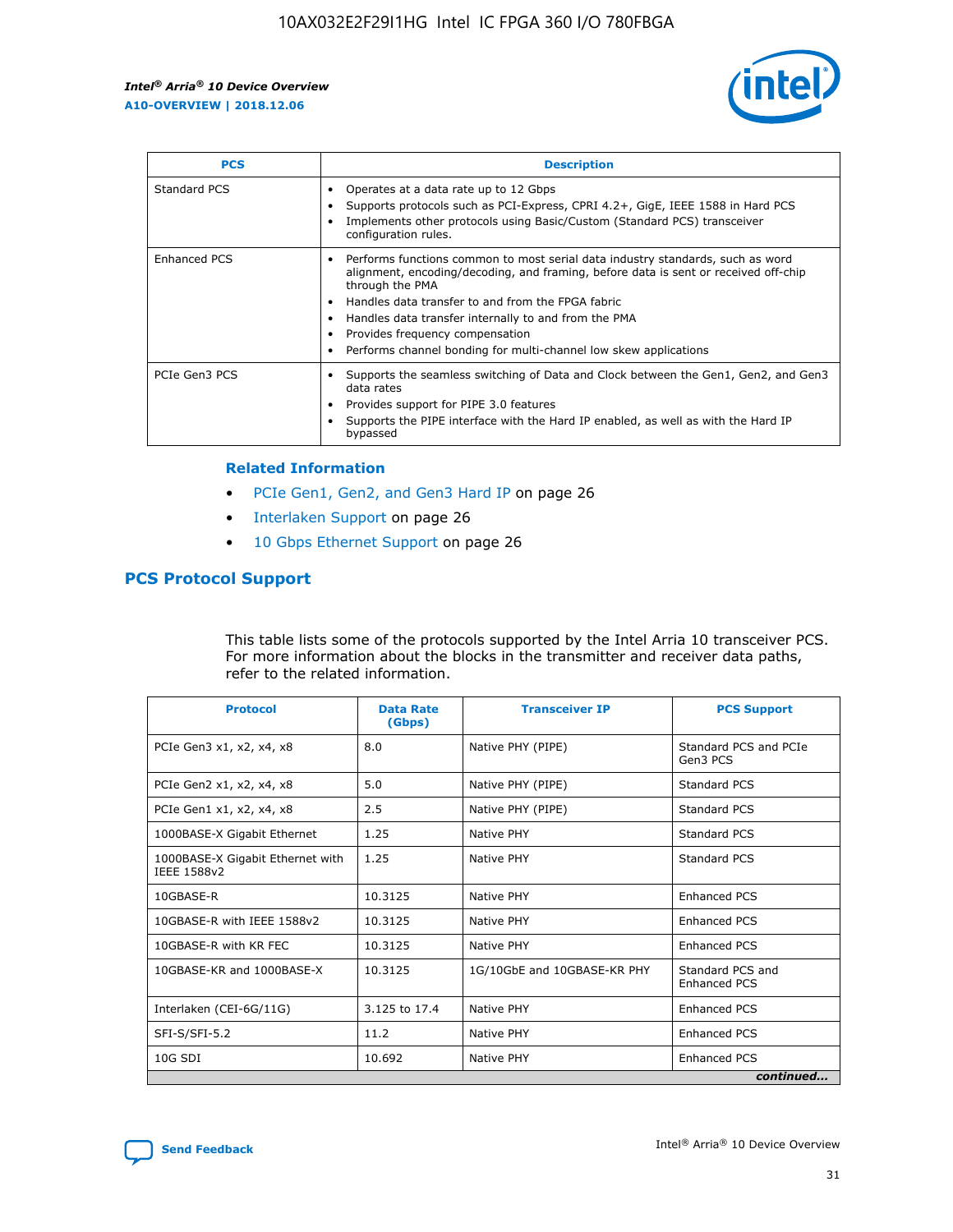

| <b>Protocol</b>      | <b>Data Rate</b><br>(Gbps) | <b>Transceiver IP</b> | <b>PCS Support</b> |
|----------------------|----------------------------|-----------------------|--------------------|
| CPRI 6.0 (64B/66B)   | 0.6144 to<br>10.1376       | Native PHY            | Enhanced PCS       |
| CPRI 4.2 (8B/10B)    | 0.6144 to<br>9.8304        | Native PHY            | Standard PCS       |
| OBSAI RP3 v4.2       | 0.6144 to 6.144            | Native PHY            | Standard PCS       |
| SD-SDI/HD-SDI/3G-SDI | $0.143(12)$ to<br>2.97     | Native PHY            | Standard PCS       |

# **Related Information**

#### [Intel Arria 10 Transceiver PHY User Guide](https://www.intel.com/content/www/us/en/programmable/documentation/nik1398707230472.html#nik1398707091164)

Provides more information about the supported transceiver protocols and PHY IP, the PMA architecture, and the standard, enhanced, and PCIe Gen3 PCS architecture.

# **SoC with Hard Processor System**

Each SoC device combines an FPGA fabric and a hard processor system (HPS) in a single device. This combination delivers the flexibility of programmable logic with the power and cost savings of hard IP in these ways:

- Reduces board space, system power, and bill of materials cost by eliminating a discrete embedded processor
- Allows you to differentiate the end product in both hardware and software, and to support virtually any interface standard
- Extends the product life and revenue through in-field hardware and software updates

 $(12)$  The 0.143 Gbps data rate is supported using oversampling of user logic that you must implement in the FPGA fabric.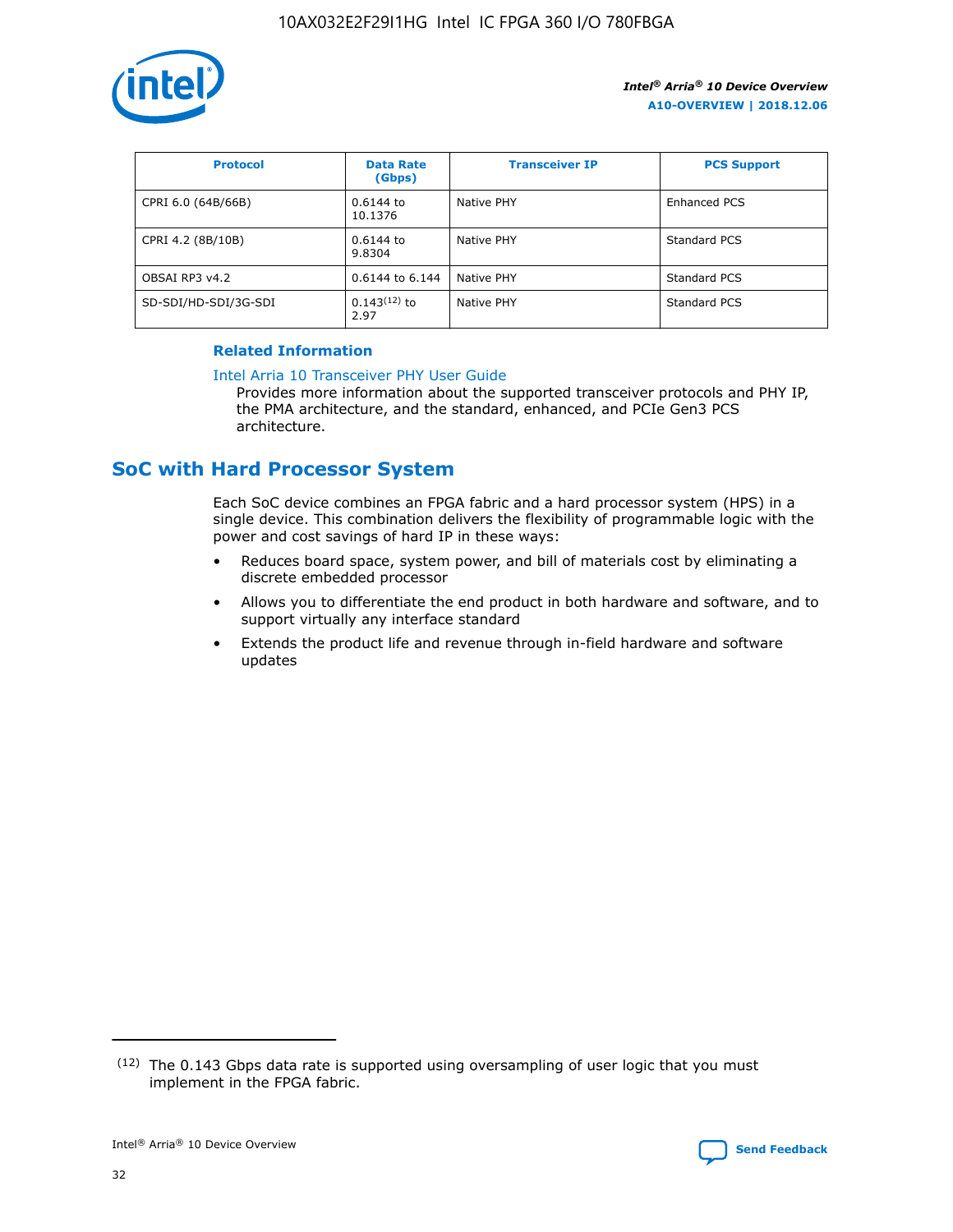

#### **Figure 9. HPS Block Diagram**

This figure shows a block diagram of the HPS with the dual ARM Cortex-A9 MPCore processor.



# **Key Advantages of 20-nm HPS**

The 20-nm HPS strikes a balance between enabling maximum software compatibility with 28-nm SoCs while still improving upon the 28-nm HPS architecture. These improvements address the requirements of the next generation target markets such as wireless and wireline communications, compute and storage equipment, broadcast and military in terms of performance, memory bandwidth, connectivity via backplane and security.

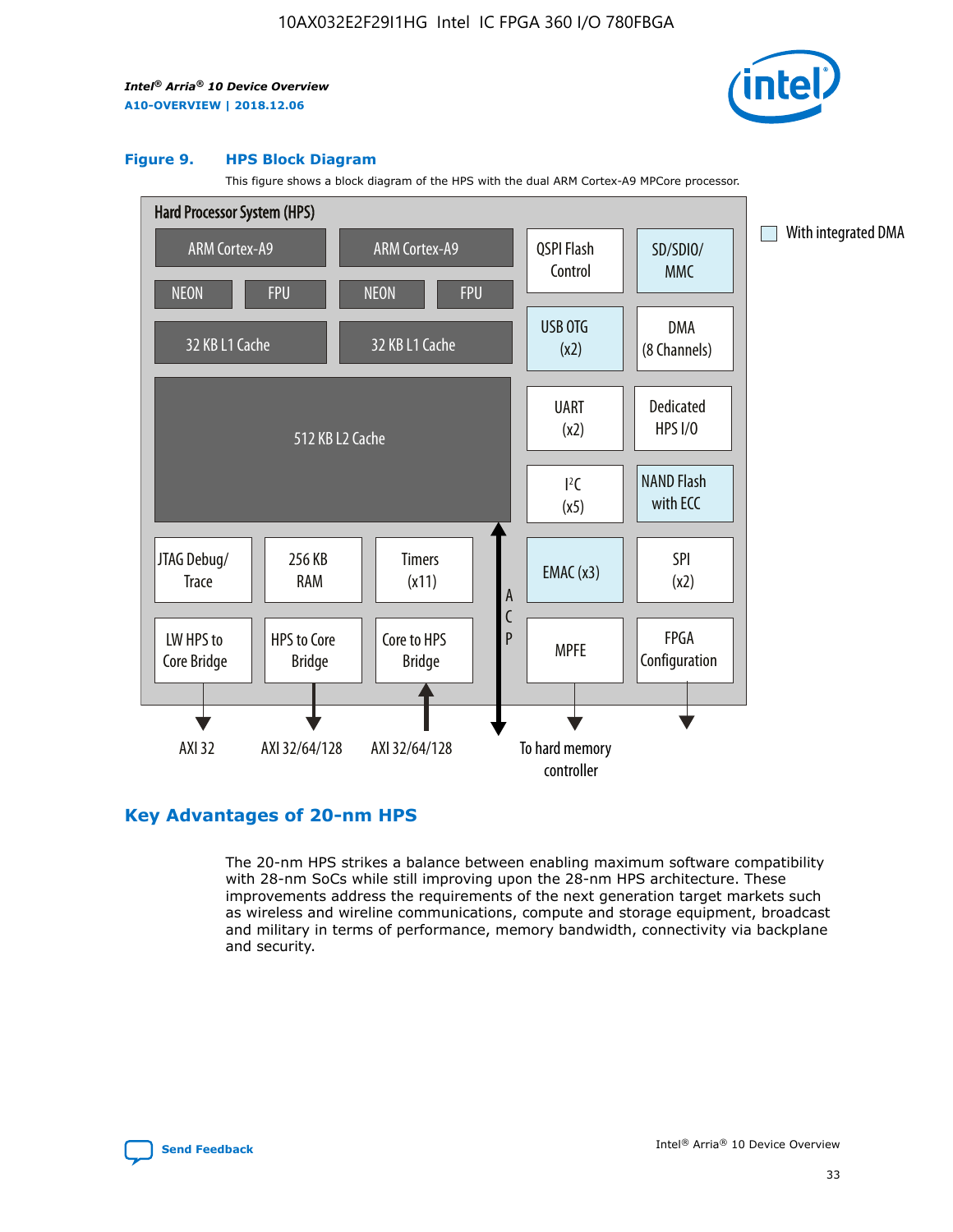

## **Table 24. Improvements in 20 nm HPS**

This table lists the key improvements of the 20 nm HPS compared to the 28 nm HPS.

| Advantages/<br><b>Improvements</b>                          | <b>Description</b>                                                                                                                                                                                                                                                                                                                                                                                                                                                                                                                                                                                                                                                                                                                                                                                                                                                                                                      |
|-------------------------------------------------------------|-------------------------------------------------------------------------------------------------------------------------------------------------------------------------------------------------------------------------------------------------------------------------------------------------------------------------------------------------------------------------------------------------------------------------------------------------------------------------------------------------------------------------------------------------------------------------------------------------------------------------------------------------------------------------------------------------------------------------------------------------------------------------------------------------------------------------------------------------------------------------------------------------------------------------|
| Increased performance and<br>overdrive capability           | While the nominal processor frequency is 1.2 GHz, the 20 nm HPS offers an "overdrive"<br>feature which enables a higher processor operating frequency. This requires a higher supply<br>voltage value that is unique to the HPS and may require a separate regulator.                                                                                                                                                                                                                                                                                                                                                                                                                                                                                                                                                                                                                                                   |
| Increased processor memory<br>bandwidth and DDR4<br>support | Up to 64-bit DDR4 memory at 2,400 Mbps support is available for the processor. The hard<br>memory controller for the HPS comprises a multi-port front end that manages connections<br>to a single port memory controller. The multi-port front end allows logic core and the HPS<br>to share ports and thereby the available bandwidth of the memory controller.                                                                                                                                                                                                                                                                                                                                                                                                                                                                                                                                                        |
| Flexible I/O sharing                                        | An advanced I/O pin muxing scheme allows improved sharing of I/O between the HPS and<br>the core logic. The following types of I/O are available for SoC:<br>17 dedicated I/Os-physically located inside the HPS block and are not accessible to<br>logic within the core. The 17 dedicated I/Os are used for HPS clock, resets, and<br>interfacing with boot devices, QSPI, and SD/MMC.<br>48 direct shared I/O-located closest to the HPS block and are ideal for high speed HPS<br>peripherals such as EMAC, USB, and others. There is one bank of 48 I/Os that supports<br>direct sharing where the 48 I/Os can be shared 12 I/Os at a time.<br>Standard (shared) I/O—all standard I/Os can be shared by the HPS peripherals and any<br>logic within the core. For designs where more than 48 I/Os are required to fully use all<br>the peripherals in the HPS, these I/Os can be connected through the core logic. |
| <b>EMAC</b> core                                            | Three EMAC cores are available in the HPS. The EMAC cores enable an application to<br>support two redundant Ethernet connections; for example, backplane, or two EMAC cores<br>for managing IEEE 1588 time stamp information while allowing a third EMAC core for debug<br>and configuration. All three EMACs can potentially share the same time stamps, simplifying<br>the 1588 time stamping implementation. A new serial time stamp interface allows core<br>logic to access and read the time stamp values. The integrated EMAC controllers can be<br>connected to external Ethernet PHY through the provided MDIO or I <sup>2</sup> C interface.                                                                                                                                                                                                                                                                  |
| On-chip memory                                              | The on-chip memory is updated to 256 KB support and can support larger data sets and<br>real time algorithms.                                                                                                                                                                                                                                                                                                                                                                                                                                                                                                                                                                                                                                                                                                                                                                                                           |
| <b>ECC</b> enhancements                                     | Improvements in L2 Cache ECC management allow identification of errors down to the<br>address level. ECC enhancements also enable improved error injection and status reporting<br>via the introduction of new memory mapped access to syndrome and data signals.                                                                                                                                                                                                                                                                                                                                                                                                                                                                                                                                                                                                                                                       |
| HPS to FPGA Interconnect<br>Backbone                        | Although the HPS and the Logic Core can operate independently, they are tightly coupled<br>via a high-bandwidth system interconnect built from high-performance ARM AMBA AXI bus<br>bridges. IP bus masters in the FPGA fabric have access to HPS bus slaves via the FPGA-to-<br>HPS interconnect. Similarly, HPS bus masters have access to bus slaves in the core fabric<br>via the HPS-to-FPGA bridge. Both bridges are AMBA AXI-3 compliant and support<br>simultaneous read and write transactions. Up to three masters within the core fabric can<br>share the HPS SDRAM controller with the processor. Additionally, the processor can be used<br>to configure the core fabric under program control via a dedicated 32-bit configuration port.                                                                                                                                                                  |
| FPGA configuration and HPS<br>booting                       | The FPGA fabric and HPS in the SoCs are powered independently. You can reduce the clock<br>frequencies or gate the clocks to reduce dynamic power.<br>You can configure the FPGA fabric and boot the HPS independently, in any order, providing<br>you with more design flexibility.                                                                                                                                                                                                                                                                                                                                                                                                                                                                                                                                                                                                                                    |
| Security                                                    | New security features have been introduced for anti-tamper management, secure boot,<br>encryption (AES), and authentication (SHA).                                                                                                                                                                                                                                                                                                                                                                                                                                                                                                                                                                                                                                                                                                                                                                                      |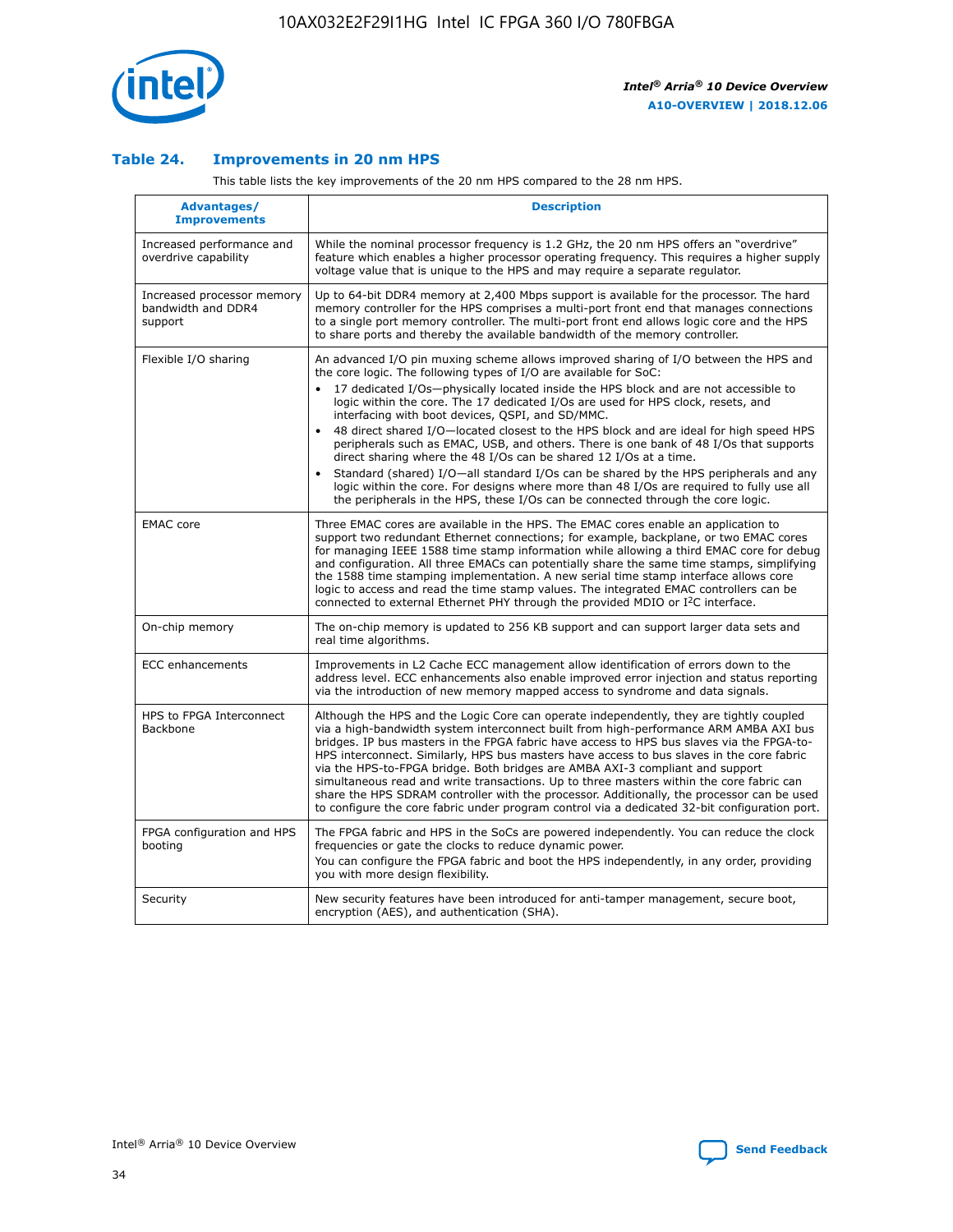

# **Features of the HPS**

The HPS has the following features:

- 1.2-GHz, dual-core ARM Cortex-A9 MPCore processor with up to 1.5-GHz via overdrive
	- ARMv7-A architecture that runs 32-bit ARM instructions, 16-bit and 32-bit Thumb instructions, and 8-bit Java byte codes in Jazelle style
	- Superscalar, variable length, out-of-order pipeline with dynamic branch prediction
	- Instruction Efficiency 2.5 MIPS/MHz, which provides total performance of 7500 MIPS at 1.5 GHz
- Each processor core includes:
	- 32 KB of L1 instruction cache, 32 KB of L1 data cache
	- Single- and double-precision floating-point unit and NEON media engine
	- CoreSight debug and trace technology
	- Snoop Control Unit (SCU) and Acceleration Coherency Port (ACP)
- 512 KB of shared L2 cache
- 256 KB of scratch RAM
- Hard memory controller with support for DDR3, DDR4 and optional error correction code (ECC) support
- Multiport Front End (MPFE) Scheduler interface to the hard memory controller
- 8-channel direct memory access (DMA) controller
- QSPI flash controller with SIO, DIO, QIO SPI Flash support
- NAND flash controller (ONFI 1.0 or later) with DMA and ECC support, updated to support 8 and 16-bit Flash devices and new command DMA to offload CPU for fast power down recovery
- Updated SD/SDIO/MMC controller to eMMC 4.5 with DMA with CE-ATA digital command support
- 3 10/100/1000 Ethernet media access control (MAC) with DMA
- 2 USB On-the-Go (OTG) controllers with DMA
- $\bullet$  5 I<sup>2</sup>C controllers (3 can be used by EMAC for MIO to external PHY)
- 2 UART 16550 Compatible controllers
- 4 serial peripheral interfaces (SPI) (2 Master, 2 Slaves)
- 62 programmable general-purpose I/Os, which includes 48 direct share I/Os that allows the HPS peripherals to connect directly to the FPGA I/Os
- 7 general-purpose timers
- 4 watchdog timers
- Anti-tamper, Secure Boot, Encryption (AES) and Authentication (SHA)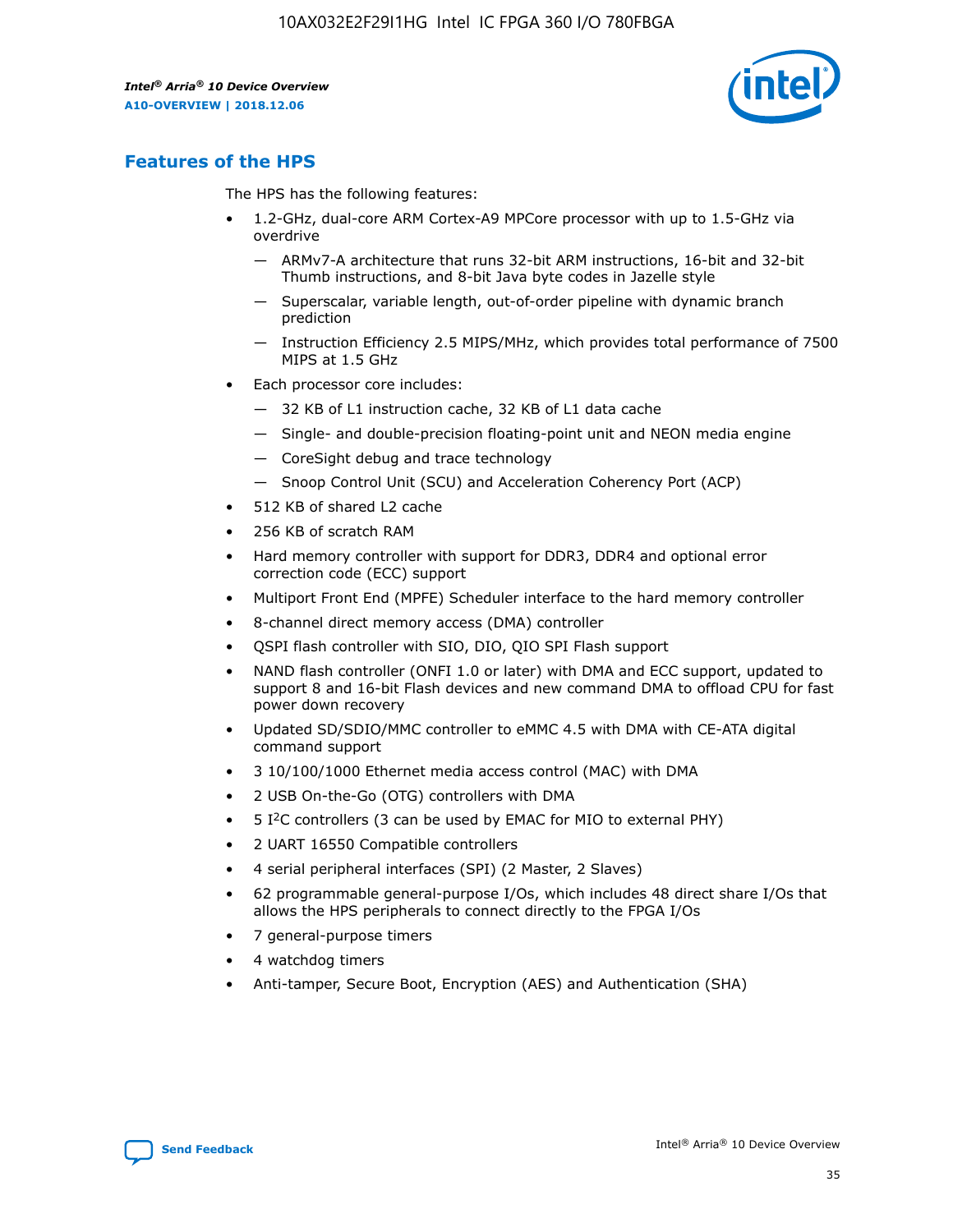

# **System Peripherals and Debug Access Port**

Each Ethernet MAC, USB OTG, NAND flash controller, and SD/MMC controller module has an integrated DMA controller. For modules without an integrated DMA controller, an additional DMA controller module provides up to eight channels of high-bandwidth data transfers. Peripherals that communicate off-chip are multiplexed with other peripherals at the HPS pin level. This allows you to choose which peripherals interface with other devices on your PCB.

The debug access port provides interfaces to industry standard JTAG debug probes and supports ARM CoreSight debug and core traces to facilitate software development.

## **HPS–FPGA AXI Bridges**

The HPS–FPGA bridges, which support the Advanced Microcontroller Bus Architecture (AMBA) Advanced eXtensible Interface (AXI™) specifications, consist of the following bridges:

- FPGA-to-HPS AMBA AXI bridge—a high-performance bus supporting 32, 64, and 128 bit data widths that allows the FPGA fabric to issue transactions to slaves in the HPS.
- HPS-to-FPGA Avalon/AMBA AXI bridge—a high-performance bus supporting 32, 64, and 128 bit data widths that allows the HPS to issue transactions to slaves in the FPGA fabric.
- Lightweight HPS-to-FPGA AXI bridge—a lower latency 32 bit width bus that allows the HPS to issue transactions to soft peripherals in the FPGA fabric. This bridge is primarily used for control and status register (CSR) accesses to peripherals in the FPGA fabric.

The HPS–FPGA AXI bridges allow masters in the FPGA fabric to communicate with slaves in the HPS logic, and vice versa. For example, the HPS-to-FPGA AXI bridge allows you to share memories instantiated in the FPGA fabric with one or both microprocessors in the HPS, while the FPGA-to-HPS AXI bridge allows logic in the FPGA fabric to access the memory and peripherals in the HPS.

Each HPS–FPGA bridge also provides asynchronous clock crossing for data transferred between the FPGA fabric and the HPS.

#### **HPS SDRAM Controller Subsystem**

The HPS SDRAM controller subsystem contains a multiport SDRAM controller and DDR PHY that are shared between the FPGA fabric (through the FPGA-to-HPS SDRAM interface), the level 2 (L2) cache, and the level 3 (L3) system interconnect. The FPGA-to-HPS SDRAM interface supports AMBA AXI and Avalon® Memory-Mapped (Avalon-MM) interface standards, and provides up to six individual ports for access by masters implemented in the FPGA fabric.

The HPS SDRAM controller supports up to 3 masters (command ports), 3x 64-bit read data ports and 3x 64-bit write data ports.

To maximize memory performance, the SDRAM controller subsystem supports command and data reordering, deficit round-robin arbitration with aging, and high-priority bypass features.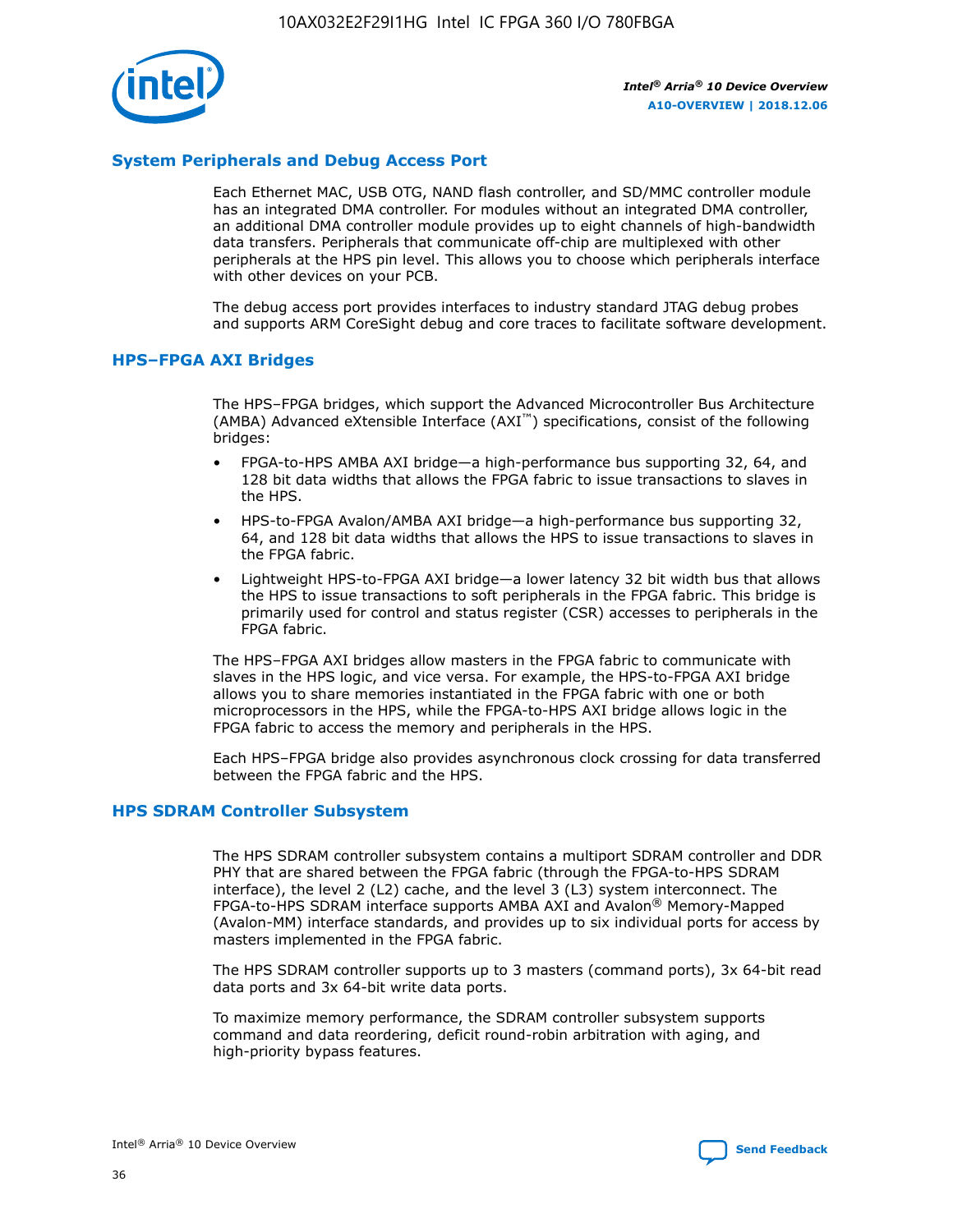

# **FPGA Configuration and HPS Booting**

The FPGA fabric and HPS in the SoC FPGA must be powered at the same time. You can reduce the clock frequencies or gate the clocks to reduce dynamic power.

Once powered, the FPGA fabric and HPS can be configured independently thus providing you with more design flexibility:

- You can boot the HPS independently. After the HPS is running, the HPS can fully or partially reconfigure the FPGA fabric at any time under software control. The HPS can also configure other FPGAs on the board through the FPGA configuration controller.
- Configure the FPGA fabric first, and then boot the HPS from memory accessible to the FPGA fabric.

## **Hardware and Software Development**

For hardware development, you can configure the HPS and connect your soft logic in the FPGA fabric to the HPS interfaces using the Platform Designer system integration tool in the Intel Quartus Prime software.

For software development, the ARM-based SoC FPGA devices inherit the rich software development ecosystem available for the ARM Cortex-A9 MPCore processor. The software development process for Intel SoC FPGAs follows the same steps as those for other SoC devices from other manufacturers. Support for Linux\*, VxWorks\*, and other operating systems are available for the SoC FPGAs. For more information on the operating systems support availability, contact the Intel FPGA sales team.

You can begin device-specific firmware and software development on the Intel SoC FPGA Virtual Target. The Virtual Target is a fast PC-based functional simulation of a target development system—a model of a complete development board. The Virtual Target enables the development of device-specific production software that can run unmodified on actual hardware.

# **Dynamic and Partial Reconfiguration**

The Intel Arria 10 devices support dynamic and partial reconfiguration. You can use dynamic and partial reconfiguration simultaneously to enable seamless reconfiguration of both the device core and transceivers.

# **Dynamic Reconfiguration**

You can reconfigure the PMA and PCS blocks while the device continues to operate. This feature allows you to change the data rates, protocol, and analog settings of a channel in a transceiver bank without affecting on-going data transfer in other transceiver banks. This feature is ideal for applications that require dynamic multiprotocol or multirate support.

# **Partial Reconfiguration**

Using partial reconfiguration, you can reconfigure some parts of the device while keeping the device in operation.

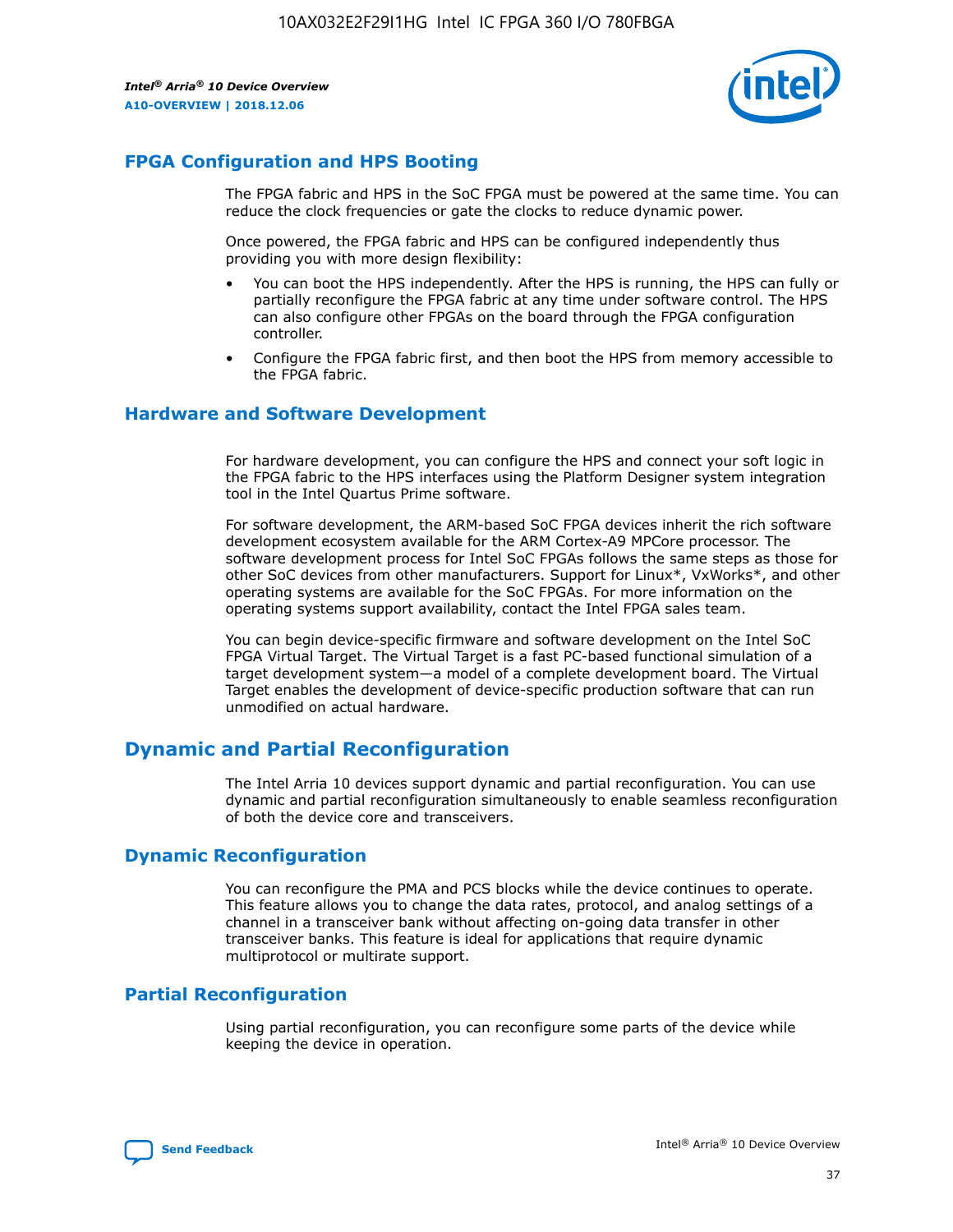

Instead of placing all device functions in the FPGA fabric, you can store some functions that do not run simultaneously in external memory and load them only when required. This capability increases the effective logic density of the device, and lowers cost and power consumption.

In the Intel solution, you do not have to worry about intricate device architecture to perform a partial reconfiguration. The partial reconfiguration capability is built into the Intel Quartus Prime design software, making such time-intensive task simple.

Intel Arria 10 devices support partial reconfiguration in the following configuration options:

- Using an internal host:
	- All supported configuration modes where the FPGA has access to external memory devices such as serial and parallel flash memory.
	- Configuration via Protocol [CvP (PCIe)]
- Using an external host—passive serial (PS), fast passive parallel (FPP) x8, FPP x16, and FPP x32 I/O interface.

# **Enhanced Configuration and Configuration via Protocol**

# **Table 25. Configuration Schemes and Features of Intel Arria 10 Devices**

Intel Arria 10 devices support 1.8 V programming voltage and several configuration schemes.

| <b>Scheme</b>                                                          | <b>Data</b><br><b>Width</b> | <b>Max Clock</b><br>Rate<br>(MHz) | <b>Max Data</b><br>Rate<br>(Mbps)<br>(13) | <b>Decompression</b> | <b>Design</b><br>Security <sup>(1</sup><br>4) | <b>Partial</b><br><b>Reconfiguration</b><br>(15) | <b>Remote</b><br><b>System</b><br><b>Update</b> |
|------------------------------------------------------------------------|-----------------------------|-----------------------------------|-------------------------------------------|----------------------|-----------------------------------------------|--------------------------------------------------|-------------------------------------------------|
| <b>JTAG</b>                                                            | 1 bit                       | 33                                | 33                                        |                      |                                               | Yes(16)                                          |                                                 |
| Active Serial (AS)<br>through the<br>EPCO-L<br>configuration<br>device | 1 bit,<br>4 bits            | 100                               | 400                                       | Yes                  | Yes                                           | $Y_{PS}(16)$                                     | Yes                                             |
| Passive serial (PS)<br>through CPLD or<br>external<br>microcontroller  | 1 bit                       | 100                               | 100                                       | Yes                  | Yes                                           | Yes(16)                                          | Parallel<br>Flash<br>Loader<br>(PFL) IP<br>core |
|                                                                        |                             |                                   |                                           |                      |                                               |                                                  | continued                                       |

<sup>(13)</sup> Enabling either compression or design security features affects the maximum data rate. Refer to the Intel Arria 10 Device Datasheet for more information.

<sup>(14)</sup> Encryption and compression cannot be used simultaneously.

 $<sup>(15)</sup>$  Partial reconfiguration is an advanced feature of the device family. If you are interested in</sup> using partial reconfiguration, contact Intel for support.

 $(16)$  Partial configuration can be performed only when it is configured as internal host.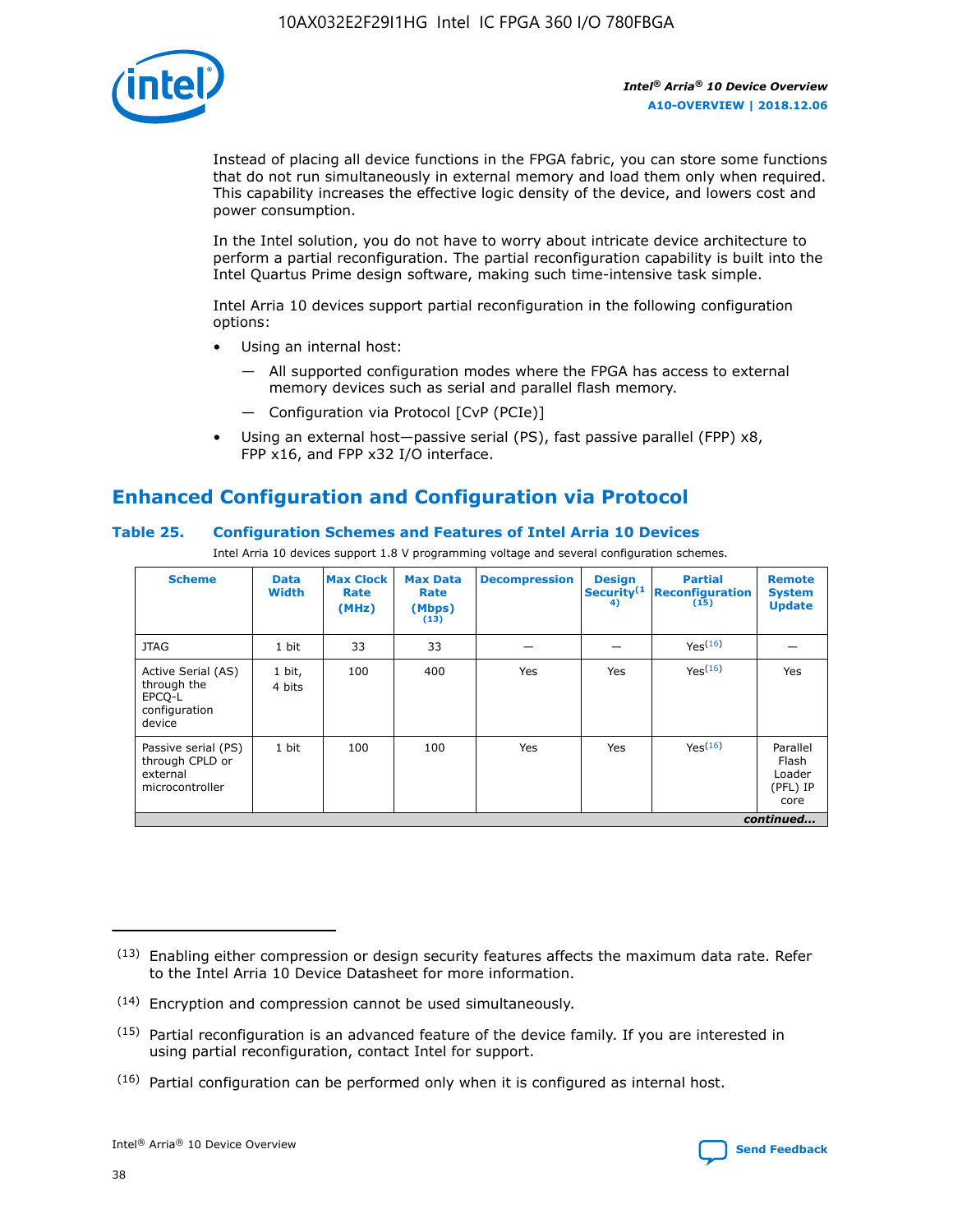

| <b>Scheme</b>                                    | <b>Data</b><br><b>Width</b> | <b>Max Clock</b><br>Rate<br>(MHz) | <b>Max Data</b><br>Rate<br>(Mbps)<br>(13) | <b>Decompression</b> | <b>Design</b><br>Security <sup>(1</sup><br>4) | <b>Partial</b><br><b>Reconfiguration</b><br>(15) | <b>Remote</b><br><b>System</b><br><b>Update</b> |
|--------------------------------------------------|-----------------------------|-----------------------------------|-------------------------------------------|----------------------|-----------------------------------------------|--------------------------------------------------|-------------------------------------------------|
| Fast passive                                     | 8 bits                      | 100                               | 3200                                      | <b>Yes</b>           | Yes                                           | Yes(17)                                          | PFL IP                                          |
| parallel (FPP)<br>through CPLD or                | 16 bits                     |                                   |                                           | Yes                  | Yes                                           |                                                  | core                                            |
| external<br>microcontroller                      | 32 bits                     |                                   |                                           | Yes                  | Yes                                           |                                                  |                                                 |
| Configuration via                                | 16 bits                     | 100                               | 3200                                      | Yes                  | Yes                                           | Yes <sup>(17)</sup>                              |                                                 |
| <b>HPS</b>                                       | 32 bits                     |                                   |                                           | Yes                  | Yes                                           |                                                  |                                                 |
| Configuration via<br>Protocol [CvP<br>$(PCIe^*)$ | x1, x2,<br>x4, x8<br>lanes  |                                   | 8000                                      | Yes                  | Yes                                           | Yes <sup>(16)</sup>                              |                                                 |

You can configure Intel Arria 10 devices through PCIe using Configuration via Protocol (CvP). The Intel Arria 10 CvP implementation conforms to the PCIe 100 ms power-up-to-active time requirement.

#### **Related Information**

[Configuration via Protocol \(CvP\) Implementation in Intel FPGAs User Guide](https://www.intel.com/content/www/us/en/programmable/documentation/dsu1441819344145.html#dsu1442269728522) Provides more information about the CvP configuration scheme.

# **SEU Error Detection and Correction**

Intel Arria 10 devices offer robust and easy-to-use single-event upset (SEU) error detection and correction circuitry.

The detection and correction circuitry includes protection for Configuration RAM (CRAM) programming bits and user memories. The CRAM is protected by a continuously running CRC error detection circuit with integrated ECC that automatically corrects one or two errors and detects higher order multi-bit errors. When more than two errors occur, correction is available through reloading of the core programming file, providing a complete design refresh while the FPGA continues to operate.

The physical layout of the Intel Arria 10 CRAM array is optimized to make the majority of multi-bit upsets appear as independent single-bit or double-bit errors which are automatically corrected by the integrated CRAM ECC circuitry. In addition to the CRAM protection, the M20K memory blocks also include integrated ECC circuitry and are layout-optimized for error detection and correction. The MLAB does not have ECC.

(14) Encryption and compression cannot be used simultaneously.

<sup>(17)</sup> Supported at a maximum clock rate of 100 MHz.



 $(13)$  Enabling either compression or design security features affects the maximum data rate. Refer to the Intel Arria 10 Device Datasheet for more information.

 $(15)$  Partial reconfiguration is an advanced feature of the device family. If you are interested in using partial reconfiguration, contact Intel for support.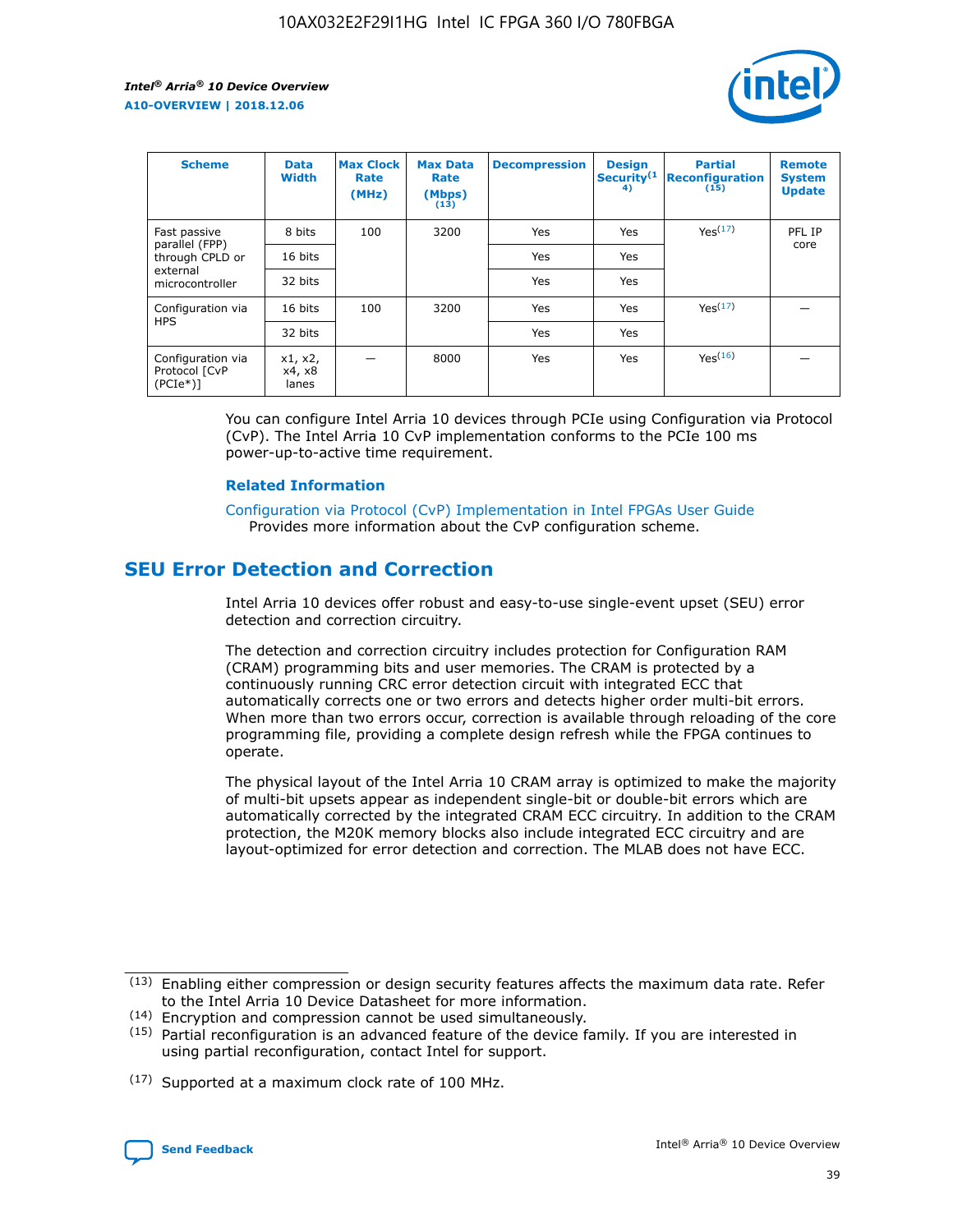

# **Power Management**

Intel Arria 10 devices leverage the advanced 20 nm process technology, a low 0.9 V core power supply, an enhanced core architecture, and several optional power reduction techniques to reduce total power consumption by as much as 40% compared to Arria V devices and as much as 60% compared to Stratix V devices.

The optional power reduction techniques in Intel Arria 10 devices include:

- **SmartVID**—a code is programmed into each device during manufacturing that allows a smart regulator to operate the device at lower core  $V_{CC}$  while maintaining performance
- **Programmable Power Technology**—non-critical timing paths are identified by the Intel Quartus Prime software and the logic in these paths is biased for low power instead of high performance
- **Low Static Power Options**—devices are available with either standard static power or low static power while maintaining performance

Furthermore, Intel Arria 10 devices feature Intel's industry-leading low power transceivers and include a number of hard IP blocks that not only reduce logic resources but also deliver substantial power savings compared to soft implementations. In general, hard IP blocks consume up to 90% less power than the equivalent soft logic implementations.

# **Incremental Compilation**

The Intel Quartus Prime software incremental compilation feature reduces compilation time and helps preserve performance to ease timing closure. The incremental compilation feature enables the partial reconfiguration flow for Intel Arria 10 devices.

Incremental compilation supports top-down, bottom-up, and team-based design flows. This feature facilitates modular, hierarchical, and team-based design flows where different designers compile their respective design sections in parallel. Furthermore, different designers or IP providers can develop and optimize different blocks of the design independently. These blocks can then be imported into the top level project.

# **Document Revision History for Intel Arria 10 Device Overview**

| <b>Document</b><br><b>Version</b> | <b>Changes</b>                                                                                                                                                                                                                                                              |
|-----------------------------------|-----------------------------------------------------------------------------------------------------------------------------------------------------------------------------------------------------------------------------------------------------------------------------|
| 2018.12.06                        | Added links to Intel Arria 10 device errata documents.<br>Removed automotive temperature option from the Intel Arria 10 GX devices.<br>Removed -3 fabric speed grade from the Intel Arria 10 GT devices.<br>Updated power options for the Intel Arria 10 GX and GT devices. |
| 2018.04.09                        | Updated the lowest $V_{CC}$ from 0.83 V to 0.82 V in the topic listing a summary of the device features.                                                                                                                                                                    |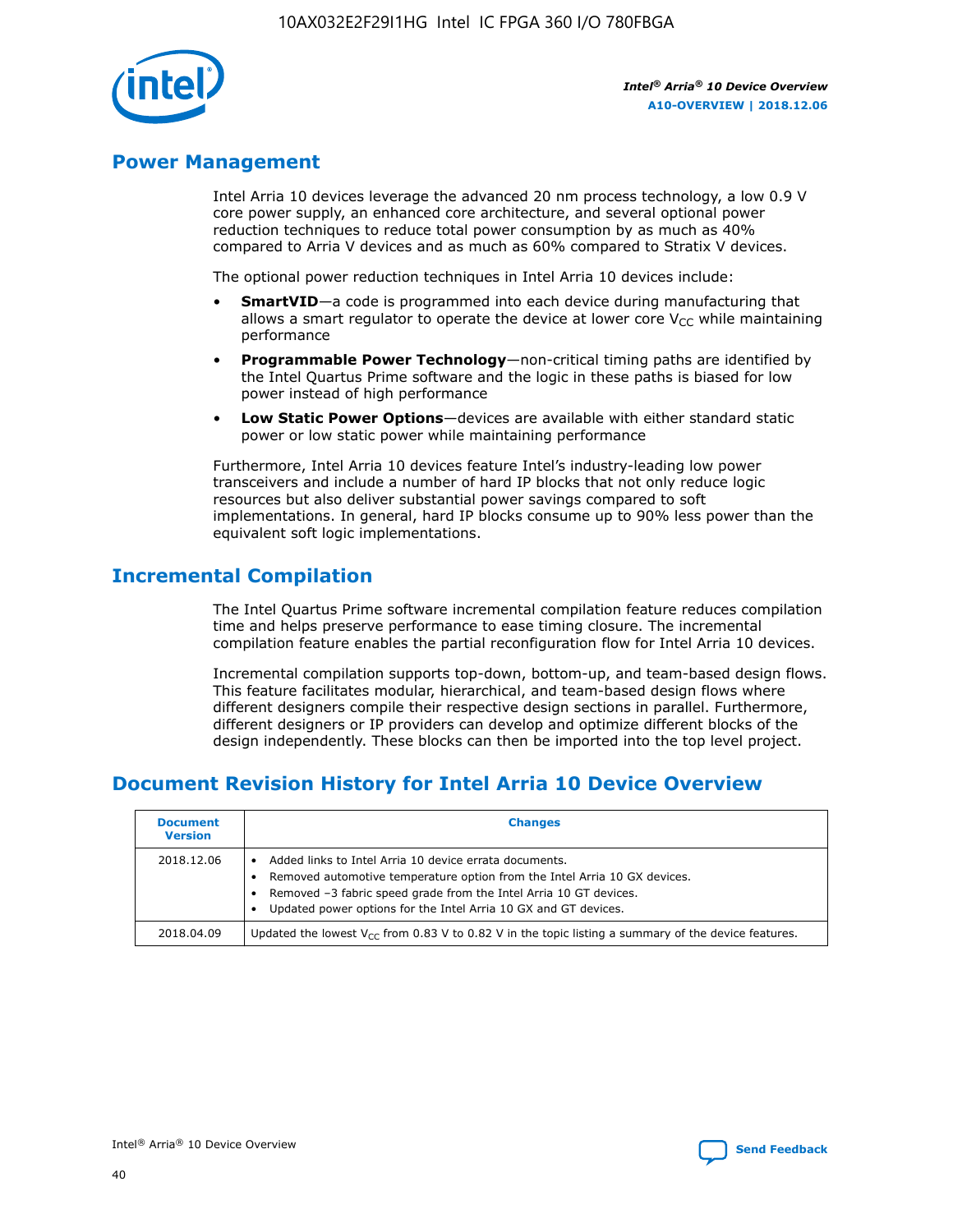$\overline{\phantom{a}}$ 

 $\mathsf{r}$ 



| January 2018<br>Updated the maximum data rate for HPS (Intel Arria 10 SX devices<br>2018.01.17<br>external memory interface DDR3 controller from 2,166 Mbps to 2,133<br>Mbps.<br>$\bullet$<br>+ SRAM to 633 MHz in Memory Standards Supported by the Soft<br>Memory Controller table.<br>Updated transceiver backplane capability to 12.5 Gbps.<br>$\bullet$<br>Removed transceiver speed grade 5 in Sample Ordering Core and<br>Available Options for Intel Arria 10 GX Devices figure.<br>Available Options for Intel Arria 10 GT Devices figure.<br>Updated short reach transceiver rate for Intel Arria 10 GT devices to<br>$\bullet$<br>25.8 Gbps.<br>Removed On-Die Instrumentation - EyeQ and Jitter Margin Tool<br>table.<br>2017.09.20<br>September 2017<br>1,333 MHz/2,666 Mbps to 1,200 MHz/2,400 Mbps.<br>July 2017<br>2017.07.13<br>Corrected the automotive temperature range in the figure showing the<br>available options for the Intel Arria 10 GX devices from "-40°C to 100°C"<br>to "-40°C to 125°C".<br>July 2017<br>2017.07.06<br>Added automotive temperature option to Intel Arria 10 GX device family.<br>2017.05.08<br>Corrected protocol names with "1588" to "IEEE 1588v2".<br>May 2017<br>$\bullet$<br>Updated the vertical migration table to remove vertical migration<br>$\bullet$<br>between Intel Arria 10 GX and Intel Arria 10 SX device variants.<br>Removed all "Preliminary" marks.<br>2017.03.15<br>March 2017<br>Removed the topic about migration from Intel Arria 10 to Intel Stratix<br>10 devices.<br>Rebranded as Intel.<br>$\bullet$<br>October 2016<br>2016.10.31<br>Removed package F36 from Intel Arria 10 GX devices.<br>$\bullet$<br>Updated Intel Arria 10 GT sample ordering code and maximum GX<br>$\bullet$<br>transceiver count. Intel Arria 10 GT devices are available only in the<br>SF45 package option with a maximum of 72 transceivers.<br>May 2016<br>2016.05.02<br>Updated the FPGA Configuration and HPS Booting topic.<br>Remove $V_{CC}$ PowerManager from the Summary of Features, Power<br>Management and Arria 10 Device Variants and packages topics. This<br>feature is no longer supported in Arria 10 devices.<br>Removed LPDDR3 from the Memory Standards Supported by the HPS<br>Hard Memory Controller table in the Memory Standards Supported by<br>Intel Arria 10 Devices topic. This standard is only supported by the<br>FPGA.<br>Removed transceiver speed grade 5 from the Device Variants and<br>Packages topic for Arria 10 GX and SX devices.<br>Changed the maximum Arria 10 GT datarate to 25.8 Gbps and the<br>February 2016<br>2016.02.11<br>minimum datarate to 1 Gbps globally.<br>Revised the state for Core clock networks in the Summary of Features<br>$\bullet$<br>topic.<br>• Changed the transceiver parameters in the "Summary of Features for<br>Arria 10 Devices" table.<br>for Arria 10 GT Devices" table.<br>• Changed the package availability for GT devices in the "Package Plan<br>for Arria 10 GT Devices" table.<br>Changed the package configurations for GT devices in the "Migration"<br>Capability Across Arria 10 Product Lines" figure. | <b>Date</b> | <b>Version</b> | <b>Changes</b>                                                                                                                                                                                                                                                                               |
|----------------------------------------------------------------------------------------------------------------------------------------------------------------------------------------------------------------------------------------------------------------------------------------------------------------------------------------------------------------------------------------------------------------------------------------------------------------------------------------------------------------------------------------------------------------------------------------------------------------------------------------------------------------------------------------------------------------------------------------------------------------------------------------------------------------------------------------------------------------------------------------------------------------------------------------------------------------------------------------------------------------------------------------------------------------------------------------------------------------------------------------------------------------------------------------------------------------------------------------------------------------------------------------------------------------------------------------------------------------------------------------------------------------------------------------------------------------------------------------------------------------------------------------------------------------------------------------------------------------------------------------------------------------------------------------------------------------------------------------------------------------------------------------------------------------------------------------------------------------------------------------------------------------------------------------------------------------------------------------------------------------------------------------------------------------------------------------------------------------------------------------------------------------------------------------------------------------------------------------------------------------------------------------------------------------------------------------------------------------------------------------------------------------------------------------------------------------------------------------------------------------------------------------------------------------------------------------------------------------------------------------------------------------------------------------------------------------------------------------------------------------------------------------------------------------------------------------------------------------------------------------------------------------------------------------------------------------------------------------------------------------------------------------------------------------------------------------------------------------------------------------------------------------|-------------|----------------|----------------------------------------------------------------------------------------------------------------------------------------------------------------------------------------------------------------------------------------------------------------------------------------------|
|                                                                                                                                                                                                                                                                                                                                                                                                                                                                                                                                                                                                                                                                                                                                                                                                                                                                                                                                                                                                                                                                                                                                                                                                                                                                                                                                                                                                                                                                                                                                                                                                                                                                                                                                                                                                                                                                                                                                                                                                                                                                                                                                                                                                                                                                                                                                                                                                                                                                                                                                                                                                                                                                                                                                                                                                                                                                                                                                                                                                                                                                                                                                                                |             |                | Updated maximum frequency supported for half rate QDRII and QDRII<br>Removed package code 40, low static power, SmartVID, industrial, and<br>military operating temperature support from Sample Ordering Core and<br>support from PMA Features of the Transceivers in Intel Arria 10 Devices |
|                                                                                                                                                                                                                                                                                                                                                                                                                                                                                                                                                                                                                                                                                                                                                                                                                                                                                                                                                                                                                                                                                                                                                                                                                                                                                                                                                                                                                                                                                                                                                                                                                                                                                                                                                                                                                                                                                                                                                                                                                                                                                                                                                                                                                                                                                                                                                                                                                                                                                                                                                                                                                                                                                                                                                                                                                                                                                                                                                                                                                                                                                                                                                                |             |                | Updated the maximum speed of the DDR4 external memory interface from                                                                                                                                                                                                                         |
|                                                                                                                                                                                                                                                                                                                                                                                                                                                                                                                                                                                                                                                                                                                                                                                                                                                                                                                                                                                                                                                                                                                                                                                                                                                                                                                                                                                                                                                                                                                                                                                                                                                                                                                                                                                                                                                                                                                                                                                                                                                                                                                                                                                                                                                                                                                                                                                                                                                                                                                                                                                                                                                                                                                                                                                                                                                                                                                                                                                                                                                                                                                                                                |             |                |                                                                                                                                                                                                                                                                                              |
|                                                                                                                                                                                                                                                                                                                                                                                                                                                                                                                                                                                                                                                                                                                                                                                                                                                                                                                                                                                                                                                                                                                                                                                                                                                                                                                                                                                                                                                                                                                                                                                                                                                                                                                                                                                                                                                                                                                                                                                                                                                                                                                                                                                                                                                                                                                                                                                                                                                                                                                                                                                                                                                                                                                                                                                                                                                                                                                                                                                                                                                                                                                                                                |             |                |                                                                                                                                                                                                                                                                                              |
|                                                                                                                                                                                                                                                                                                                                                                                                                                                                                                                                                                                                                                                                                                                                                                                                                                                                                                                                                                                                                                                                                                                                                                                                                                                                                                                                                                                                                                                                                                                                                                                                                                                                                                                                                                                                                                                                                                                                                                                                                                                                                                                                                                                                                                                                                                                                                                                                                                                                                                                                                                                                                                                                                                                                                                                                                                                                                                                                                                                                                                                                                                                                                                |             |                |                                                                                                                                                                                                                                                                                              |
|                                                                                                                                                                                                                                                                                                                                                                                                                                                                                                                                                                                                                                                                                                                                                                                                                                                                                                                                                                                                                                                                                                                                                                                                                                                                                                                                                                                                                                                                                                                                                                                                                                                                                                                                                                                                                                                                                                                                                                                                                                                                                                                                                                                                                                                                                                                                                                                                                                                                                                                                                                                                                                                                                                                                                                                                                                                                                                                                                                                                                                                                                                                                                                |             |                |                                                                                                                                                                                                                                                                                              |
|                                                                                                                                                                                                                                                                                                                                                                                                                                                                                                                                                                                                                                                                                                                                                                                                                                                                                                                                                                                                                                                                                                                                                                                                                                                                                                                                                                                                                                                                                                                                                                                                                                                                                                                                                                                                                                                                                                                                                                                                                                                                                                                                                                                                                                                                                                                                                                                                                                                                                                                                                                                                                                                                                                                                                                                                                                                                                                                                                                                                                                                                                                                                                                |             |                |                                                                                                                                                                                                                                                                                              |
|                                                                                                                                                                                                                                                                                                                                                                                                                                                                                                                                                                                                                                                                                                                                                                                                                                                                                                                                                                                                                                                                                                                                                                                                                                                                                                                                                                                                                                                                                                                                                                                                                                                                                                                                                                                                                                                                                                                                                                                                                                                                                                                                                                                                                                                                                                                                                                                                                                                                                                                                                                                                                                                                                                                                                                                                                                                                                                                                                                                                                                                                                                                                                                |             |                |                                                                                                                                                                                                                                                                                              |
|                                                                                                                                                                                                                                                                                                                                                                                                                                                                                                                                                                                                                                                                                                                                                                                                                                                                                                                                                                                                                                                                                                                                                                                                                                                                                                                                                                                                                                                                                                                                                                                                                                                                                                                                                                                                                                                                                                                                                                                                                                                                                                                                                                                                                                                                                                                                                                                                                                                                                                                                                                                                                                                                                                                                                                                                                                                                                                                                                                                                                                                                                                                                                                |             |                | Changed the transceiver parameters in the "Maximum Resource Counts"<br>continued                                                                                                                                                                                                             |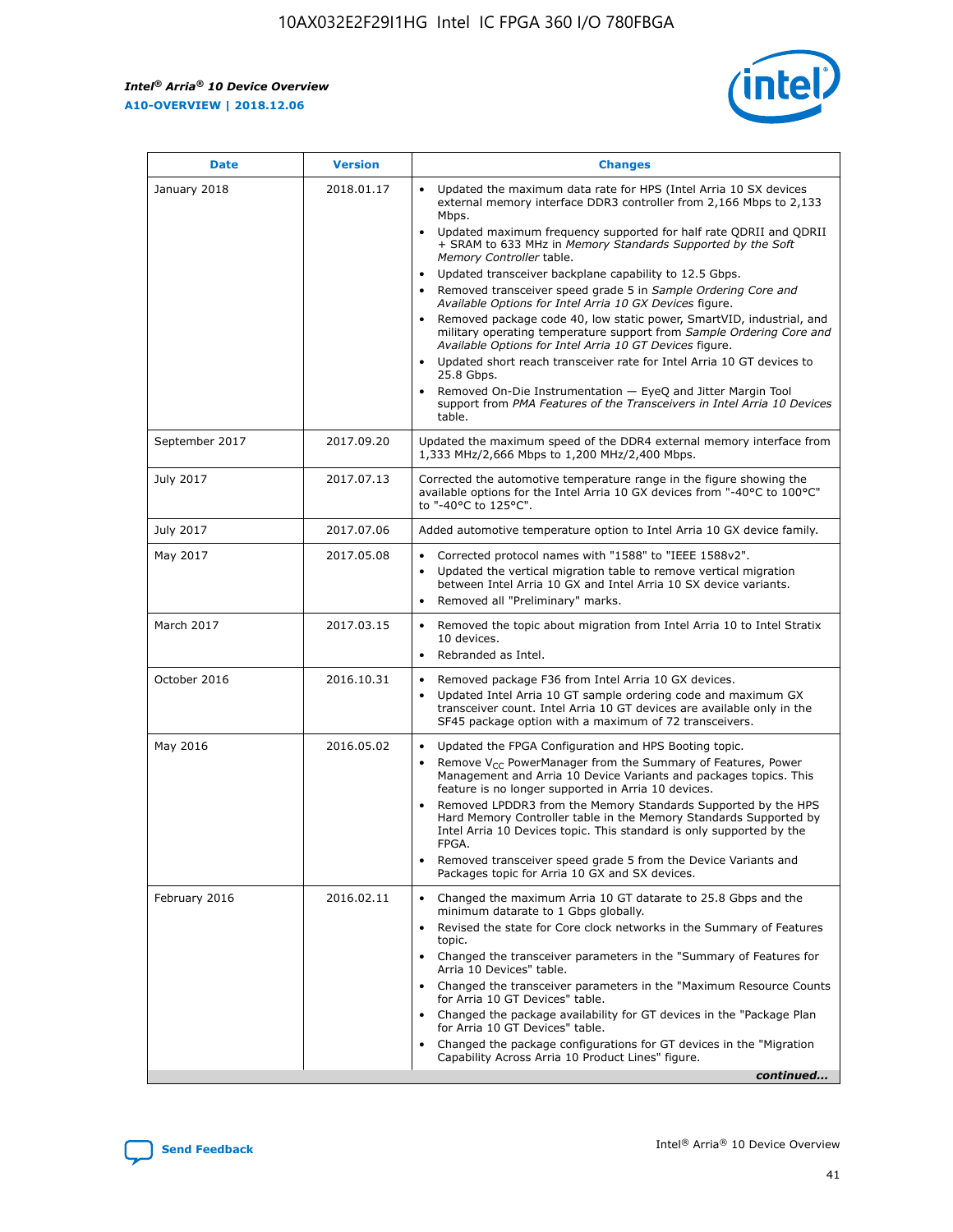

| <b>Date</b>   | <b>Version</b> | <b>Changes</b>                                                                                                                                                               |
|---------------|----------------|------------------------------------------------------------------------------------------------------------------------------------------------------------------------------|
|               |                | • Changed transceiver parameters in the "Low Power Serial Transceivers"<br>section.                                                                                          |
|               |                | • Changed the transceiver descriptions in the "Device Variants for the<br>Arria 10 Device Family" table.                                                                     |
|               |                | Changed the "Sample Ordering Code and Available Options for Arria 10<br>$\bullet$<br>GT Devices" figure.                                                                     |
|               |                | Changed the datarates for GT devices in the "PMA Features" section.                                                                                                          |
|               |                | Changed the datarates for GT devices in the "PCS Features" section.<br>$\bullet$                                                                                             |
| December 2015 | 2015.12.14     | Updated the number of M20K memory blocks for Arria 10 GX 660 from<br>2133 to 2131 and corrected the total RAM bit from 48,448 Kb to<br>48,408 Kb.                            |
|               |                | Corrected the number of DSP blocks for Arria 10 GX 660 from 1688 to<br>1687 in the table listing floating-point arithmetic resources.                                        |
| November 2015 | 2015.11.02     | Updated the maximum resources for Arria 10 GX 220, GX 320, GX 480,<br>$\bullet$<br>GX 660, SX 220, SX 320, SX 480, and SX 660.                                               |
|               |                | • Updated resource count for Arria 10 GX 320, GX 480, GX 660, SX 320,<br>SX 480, a SX 660 devices in Number of Multipliers in Intel Arria 10<br><b>Devices</b> table.        |
|               |                | Updated the available options for Arria 10 GX, GT, and SX.                                                                                                                   |
|               |                | Changed instances of Quartus II to Quartus Prime.<br>$\bullet$                                                                                                               |
| June 2015     | 2015.06.15     | Corrected label for Intel Arria 10 GT product lines in the vertical migration<br>figure.                                                                                     |
| May 2015      | 2015.05.15     | Corrected the DDR3 half rate and quarter rate maximum frequencies in the<br>table that lists the memory standards supported by the Intel Arria 10 hard<br>memory controller. |
| May 2015      | 2015.05.04     | • Added support for 13.5G JESD204b in the Summary of Features table.                                                                                                         |
|               |                | • Added a link to Arria 10 GT Channel Usage in the Arria 10 GT Package<br>Plan topic.                                                                                        |
|               |                | • Added a note to the table, Maximum Resource Counts for Arria 10 GT<br>devices.                                                                                             |
|               |                | • Updated the power requirements of the transceivers in the Low Power<br>Serial Transceivers topic.                                                                          |
| January 2015  | 2015.01.23     | • Added floating point arithmetic features in the Summary of Features<br>table.                                                                                              |
|               |                | • Updated the total embedded memory from 38.38 megabits (Mb) to<br>65.6 Mb.                                                                                                  |
|               |                | • Updated the table that lists the memory standards supported by Intel<br>Arria 10 devices.                                                                                  |
|               |                | Removed support for DDR3U, LPDDR3 SDRAM, RLDRAM 2, and DDR2.                                                                                                                 |
|               |                | Moved RLDRAM 3 support from hard memory controller to soft memory<br>controller. RLDRAM 3 support uses hard PHY with soft memory<br>controller.                              |
|               |                | Added soft memory controller support for QDR IV.<br>٠                                                                                                                        |
|               |                | Updated the maximum resource count table to include the number of<br>hard memory controllers available in each device variant.                                               |
|               |                | Updated the transceiver PCS data rate from 12.5 Gbps to 12 Gbps.<br>$\bullet$                                                                                                |
|               |                | Updated the max clock rate of PS, FPP x8, FPP x16, and Configuration<br>via HPS from 125 MHz to 100 MHz.                                                                     |
|               |                | Added a feature for fractional synthesis PLLs: PLL cascading.                                                                                                                |
|               |                | Updated the HPS programmable general-purpose I/Os from 54 to 62.<br>$\bullet$                                                                                                |
|               |                | continued                                                                                                                                                                    |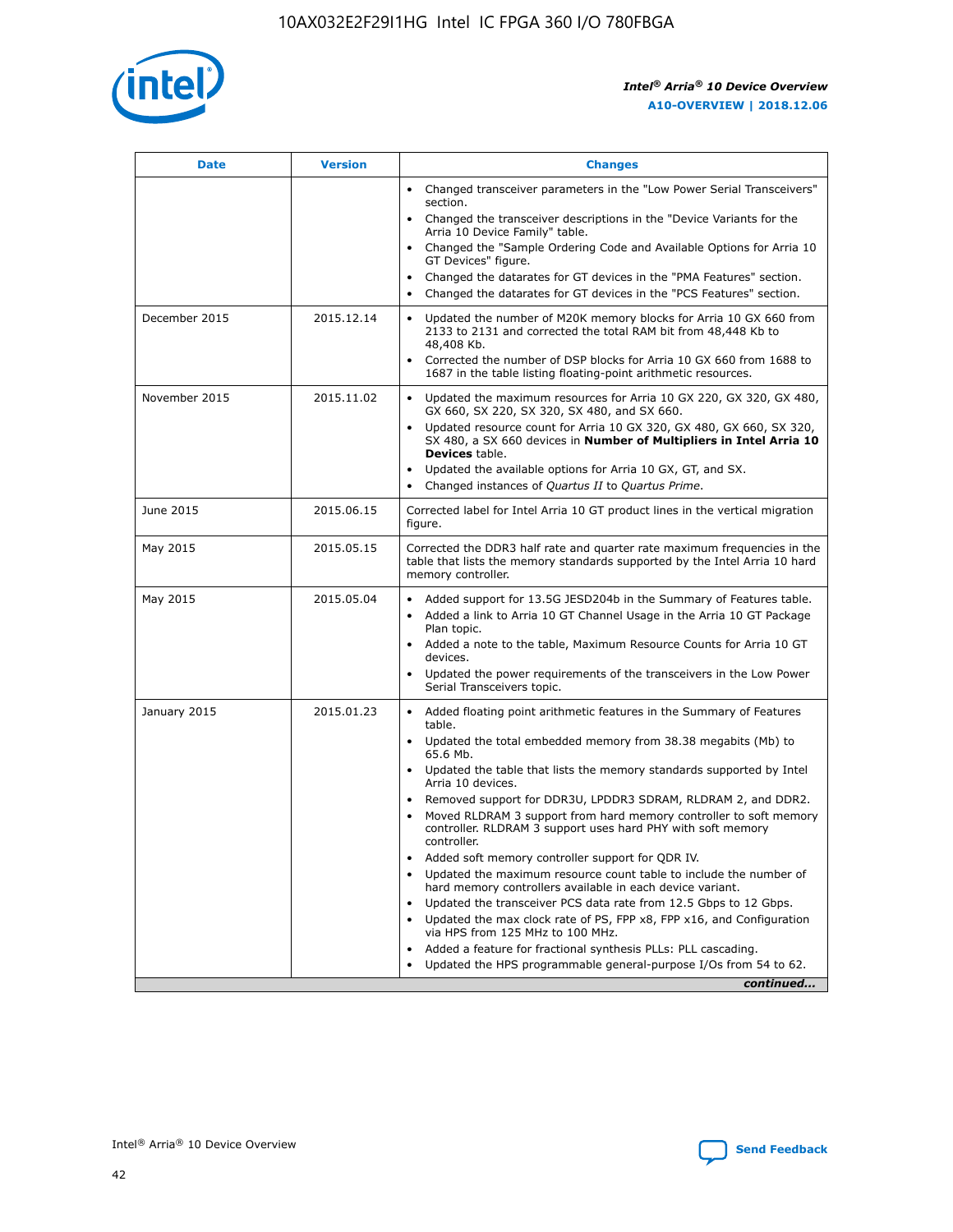r



| <b>Date</b>    | <b>Version</b> | <b>Changes</b>                                                                                                                                                                                                                                                                                                                                                                                                                                                                                                                         |
|----------------|----------------|----------------------------------------------------------------------------------------------------------------------------------------------------------------------------------------------------------------------------------------------------------------------------------------------------------------------------------------------------------------------------------------------------------------------------------------------------------------------------------------------------------------------------------------|
| September 2014 | 2014.09.30     | Corrected the 3 V I/O and LVDS I/O counts for F35 and F36 packages<br>of Arria 10 GX.<br>Corrected the 3 V I/O, LVDS I/O, and transceiver counts for the NF40<br>$\bullet$<br>package of the Arria GX 570 and 660.<br>Removed 3 V I/O, LVDS I/O, and transceiver counts for the NF40<br>package of the Arria GX 900 and 1150. The NF40 package is not<br>available for Arria 10 GX 900 and 1150.                                                                                                                                       |
| August 2014    | 2014.08.18     | Updated Memory (Kb) M20K maximum resources for Arria 10 GX 660<br>devices from 42,660 to 42,620.<br>Added GPIO columns consisting of LVDS I/O Bank and 3V I/O Bank in<br>$\bullet$<br>the Package Plan table.<br>Added how to use memory interface clock frequency higher than 533<br>$\bullet$<br>MHz in the I/O vertical migration.<br>Added information to clarify that RLDRAM3 support uses hard PHY with<br>$\bullet$<br>soft memory controller.<br>Added variable precision DSP blocks support for floating-point<br>arithmetic. |
| June 2014      | 2014.06.19     | Updated number of dedicated I/Os in the HPS block to 17.                                                                                                                                                                                                                                                                                                                                                                                                                                                                               |
| February 2014  | 2014.02.21     | Updated transceiver speed grade options for GT devices in Figure 2.                                                                                                                                                                                                                                                                                                                                                                                                                                                                    |
| February 2014  | 2014.02.06     | Updated data rate for Arria 10 GT devices from 28.1 Gbps to 28.3 Gbps.                                                                                                                                                                                                                                                                                                                                                                                                                                                                 |
| December 2013  | 2013.12.10     | Updated the HPS memory standards support from LPDDR2 to LPDDR3.<br>Updated HPS block diagram to include dedicated HPS I/O and FPGA<br>$\bullet$<br>Configuration blocks as well as repositioned SD/SDIO/MMC, DMA, SPI<br>and NAND Flash with ECC blocks.                                                                                                                                                                                                                                                                               |
| December 2013  | 2013.12.02     | Initial release.                                                                                                                                                                                                                                                                                                                                                                                                                                                                                                                       |